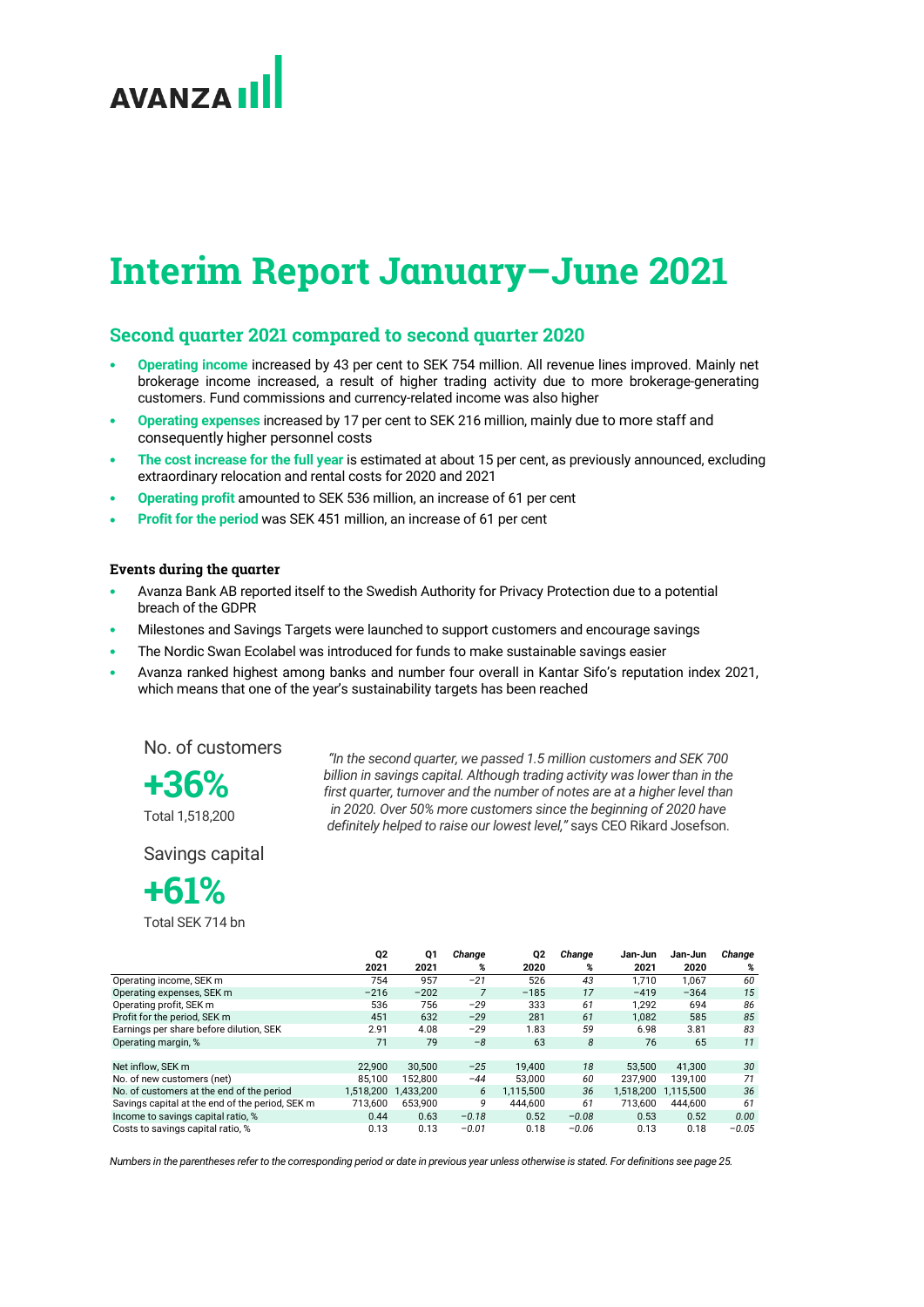# **Avanza in brief**

# **This is Avanza**

Avanza was founded in 1999 and has since grown from a small company, dealing solely in online stock broking, into Sweden's leading platform for savings and investments. Avanza offers the market's broadest range of savings products, competitive occupational pension solutions and mortgages

Avanza challenges established structures of large banks and pension providers in the Swedish savings market and drives long-term development of financial products and services. Customers are offered to save in Swedish and foreign securities and in savings accounts, without fixed account charges and at a very low brokerage fee. Avanza primarily targets individual investors, but also offers services for professional traders, corporate customers, banks and asset managers.

Avanza is covered by the state deposit guarantee and supervised by the Swedish Financial Supervisory Authority. The Parent Company Avanza Bank Holding AB (publ) is listed on Nasdaq Stockholm Large Cap (short name AZA).

### **An investment in growth**

To create long-term shareholder value, growth in customers and savings capital is key, since there is an underlying connection between savings capital and income. Income in turn is driven and affected by:

- attractive offers and a strong user experience
- market conditions such as trading activity, fund volumes and interest rates
- changes in deposit and lending volumes

The sensitivity in the event of a decrease in savings capital due to a stock market downturn is difficult to assess, as income is dependent on, among other things, how customers choose to invest their savings capital. To manage fluctuations in the market, the aim is to broaden the offering and increase the proportion of recurring revenues.

### **Vision & business model**

Avanza's vision is to create a better future for millions of people through a cheaper, better and simpler offering. This is based on customer focus, a broad product range, good decision support, and on educating the public about saving and investing. Satisfied customers and a world-class customer experience are the key to Avanza's business.

Avanza is driven by a consistent focus on creating customer value, and the promise to customers is that they will get a better return on their savings with Avanza than any other bank. This makes innovation, as well as scalability and efficiency, important to Avanza's strategy. Avanza's business model is built on scalability and the industry's lowest cost to the savings capital ratio. Strong customer growth, combined with low costs, leads to long-term growth and enables Avanza to deliver value to both customers and shareholders. Continuous development, digitisation and internal efficiency also reduce operational risks and increase stability.

Avanza's sustainability work is focused on three areas: Sustainable investments, Educate & challenge, and Sustainable organisation.

Delivering on our vision also requires engaged employees and a strong corporate culture that draws its energy from a willingness to change. Avanza's corporate climate is characterized by collaboration and humility, and by constantly challenging and thinking innovatively.

# **Long-term targets 2025**

Satisfied customers:

• Sweden's most satisfied savers according to SQI's (Swedish Quality Index) annual award

Engaged employees:

• eNPS (Employee Net Promoter Score) of at least 50

Value growth:

- Market share of at least 15 per cent of the total net inflow to the Swedish savings market 2025
- Market share of nearly 7 per cent of the Swedish savings market by the end of 2025
- Return on equity of 25-30 per cent
- Dividend of at least 70 per cent of the profit of the year

Sustainability:

- Increased share of capital in sustainable investments
- Be seen as the leading sustainable brand and the natural choice for sustainable savings as well as increase the share of female to 50 per cent of new customers
- An organisation with parity between women and men, and to become climate positive

Due to the strong growth since January 2020, when the 2025 targets were set, they will be reassessed and potentially revised higher. This will be announced in connection with the publication of the Preliminary Financial Statement in January  $2022$ 

For more information about Avanza, see [avanza.se/ir](https://avanza.se/ir) and the [Annual Report.](https://investors.avanza.se/en/ir/reports/annual-and-interim-reports/avanza-publishes-the-annual-and-sustainability-report-for-2019/)

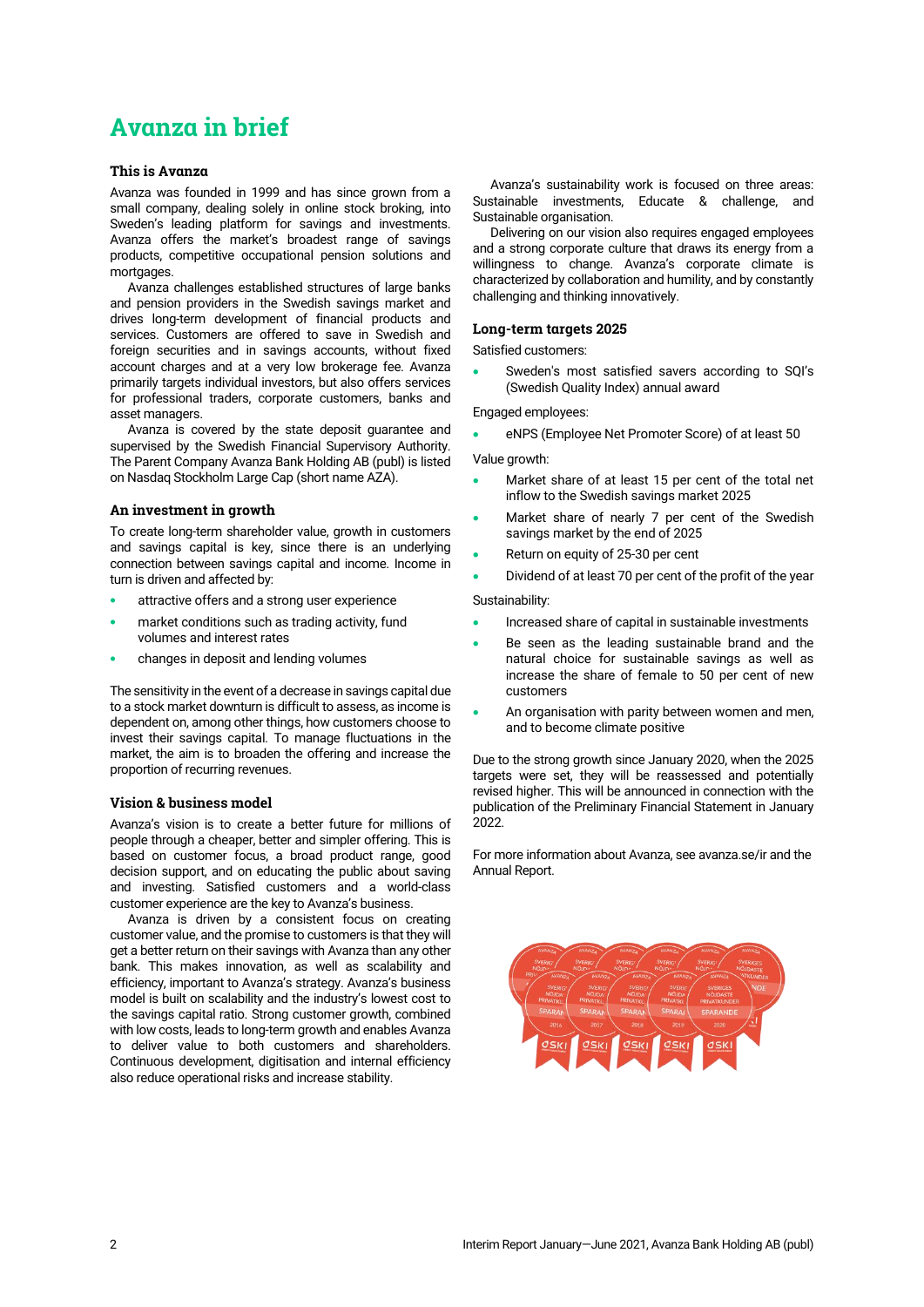# **CEO comment**

I want to begin by commenting on the inadvertent disclosure of personal data to Facebook. Avanza had a connection with Facebook that we should not have had, never intended to have and did not utilize. The whole thing was due to a handling error. The data obtained by Facebook has been deleted and, according to the information we received from them, was never used. The entire incident is highly regrettable. We are investigating the cause and have learned an important lesson. We have reported ourselves to the Swedish Authority for Privacy Protection and the Swedish Financial Supervisory Authority, with which we have a good dialogue. It is still too early to say whether there will be any financial consequences, but it cannot be ruled out. It is important to point out that our assessment that no customers were at harm has not changed.

# **New milestones passed**

During the second quarter, we reached over 1.5 million customers and passed SEK 700 billion in savings capital. Although activity was lower than in the first quarter, it was still significantly higher than the level in 2020. The number of brokerage-generating notes in the first half of 2021 was about 70% higher than in the first half of 2020 and brokeragegenerating turnover was 36% higher. In the span of 18 months, we have grown the number of customers by over 500,000 and savings capital by 75%. This produces results. We can also see this in the market share data for the first quarter, which came out in May, where Avanza further increased its share of the savings market to 6.2%. Our share of the net inflow in the savings market was 25%, which corresponds to a share of 19% on a rolling 12-month basis.

The financial result we delivered for the second quarter is the second highest ever for Avanza. It did not reach the same level as in the first quarter, but we have also had a flatter stock market during the quarter and volatility has continued to decline since the beginning of the pandemic. Fund commissions continue to increase and fund capital has now reached SEK 195 billion, up over 60% since the beginning of 2020. Corporate Finance also maintained a high level of activity.

# **Simplicity and price are critical when customers choose a mortgage lender**

Three years ago we launched external mortgages in collaboration with Stabelo. During the spring, Landshypotek was added as well. Avanza's external mortgage volume to date is up to SEK 17 billion and we are step-by-step making improvements to support borrowers. In 2020, volume grew by SEK 3.7 billion, compared to SEK 3.6 billion in the first half of this year alone. I am convinced that the trend in recent years, where simplicity and price are what customers base their decisions on, will continue. Mortgages are no longer a complicated product that requires advice but something customers want to sign in the easiest way possible at the best possible interest rate.

# **Savings targets that engage and motivate**

The quarter's major launches were Savings Targets and Milestones. The customers ability to set savings targets for their accounts engages and motivates customers when they can visualize a path to achieve them. Savings targets were not launched until June, but already over 100,000 targets have been set. Milestones in a similar way give customers the satisfaction of seeing certain levels reached. In sustainability, we introduced the wellknown Nordic Swan Ecolabel for funds – a good tool for customers who want extra assurance that their funds maintain ambitious sustainability work.

# **Sweden's households need predictability regarding investment savings accounts**

During the quarter, there was a debate on the taxation of investment savings accounts. My opinion is that savers must have clear rules that do not change haphazardly. The tax on investment savings accounts has already been raised twice. Savers are also taxed in years when the value of the holding decreases. After numerous complaints, including from several political parties, the debate has faded. I am convinced that investment savings accounts have encouraged more people to save and raised interest in savings.

# **Increased interest in occupational pension transfers to Avanza**

We are pleased that unit-linked insurance policies signed before 2007 may finally become transferable. In May, the Ministry for Finance proposed that the right to repurchase and transfer policies will apply regardless of when they were signed. In the spring, Avanza has carried out activities to inform customers about their transfer rights effective as of 1 April, and we are seeing increased interest in transferring occupational pension capital to Avanza. It still takes far too long to complete a transfer, however. I would encourage the industry to simplify the process instead of making it complicated for savers who want to transfer capital. Customers should be able to expect a much more efficient process between insurance companies.

### **We have definitely raised our lowest level**

In May, we held our "Brainy Days," which produced an array of ideas both large and small. I am proud of the initiatives and ideas that have been hatched at Avanza and am impressed by all our amazing employees and their creativity and customer focus.

This, along with Avanza's fantastic growth, is why I would again underscore that we have raised our lowest level. During the quarter, we had over 500,000 daily active users, which shows the strong interest in savings among our customers and our attractiveness as a partner. Compared to 2019, 375,000 more customers are trading equities and 365,000 more own funds.

I hope you will have a wonderful and relaxing summer!

Stockholm, 14 July 2021

Rikard Josefson, CEO Avanza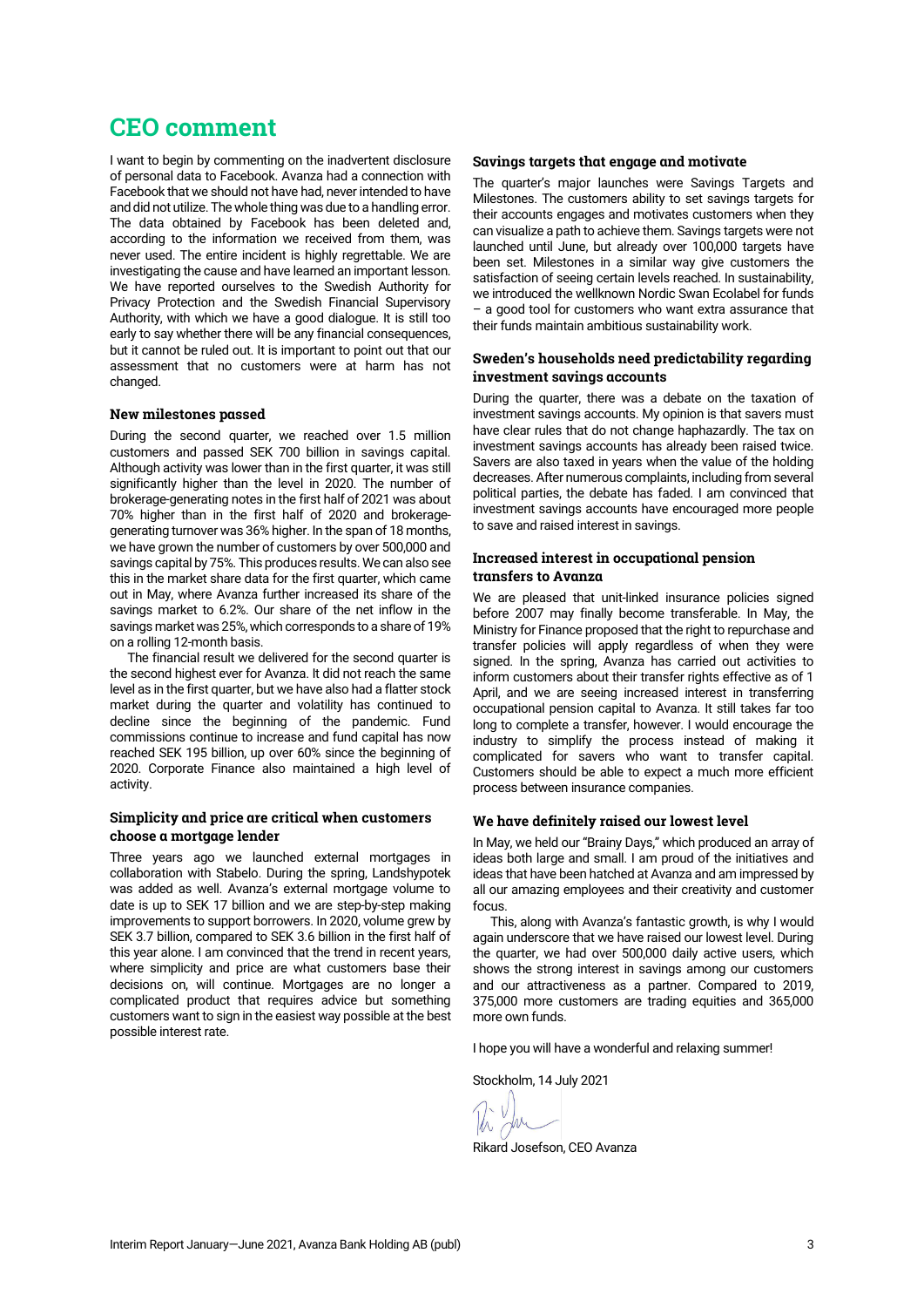# **Operations**

### **Activity and market**

The Stockholm Stock Exchange, OMX Stockholm Gross Index, rose by nearly 7 per cent in the quarter. Volatility remained relatively high, but has continued to trend lower since the beginning of the pandemic.

Total turnover on the Stockholm Stock Exchange including First North decreased by 4 per cent and the number of transactions decreased by 5 per cent compared to the previous quarter. After the first quarter's record levels, turnover decreased among Avanza's customers in these marketplaces by 13 per cent and the number of transactions by 11 per cent.

In the second quarter, Avanza was again by far the largest Swedish player on the Stockholm Stock Exchange including First North in terms of number of transactions and turnover. Avanza's market shares decreased slightly from the previous quarter, mainly due to increased activity from international peers, with primarily institutional trading.

According to the Swedish Investment Fund Association the fund market reported a continued strong net inflow during the quarter.

The repo rate remained unchanged at zero per cent and the Riksbank's own forecast indicates a zero per cent repo rate throughout the forecast period until the third quarter of 2024.

| <b>Market shares</b>                | 2021<br>02 | 2021<br>01 | 2020<br>02 | 2020<br>Jan-Dec |
|-------------------------------------|------------|------------|------------|-----------------|
|                                     |            |            |            |                 |
| Nasdag Stockholm and First North    |            |            |            |                 |
| No. transactions. %                 | 19.3       | 20.7       | 17.5       | 18.1            |
| Turnover. %                         | 8.3        | 9.2        | 8.4        | 8.5             |
|                                     |            |            |            |                 |
| The Swedish fund market (excl. PPM) |            |            |            |                 |
| Net savings, %                      | 17.4       | 270        | 19.1       | 32.9            |

Data on the Swedish savings market for the first quarter of 2021 was released in May. The Swedish savings market amounted to SEK 10,460 billion, an increase of nearly 6 per cent since the end of 2020. Also, the occupational pension market increased by close to 6 per cent to SEK 3,780 billion. In the same period, Avanza's savings capital increased by 15 per cent and the occupational pension capital with 12 per cent.

Avanza's market share of the Swedish savings market increased both in terms of savings capital and net inflow. The market share in the occupational pension market was 1.1 per cent.

Statistics from Insurance Sweden show that Avanza's market share of premiums paid for non-collective agreement occupational pension insurance increased during the 12 months period. The market share of the premium inflow for the entire life insurance market, i.e. including endowment insurance, remained on the same level.

|                                                                                 |      | Apr 2020- Jan 2020- Apr 2019- |      |
|---------------------------------------------------------------------------------|------|-------------------------------|------|
| <b>Market shares</b>                                                            |      | Mar 2021 Dec 2020 Mar 2020    |      |
| The Swedish savings market                                                      |      |                               |      |
| Market share at the end of the period, %                                        | 6.2  | 5.8                           | 44   |
| New inflow. %                                                                   | 19.3 | 19.0                          | 17.8 |
|                                                                                 |      |                               |      |
| The Swedish life insurance market                                               |      |                               |      |
| Premium inflow, %                                                               | 119  | 119                           | 9.5  |
| Premium inflow for non-collectively agreed<br>occupational pension insurance, % | 7.5  | 72                            | 6.9  |

### *Information related to Covid-19*

Political measures and stimulus from central banks in light of the pandemic have increased access to capital and made the stock market more attractive. Since the beginning of 2020, customers have been more active in their savings, and the

trading activity among Avanza's customers have been at historically high levels. Customer growth and the net inflow have been strong as well.

The aftermath of the pandemic is hard to predict. It is not unusual with slower customer activity after great turbulence as the market stabilises. However, the turbulence during the pandemic has emphasised the importance of savings and having a buffer. Because of this, along with a 50 per cent increase in the number of customers in the last 18 months, there is still confidence that Avanza's lowest level have been raised. The net inflow could be affected by a lower savings ratio when society reopens and more people return to normal life.

Although the increase in expenses for 2021 was revised upward to around 15 per cent in December 2020, as a result of the very strong growth, the long-term guidance of an annual increase of 9–12 per cent remains unchanged. Avanza's longterm strategies and targets also stand. Due to the strong growth since January 2020, when the targets for 2025 were set, they will be reassessed and potentially revised higher. This will be announced in connection with the publication of the Preliminary Financial Statement in January 2022.

No provisions were installed, and no actual credit losses connected to the pandemic were recognised during 2020 nor the first six months of 2021.

### **Launches and events during the quarter**

Milestones and Savings Targets were launched in the apps. Milestones show when a customer has reached a new savings level and are designed to encourage savings with Avanza. Savings targets are a tool where customers can set up visual and concrete goals for their savings. They can also create a savings plan to reach those targets. Savings can be tracked in a graph that changes in pace with the value of the accounts. It is also possible to simulate various future scenarios.

Further steps were taken to make sustainable savings easier and the Swan Ecolabel was added to the fund pages. This well-known Ecolabel for the Nordic region is an independent non-profit organisation working on behalf of the government. The label is a good tool for customers to ensure that their funds fullfill their ambitious sustainability work.

The stock pages were updated with a new, more convenient order function as well as larger graphs. The transaction pages were improved to provide a better overview of current orders and historical transactions. In the apps, paid and upcoming dividends can be seen in an updated diagram. Margin lending was expanded to include more eligible securities. In addition, the interest rate on loans against funds was lowered. Benefit levels for margin lending were eliminated as well, which means the same low interest rate for all customers.

In occupational pensions, a new landing page, new product page and new onboarding process for corporate customers were launched. The latter enables companies to sign an occupational pension solution right on the site – regardless of how many employees they have. The service was earlier made available to one-person firms.

On 1 April 2021, a new law took effect on pension transfers. The new law limits the fees charged to transfer occupational pensions and means that savers can transfer their unit-linked insurance to cheaper alternatives at a maximum cost of SEK 600, compared to previous percentage fee based on the capital. During the spring, Avanza carried out activities to make customers' aware of the possibility of moving its pension capital to Avanza and sees increased interest with more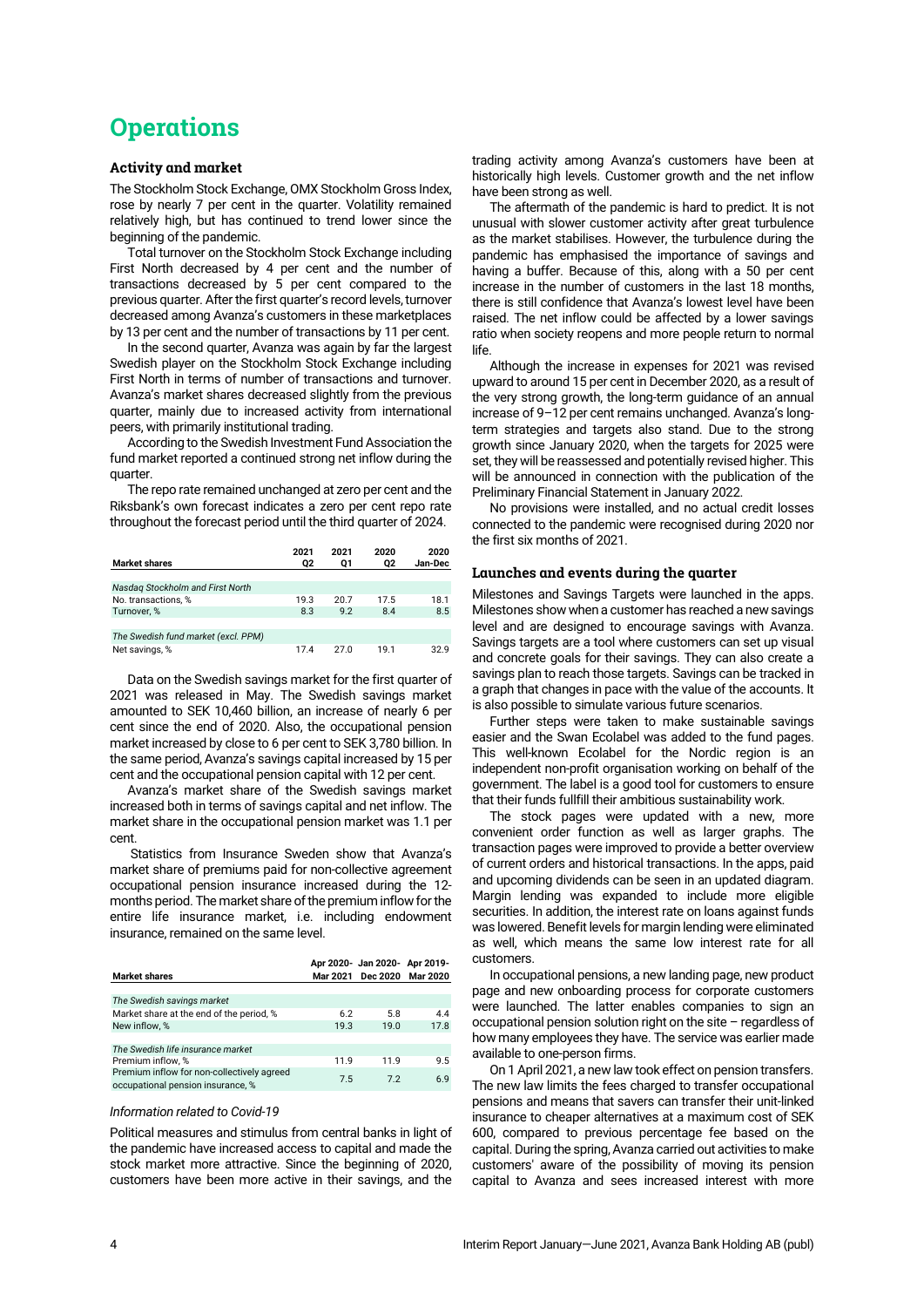transfer requests among customers. However, a transfer still takes time and will not affect the net inflow until the third quarter at the earliest. Avanza has a very competitive offering and strong brand, but is still a relatively small player in occupational pensions. This provides great growth potential but needs education and communication efforts. Todays transfer rights only cover policies signed after 2007. In a new proposal, the government suggests that transfer rights be extended to pensions signed also before 2007. The proposal is suggested to take effect on 1 July 2022. There are still many improvements to be made to simplify pension transfer administration in the industry. Avanza continues to support these changes.

Avanza ranked highest among banks and number four overall in Sweden in Kantar Sifo's reputation index 2021, which means that one of the year's sustainability targets has been reached. This was also an improvement from sixth place last year.

In Corporate Finance, Avanza served as financial advisor in Cedergrenska's IPO, K2A share issue and Acrinova's rights issue. Avanza was also joint bookrunner in Creaspac's IPO and bookbuilder in Creades' rights issue, in addition to participating as a retail distributor in a number of listings.

During the quarter, the subsidiary Avanza Bank AB reported itself to the Swedish Authority for Privacy Protection (IMY) and the Swedish FSA due to a potential breach of the General Data Protection Regulation (GDPR). Avanza has since late 2019 inadvertently activated functions on its website which have enabled Facebook to collect personal data from Avanza's website in encrypted form. The data collected by Facebook have been deleted and were never used. Activating these functions was a mistake due to handling error. When Avanza realized this, the functions were immediately turned off. Our assessment is that no customers have been put at harm. The IMY and FSA are currently conducting investigations, but it is still too early to determine whether there will be any financial consequences, which however cannot be ruled out.

### **Development of customers and savings capital**

Customer growth remained high in the second quarter, and 85,100 new customers were added. The total number of customers at the end of the period was 1,518,200, of which 8 per cent were occupational pension customers.

During the quarter, the number of daily average active users on the website and in the apps were 505,200, holidays and weekends included.

Savings capital increased during the quarter to a recordhigh SEK 714 billion. The increase was due to rising stock prices and net inflow. The net inflow amounted to SEK 23 billion. The net inflow from existing customers accounted for 51 per cent in the quarter, compared to 50 per cent in the first quarter and 63 per cent during 2020. Recurring occupational pension premiums averaged SEK 267 million per month during the last 12-month period, an increase of 10 per cent compared to the corresponding period previous year.

At the end of the quarter, 27 per cent of customers' capital was invested in funds, which was 1 percentage point higher than the beginning of the year. Fund capital increased by 10 per cent in the quarter. Net fund inflow amounted to SEK 8.4 billion. 28 per cent of the fund capital was invested in Avanza's own funds. Monthly savings in funds by Avanza's customers continue to grow and at the end of the quarter amounted to SEK 880 million, an increase of 44 per cent compared to the previous year, a duplication in two years.

Customers' total deposits increased by 1 per cent during the quarter. Customers' liquidity, i.e. deposits as a share of savings capital, accounted for 12 per cent, compared to 18 per cent at the end of the second quarter last year.

Total lending increased by 9 per cent, mainly due to increased external mortgage volumes, Bolån+. Internally financed lending increased by 6 per cent, primarily due to higher margin lending.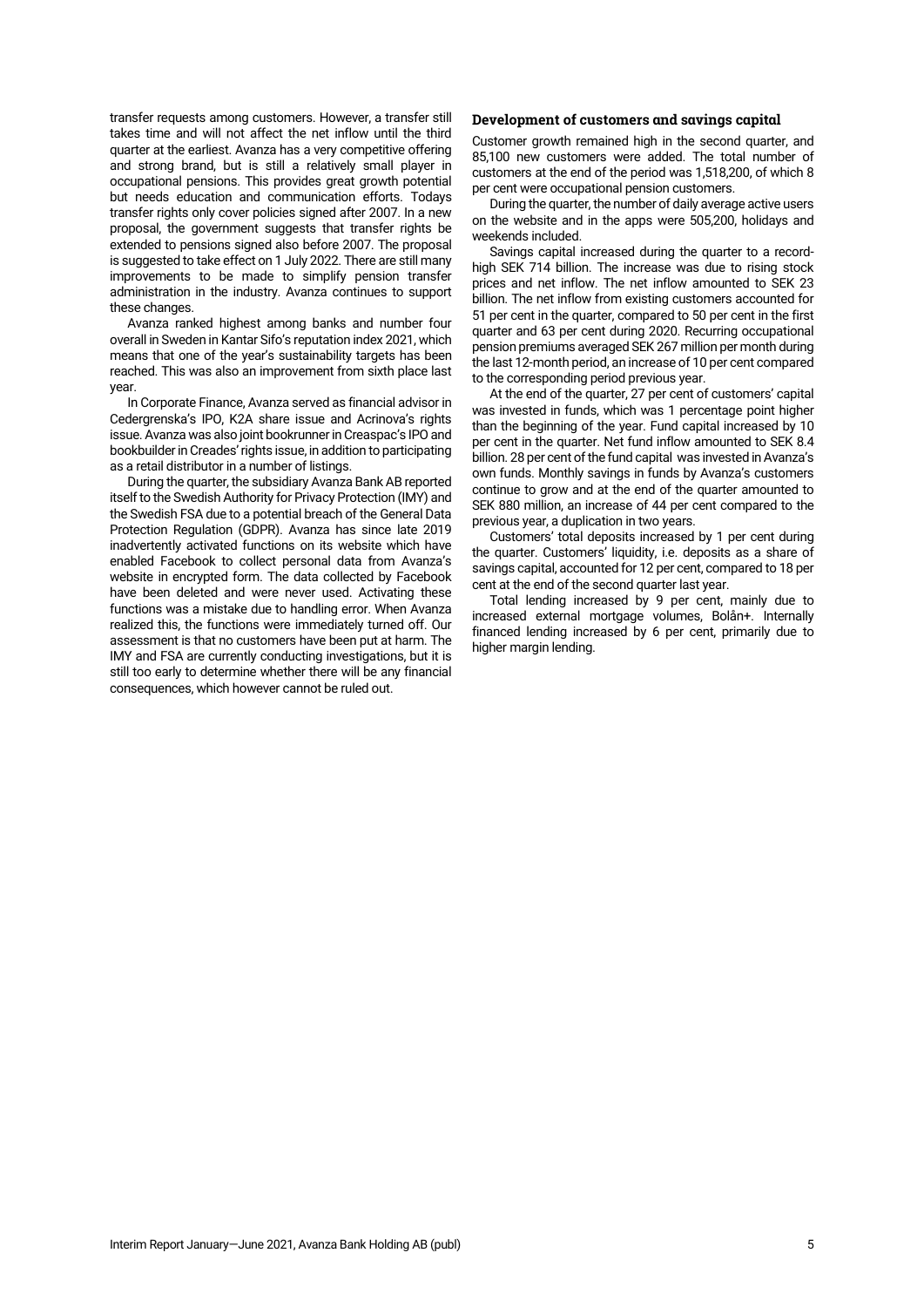|                                               | 2021           | 2021       | Change         | 2020           | Change                   | 2021       |                | 2020 Change | 2020           |
|-----------------------------------------------|----------------|------------|----------------|----------------|--------------------------|------------|----------------|-------------|----------------|
| Net inflow, SEK m                             | Q <sub>2</sub> | Q1         | %              | Q <sub>2</sub> | %                        | Jan-Jun    | Jan-Jun        | %           | Jan-Dec        |
| Standard                                      | 18,070         | 28,470     | $-36$          | 13,080         | 39                       | 46,650     | 32,420         | 44          | 63,740         |
| <b>Private Banking</b>                        | 4,800          | 1,850      | 160            | 6,230          | $-23$                    | 6,640      | 8,740          | $-24$       | 12,000         |
| Pro                                           | 30             | 180        | $-81$          | 90             | $-60$                    | 210        | 140            | 58          | 560            |
| <b>Net inflow</b>                             | 22,900         | 30,500     | -25            | 19,400         | 18                       | 53,500     | 41,300         | 30          | 76,300         |
|                                               |                |            |                |                |                          |            |                |             |                |
| Equity-, fund, and savings accounts           | 15,750         | 23,890     | $-34$          | 16,370         | $-3$                     | 39,700     | 33,330         | 19          | 62,100         |
| Pension- & insurance-based accounts           | 7,150          | 6,610      | 8              | 3,030          | 136                      | 13,800     | 7,970          | 73          | 14,200         |
| of which endowment insurance                  | 5,760          | 5,200      | 11             | 1,950          | 195                      | 11,000     | 5,730          | 91          | 9,800          |
| of which occupational pensions                | 1,270          | 1,240      | $\overline{2}$ | 1,030          | 23                       | 2,510      | 2,140          | 17          | 4,290          |
| <b>Net inflow</b>                             | 22,900         | 30,500     | $-25$          | 19,400         | 18                       | 53,500     | 41,300         | 30          | 76,300         |
| Customers, savings capital and lending,       |                |            |                | Change         |                          |            | Change         |             | Change         |
| SEK <sub>m</sub>                              |                | 30-06-2021 | 31-03-2021     | %              |                          | 31-12-2020 | %              | 30-06-2020  | %              |
|                                               |                |            |                |                |                          |            |                |             |                |
| Standard, No.                                 |                | 1,487,420  | 1,403,660      | 6              |                          | 1,252,460  | 19             | 1,087,770   | 37             |
| Private Banking, No.                          |                | 27,500     | 26,400         | 4              |                          | 25,000     | 10             | 25,300      | 9              |
| Pro, No.                                      |                | 3,280      | 3,140          | $\overline{4}$ |                          | 2,840      | 15             | 2,430       | 35             |
| No. of customers                              |                | 1,518,200  | 1,433,200      | 6              |                          | 1,280,300  | 19             | 1,115,500   | 36             |
| of which occupational pension customers, No.  |                | 117,500    | 112,600        |                | $\overline{\mathcal{A}}$ | 107,900    | 9              | 100,200     | 17             |
|                                               |                |            |                |                |                          |            |                |             |                |
| Standard                                      |                | 408,800    | 379,500        | 8              |                          | 327,700    | 25             | 256,600     | 59             |
| <b>Private Banking</b>                        |                | 277,200    | 249,000        | 11             |                          | 221,300    | 25             | 172,100     | 61             |
| Pro                                           |                | 27,600     | 25,400         | 9              |                          | 21,500     | 28             | 15,900      | 74             |
| Savings capital                               |                | 713,600    | 653,900        | 9              |                          | 570,500    | 25             | 444,600     | 61             |
|                                               |                |            |                |                |                          |            |                |             |                |
| Equity-, fund-, and savings accounts          |                | 508,900    | 467,600        |                | 9                        | 407,900    | 25             | 315,400     | 61             |
| Pension- & insurance-based accounts           |                | 204,700    | 186,300        | 10             |                          | 162,600    | 26             | 129,200     | 58             |
| of which endowment insurance                  |                | 145,700    | 131,300        | 11             |                          | 113,400    | 28             | 88,300      | 65             |
| of which occupational pensions                |                | 41,400     | 38,400         |                | 8                        | 34,200     | 21             | 27,900      | 48             |
| Savings capital                               |                | 713,600    | 653,900        | 9              |                          | 570,500    | 25             | 444,600     | 61             |
| Equities, bonds, derivatives, etc.            |                | 436,200    | 395,100        | 10             |                          | 342,000    | 28             | 251,200     | 74             |
| <b>Mutual funds</b>                           |                | 194,800    | 177,000        | 10             |                          | 150,900    | 29             | 114,100     | 71             |
| <b>Deposits</b>                               |                | 82,600     | 81,800         | $\mathbf{1}$   |                          | 77,600     | 6              | 79,300      | $\overline{4}$ |
| of which external deposits (Savings account+) |                | 29,100     | 29,000         |                | 0                        | 27,700     | $\sqrt{5}$     | 25,500      | 14             |
| Savings capital                               |                | 713,600    | 653,900        | 9              |                          | 570,500    | 25             | 444,600     | 61             |
|                                               |                |            |                |                |                          |            |                |             |                |
| Internally financed lending                   |                | 18,500     | 17,400         | 6              |                          | 16,300     | 13             | 14,000      | 32             |
| of which margin lending                       |                | 8,730      | 7,830          | 11             |                          | 6,970      | 25             | 5,370       | 63             |
| of which mortgages (Superbolånet PB)          |                | 9,760      | 9,600          |                | $\overline{c}$           | 9,320      | 5              | 8,640       | 13             |
| External mortgages (Bolån+)                   |                | 17,200     | 15,500         | 11             |                          | 13,600     | 26             | 11,200      | 54             |
| Lending                                       |                | 35,700     | 32,900         | 9              |                          | 29,900     | 19             | 25,200      | 42             |
|                                               |                |            |                |                |                          |            |                |             |                |
| Return, average account since 1 Jan, %        |                | 15         | 9              |                | 6                        | 19         | $-4$           | $-1$        | 16             |
| OMX Stockholm GI since 1 Jan, %               |                | 22         | 14             | 8              |                          | 15         | $\overline{7}$ | $-4$        | 26             |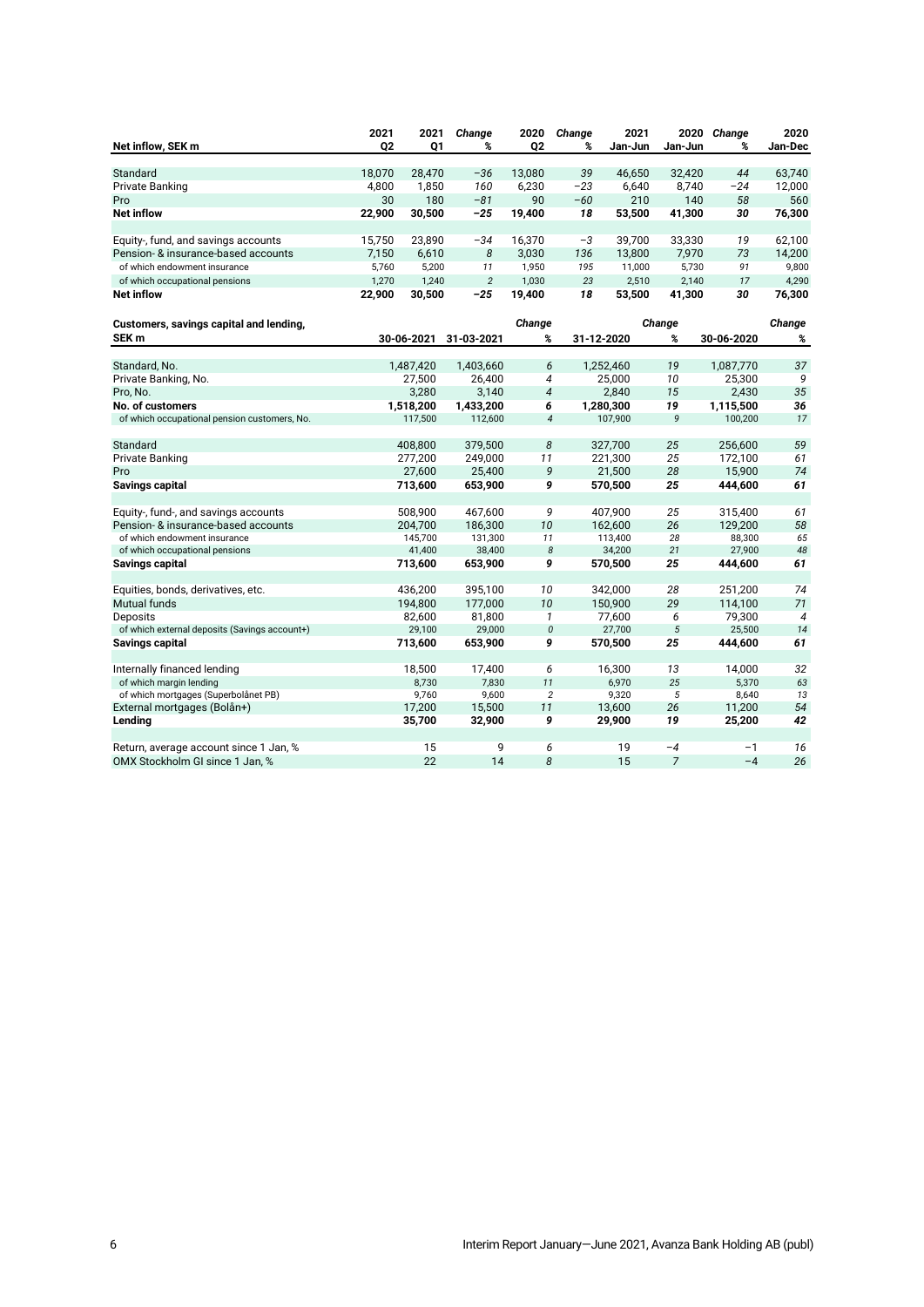# **Financial overview**

|                                                | 2021      | 2021         | Change         | 2020           | Change         | 2021         |             | 2020 Change              | 2020         |
|------------------------------------------------|-----------|--------------|----------------|----------------|----------------|--------------|-------------|--------------------------|--------------|
|                                                | 02        | 01           | %              | Q <sub>2</sub> | %              | Jan-Jun      | Jan-Jun     | %                        | Jan-Dec      |
| Income Statement, SEK m                        |           |              |                |                |                |              |             |                          |              |
|                                                |           |              |                |                |                |              |             |                          |              |
| Net brokerage income                           | 334       | 439          | $-24$          | 260            | 28             | 772          | 528         | 46                       | 1,102        |
| Fund commissions, net                          | 161       | 150          | $\overline{7}$ | 88             | 83             | 312          | 184         | 69                       | 418          |
| Currency-related income, net                   | 129       | 247          | $-48$          | 81             | 60             | 376          | 153         | 145                      | 355          |
| Net interest income                            | 80        | 76<br>44     | 5              | 73<br>24       | 9              | 156<br>94    | 137         | 14<br>45                 | 283          |
| Other income, net <sup>1,2</sup>               | 50<br>754 | 957          | 13<br>$-21$    | 526            | 111<br>43      | 1,710        | 65<br>1,067 | 60                       | 190<br>2,349 |
| <b>Operating income</b>                        |           |              |                |                |                |              |             |                          |              |
| Personnel                                      | $-145$    | $-137$       | 6              | $-120$         | 21             | $-282$       | $-231$      | 22                       | $-469$       |
| Marketing                                      | $-3$      | $-9$         | $-68$          | $-2$           | 30             | $-12$        | $-10$       | 21                       | $-22$        |
| Depreciation                                   | $-17$     | $-17$        | $\overline{2}$ | $-17$          | $\overline{4}$ | $-34$        | $-31$       | 10                       | $-84$        |
| Other expenses                                 | $-51$     | $-39$        | 30             | $-46$          | 11             | $-91$        | $-92$       | $-1$                     | $-188$       |
| <b>Operating expenses before credit losses</b> | $-216$    | $-202$       | $\overline{7}$ | $-185$         | 17             | $-419$       | $-364$      | 15                       | $-763$       |
|                                                |           |              |                |                |                |              |             |                          |              |
| <b>Profit before credit losses</b>             | 537       | 754          | $-29$          | 340            | 58             | 1,292        | 703         | 84                       | 1,586        |
| Credit losses, net                             | $-1$      | $\mathbf{1}$ | $-100$         | $-5$           | $-83$          | $\mathbf{1}$ | $-4$        | $\overline{\phantom{a}}$ | $-4$         |
| Profit/loss from participations in associated  |           |              |                | $-2$           |                |              | $-4$        | $\overline{\phantom{a}}$ | $-6$         |
| <b>Operating profit</b>                        | 536       | 756          | $-29$          | 333            | 61             | 1,292        | 694         | 86                       | 1,576        |
|                                                |           |              |                |                |                |              |             |                          |              |
| Tax on profit for the period                   | $-86$     | $-124$       | $-31$          | $-52$          | 63             | $-210$       | $-109$      | 93                       | $-242$       |
| Profit for the period                          | 451       | 632          | $-29$          | 281            | 61             | 1,082        | 585         | 85                       | 1,335        |
|                                                |           |              |                |                |                |              |             |                          |              |
| <b>Key ratios</b>                              |           |              |                |                |                |              |             |                          |              |
| Operating margin, %                            | 71        | 79           | $-8$           | 63             | 8              | 76           | 65          | 11                       | 67           |
| Profit margin, %                               | 60        | 66           | $-6$           | 53             | 6              | 63           | 55          | 8                        | 57           |
| Return on shareholders' equity, %              | 46        | 74           | $-28$          | 56             | $-10$          | 59           | 59          | $\mathcal{O}$            | 57           |
| Earnings per share before dilution, SEK        | 2.91      | 4.08         | $-29$          | 1.83           | 59             | 6.98         | 3.81        | 83                       | 8.66         |
| Earnings per share after dilution, SEK         | 2.84      | 3.99         | $-29$          | 1.81           | 57             | 6.83         | 3.78        | 80                       | 8.58         |
| Credit loss level, %                           | 0.00      | 0.01         | $-0.01$        | $-0.03$        | 0.03           | 0.00         | $-0.03$     | 0.03                     | $-0.03$      |
|                                                |           |              |                |                |                |              |             |                          |              |
| Income to savings capital ratio, %             | 0.44      | 0.63         | $-0.18$        | 0.52           | $-0.08$        | 0.53         | 0.52        | 0.00                     | 0.51         |
| Costs to savings capital ratio, %              | 0.13      | 0.13         | $-0.01$        | 0.18           | $-0.06$        | 0.13         | 0.18        | $-0.05$                  | 0.17         |
|                                                |           |              |                |                |                |              |             |                          |              |
| Savings capital per customer, SEK              | 470,000   | 456,300      | 3              | 398,530        | 18             | 470.000      | 398,530     | 18                       | 445.600      |
| Income per customer, SEK                       | 2,040     | 2,820        | $-28$          | 1,930          | 6              | 2,420        | 2,030       | 19                       | 2,090        |
| Costs per customer, SEK                        | $-590$    | $-600$       | $-2$           | $-680$         | $-14$          | $-590$       | $-690$      | $-14$                    | $-680$       |
| Net brokerage income/trading day, SEK m        | 5.6       | 7.1          | $-21$          | 4.4            | 26             | 6.4          | 4.3         | 47                       | 4.4          |
| No. brokerage-generating notes/trading day     | 229,700   | 288,000      | $-20$          | 157,300        | 46             | 259,300      | 151,200     | 71                       | 163,100      |
| Turnover in brokerage-generating               | 5,670     | 6,870        | $-17$          | 4,750          | 19             | 6,280        | 4,610       | 36                       | 4,600        |
| securities/trading day, SEK m                  |           |              |                |                |                |              |             |                          |              |
| Turnover in brokerage-generating foreign       | 900       | 1,600        | $-44$          | 560            | 59             | 1,250        | 500         | 150                      | 570          |
| securities/trading day, SEK m                  |           |              |                |                |                |              |             |                          |              |
| Gross brokerage income/turnover in brokerage-  | 0.115     | 0.122        | $-0.007$       | 0.108          | 0.007          | 0.119        | 0.108       | 0.011                    | 0.111        |
| generating securities                          |           |              |                |                |                |              |             |                          |              |
| No. trading days                               | 59.5      | 61.5         | $-3$           | 58.5           | 2              | 121.0        | 121.5       | $\Omega$                 | 250.0        |
|                                                | 33        | 19           | 72             | 26             | 28             | 52           | 32          | 59                       | 63           |
| Investments, SEK m                             |           |              |                |                |                |              |             |                          |              |
| Average no. employees                          | 545       | 518          | 5              | 466            | 17             | 533          | 459         | 16                       | 478          |
| Web service operational availability, %        | 100.0     | 99.9         | 0.1            | 100.0          | 0.0            | 100.0        | 99.9        | 0.1                      | 99.9         |

*1) Income related to Savings account+ has been transferred from Net interest income to Other commission income. Historical figures* 

*have been adjusted.*

*2) Net currency-related income has been separated from Other income. Historical figures have been adjusted.*

|                                                   |            |            | Change |            | Change |            | Change |
|---------------------------------------------------|------------|------------|--------|------------|--------|------------|--------|
| <b>Key ratios</b>                                 | 30-06-2021 | 31-03-2021 | %      | 31-12-2020 | %      | 30-06-2020 | %      |
| Shareholders' equity per share before dil., SEK   | 26.58      | 23.68      | 12     | 20.47      | 30     | 14.13      | 88     |
| Outstanding no. shares before dilution, thousands | 154.954    | 154.954    | 0.0    | 154.954    | 0.0    | 153.786    | 0.8    |
| Outstanding no. shares after dilution, thousands  | 158.418    | 158.473    | 0.0    | 157.940    | 0.3    | 155.745    | 1.7    |
| No. shares upon full dilution, thousands          | 161.704    | 161.704    | 0.0    | 161.704    | 0.0    | 160.536    | 0.7    |
| No. employees                                     | 564        | 526        |        | 510        | 11     | 472        | 19     |
| Share price, SEK                                  | 266.90     | 271.40     | $-2$   | 233.00     | 15     | 132.30     | 102    |
| Market capitalisation. SEK m                      | 41.400     | 42.100     | $-2$   | 36.100     | 15     | 20.300     | 104    |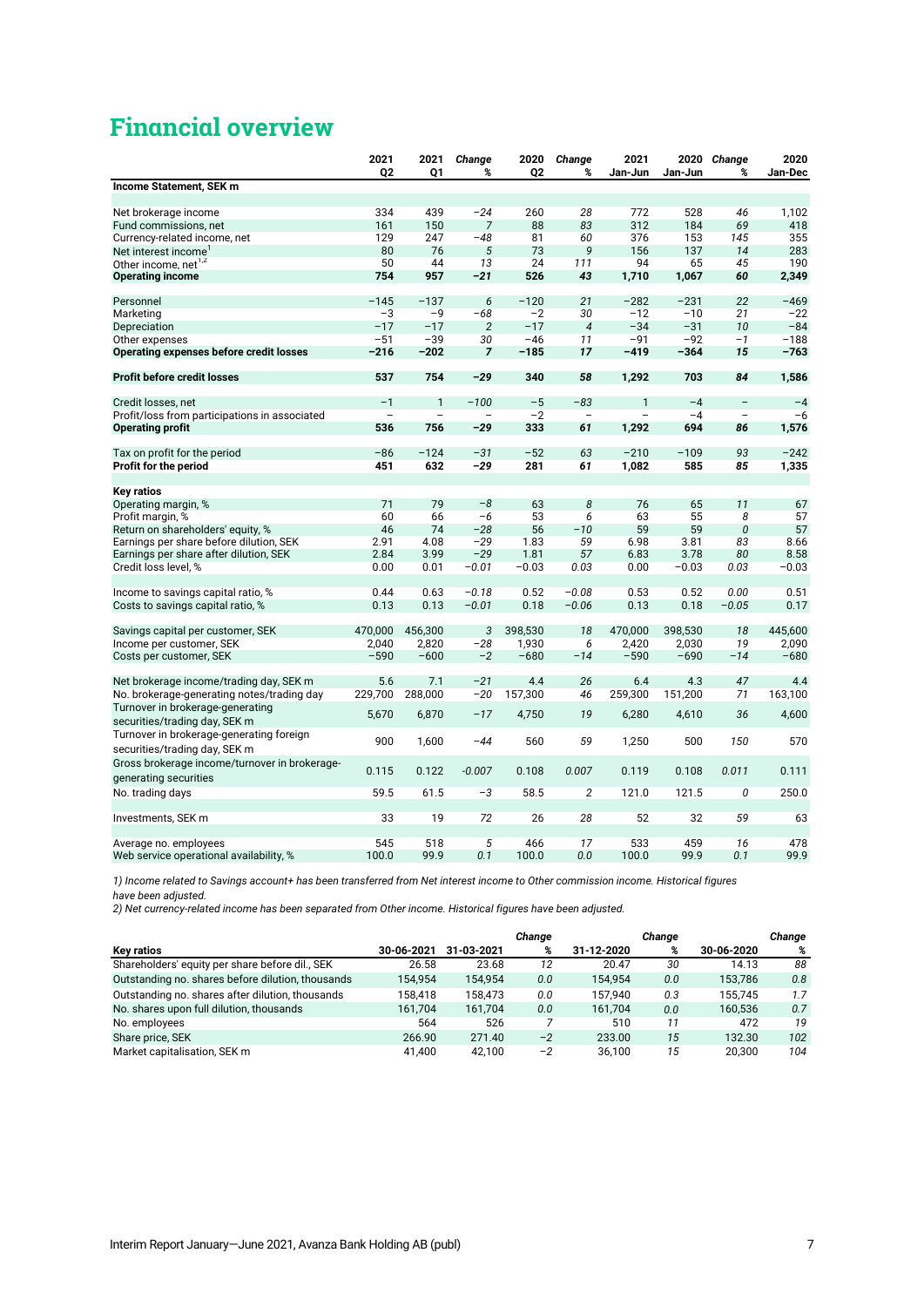### **Second quarter compared to the previous quarter**

Operating profit for the second quarter decreased by 29 per cent compared to the previous quarter. This was mainly due to lower revenues, but also slightly higher expenses.

The operating margin decreased to 71 per cent and the return on shareholder's equity was 46 per cent.

### *Revenues*

Operating income decreased by 21 per cent compared to previous quarter's record-high level. The transaction-related revenues, net brokerage income and net currency-related income, decreased while other revenue lines improved.

Net brokerage income decreased by 24 per cent as a result of lower trading activity. The brokerage-generating turnover decreased by 20 per cent and the number of brokeragegenerating notes were down by 23 per cent. The gross brokerage income per SEK of turnoverin brokerage-generating securities decreased to 11.5 basis points, a result of an increased share of brokerage income generated by customers in the Private Banking and Pro segments. The quarter had two less trading days.

Net currency-related income decreased to SEK 129 million (247). This was a result of lower activity and less trading in foreign securities. During the quarter, trading in foreign markets among Avanza's customers accounted for 16 per cent (23) of the brokerage-generating turnover.

Net fund commissions increased by 7 per cent, mainly due to higher average fund capital. The fund capital increased by 10 per cent during the period. The fund net inflow amounted to SEK 8.4 billion. Income per SEK of fund capital decreased to 0.35 per cent during the second quarter and was 0.34 per cent at the end of the period, which is explained by a higher share of capital in index funds. In March, the Start offer was expanded to include funds, which means that customers with savings capital never exceeded SEK 50,000 are refunded their entire fund fee, including any currency-related fees. This had full impact in the second quarter, and affected fund commissions by SEK 6 million. It is estimated that the lost income will be compensated by new customers and volume as well as sales of other products, which was the case when the Start offer was launched for share trading in 2016.

Net interest income increased by 5 per cent, mainly due to improved return on surplus liquidity and higher margin lending volumes. The average volume of surplus liquidity was higher in the quarter at the same time that the improved STIBOR (3M) at the beginning of the year had an impact. Liquidity is invested mainly in covered bonds with an average maturity of 3 months tied to STIBOR. Income from mortgages for Private Banking customers was in line with last quarter despite increased volumes. This was due to a lowered interest rate from 0.99 to 0.79 per cent for customers with savings capital of over SEK 10 million, effective as of 1 February. The resolution fee and the state deposit guarantee fee amounted to SEK 10 million  $(10)$ 

Other income, primarily consisting of income from Avanza Markets and Corporate Finance, increased by 13 per cent. This was mainly a result of lower other commission expenses, which decreased due to lower expenses for search word optimization and payment service commissions, where the latter is tied to the lower customer activity. Income from both Avanza Markets and Corporate Finance remained at SEK 32 million and SEK 23 million, respectively.

### *Operating expenses*

Operating expenses increased by 7 per cent. In the first quarter, a write-down on the former office at Vasagatan of SEK 10 million was reversed, which positively affected other

expenses. Neither the write-down nor reversal are included in the cost guidance for 2021. Excluding the reversal in the first quarter, operating expenses increased by 2 per cent. Personnel cost increased as a result of more staff.

## *Credit losses*

Reported credit losses are attributable to calculations of expected credit losses according to IFRS 9. In addition, an expected credit loss from 2011 was realised during the second quarter. More information in Note 5.

### *Taxes*

During the quarter, the effective tax rate decreased slightly to 16.0 (16.4) per cent. The tax rate fluctuates between the quarters depending on the share of revenues generated in the bank, where the ordinary corporate tax rate applies, in contrast with the insurance company, where most of the revenues are taxed according to tax laws applicable to life insurance companies, which reduces the effective tax rate.

### *Investments*

The investments in the second quarter primarily relates to the project to replace the backoffice system that will enable Avanza to use smarter technology and solutions in order to increase efficiency while at the same time improving scalability and conditions for product development. The estimated investment in replacing the backoffice system during 2020 and 2021 amounts to between SEK 80–100 million and will thereafter be depreciated over 5–10 years.

## **January-June 2021 compared to January-June 2020**

Operating profit increased by 86 per cent compared to the corresponding period in 2020. Operating income increased by 60 per cent, while operating expenses rose by 15 per cent. Excluding the SEK 10 million reversal of the write-down tied to office rent on Vasagatan in the first quarter of 2021, operating expenses rose by 18 per cent.

The operating margin increased to 76 per cent and the return on shareholder's equity was 59 per cent.

### *Revenues*

Operating income increased by 60 per cent compared to the corresponding period previous year. This was mainly due to higher net brokerage income and net currency-related income, even though all other revenue lines improved as well, especially fund commissions.

Net brokerage income increased by 46 per cent, a result of increased trading activity and more brokerage-generating customers. The number was up by 76 per cent compared to the end of the second quarter in 2020. The brokeragegenerating notes increased by 71 per cent and the brokeragegenerating turnover was up by 36 per cent. Gross brokerage income per SEK of turnover in brokerage-generated securities increased from 10.8 to 11.9 basis points. This was a result of an increased share of brokerage income generated in lower brokerage fee classes, in line with the strong customer growth.

Net currency-related income increased by 145 per cent, a result of the increased activity and increased trading in foreign markets. Trading in foreign securities accounted for 20 per cent (11) of the brokerage-generating turnover.

Net fund commissions increased by 69 per cent due to higher average fund capital. The fund capital was 71 per cent higher compared to end of June 2020. Income per SEK of fund capital increased to 0.36 from 0.34 per cent, and was back at 0.34 per cent at the end of the period. The share of index funds was 1 percentage point lower compared to the previous year.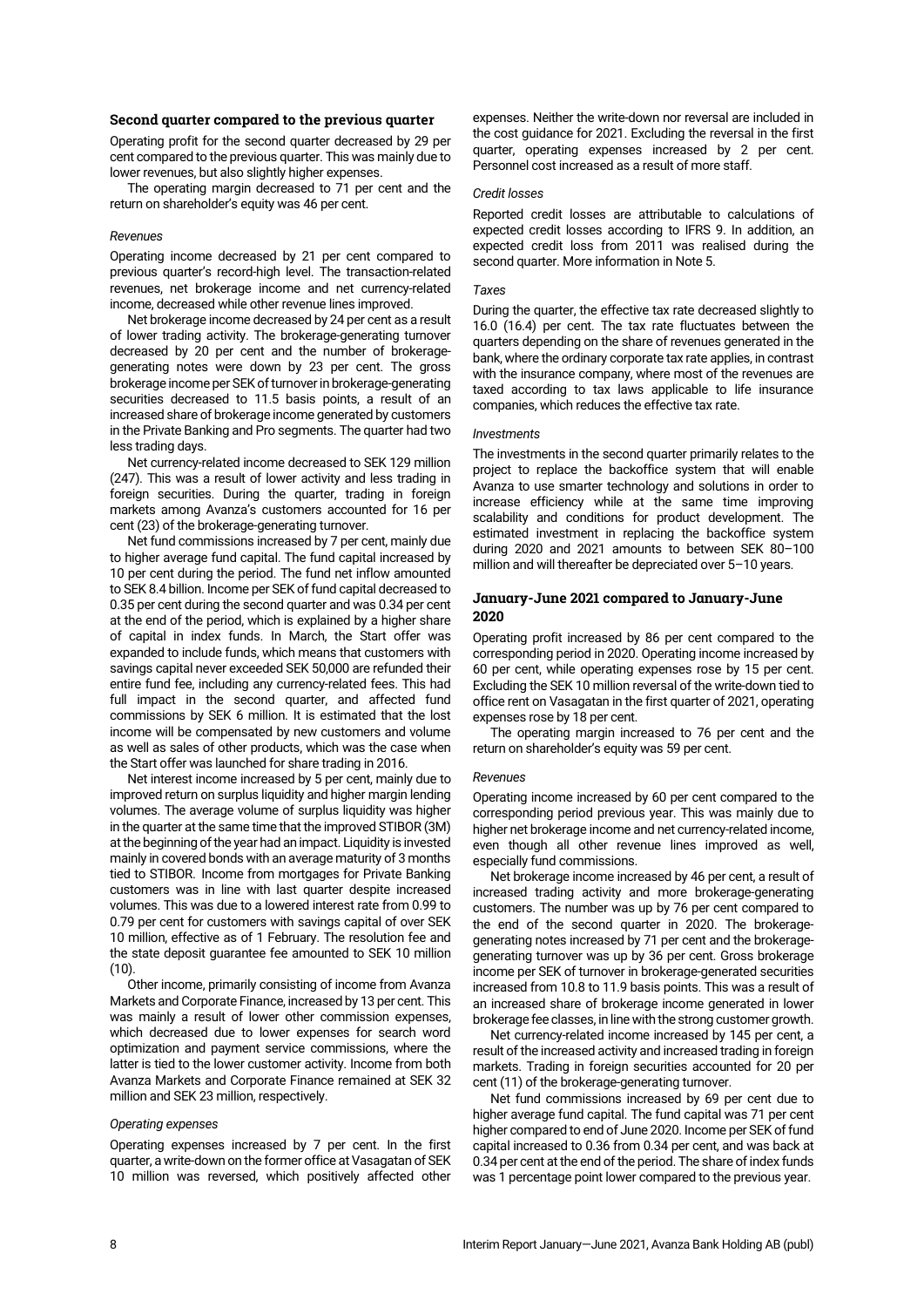Net interest income increased by 14 per cent, mainly due to increased income from lending and primarily from margin lending. The internally financed lending volume was 32 per cent higher than a year ago. The return on surplus liquidity decreased as a result of lower averaged STIBOR (3M), which was 23 basis points lower compared to the first six months last year. All else being equal, without taking changes in customer behaviour into account, a 1 percentage point change in the repo rate with today's volumes would affect full-year net interest income by around SEK 450 million. The Riksbank's own forecast indicates a zero per cent repo rate during the entire forecast period until the third quarter 2024. The deposit guarantee fee and resolution fee increased to SEK 19 million (15) due to higher volumes.

Other income increased by 45 per cent, mainly due to higher income from Corporate Finance, which amounted to SEK 46 million (16). Income from Avanza Markets increased as well, and amounted to SEK 64 million (55). Other income also includes income from stock lending in endowment insurance within the insurance company, which was launched in October 2020. Avanza's income amounted to SEK 8 million in the first half year, at the same time SEK 12 million was paid out to customers. Stock lending means that Avanza lends the shares to Morgan Stanley with the customer receiving 60 per cent of the return and Avanza retaining 40 per cent as well as paying the expenses. Other commission expenses increased, mainly due to higher payment service commissions which was a result of increased customer activity.

### *Operating expenses*

Operating expenses increased by 15 per cent. In the first quarter, a write-down on the former office at Vasagatan of SEK 10 million was reversed, which positively affected other expenses. Excluding the reversal expenses rose by 18 per cent during the first half year 2021. Neither the extraordinary cost associated with the office relocation in 2020 nor the reversal are included in the guidance for 2021. The cost increase compared to the first half of 2020 is primarily a result of increased personnel costs. This is due to more staff, mainly within development but also Customer Service.

The estimated cost increase for 2021 remains unchanged at around 15 per cent. The cost increase is to accommodate the very strong growth as well as the increased interest in savings and will be invested in customer offers and an improved user experience. The long-term guidance for annual cost increase remains at 9–12 percent.

The cost to savings capital ratio decreased by 5 basis points to 0.13 per cent, while the income to savings capital ratio rose slightly to 0.53 per cent. This demonstrates the scalability of Avanza's business model. High cost efficiency makes Avanza resilient in various market conditions, at the same time that it provides an important competitive advantage.

### *Credit losses*

Reported credit losses are attributable to calculations of expected credit losses according to IFRS 9. In addition, an expected credit loss from 2011 was realised during the second quarter. More information in Note 5.

### *Result from participations in associated companies*

In the fourth quarter of 2020, Avanza reduced its holding in Stabelo. After the reduced ownership, Stabelo is classified as a shareholding and thus no longer as an associated company of Avanza. Avanza value the holding at fair value via other comprehensive income.

### *Taxes*

The effective tax rate increased to 16.2 per cent (15.7) as a result of a higher share of revenues generated in the bank, where the ordinary corporate tax rate applies, in contrast with the insurance company, where most of the revenues are taxed according to tax laws applicable to life insurance companies.

As of the 1 January 2021 the Swedish corporate tax rate was reduced to 20.6 per cent from 21.4 per cent.

### **Seasonal effects**

Avanza has no major seasonal variations, except from the third quarter which is characterised by lower personnel costs, due to employees' summer vacation, and also seasonally low Corporate Finance activity. Avanza's financial results are rather impacted by cyclical market factors such as stock market development, volatility and the repo rate. Customer growth and net inflow are normally higher at the beginning of the year.

# **Future outlook**

The Swedish financial market is becoming highly digitised, which is making it easier for customers to switch banks, at the same time that mobile usage has increased customer activity. Transparency has increased, as has the understanding of the impact that fees have on savings in a low interest rate environment. Customers today also have more rights when it comes to data portability, i.e. the right to receive their data in a format that can be shared with other companies. This is often called Open Banking.

Because of this, the banking market is fragmenting with new competition, which is increasing the importance of customer satisfaction as well as a strong brand and innovation. As customers spread their personal finances between multiple companies, there is a growing need for a better overview, where customers can view and manage their savings in one place.

Demographic trends and the increasing financial burden being placed on the working population, as well as the gradual deterioration of the public and collective pension and welfare systems, are raising the importance of individual savings. Here the stricter loan to value requirements for mortgages have also focused attention on the need for savings. In pension savings, the new law improving transfer rights for occupational pensions which took effect on 1 April 2021 is expected to positively contribute to Avanza's pension business. The new law limits the fees charged on transfers and makes it easier for savers to transfer their policies to less expensive alternatives. However, education is still needed to increase pension awareness, at the same time that it is still an administrative burden to transfer a pension.

The UN's Sustainable Development Goals have brought to the forefront the financial industry's opportunities to positively impact climate change. There has also been talk about climate risks: how a company's products or services could be affected by climate change and how profitability is affected by stricter regulations and climate laws. ESG screening your savings will become an important economic issue when corporate profits are affected by stricter regulations and climate laws. By educating, inspiring and making it easier for customers to find sustainable choices, Avanza can contribute to the Sustainable Development Goals and at the same time ensure an attractive offer.

These trends and changes are expected to continue to drive development in the future regarding digitisation, customer offers and digital decision support, and provide a favorable growth climate for Avanza. Avanza's growth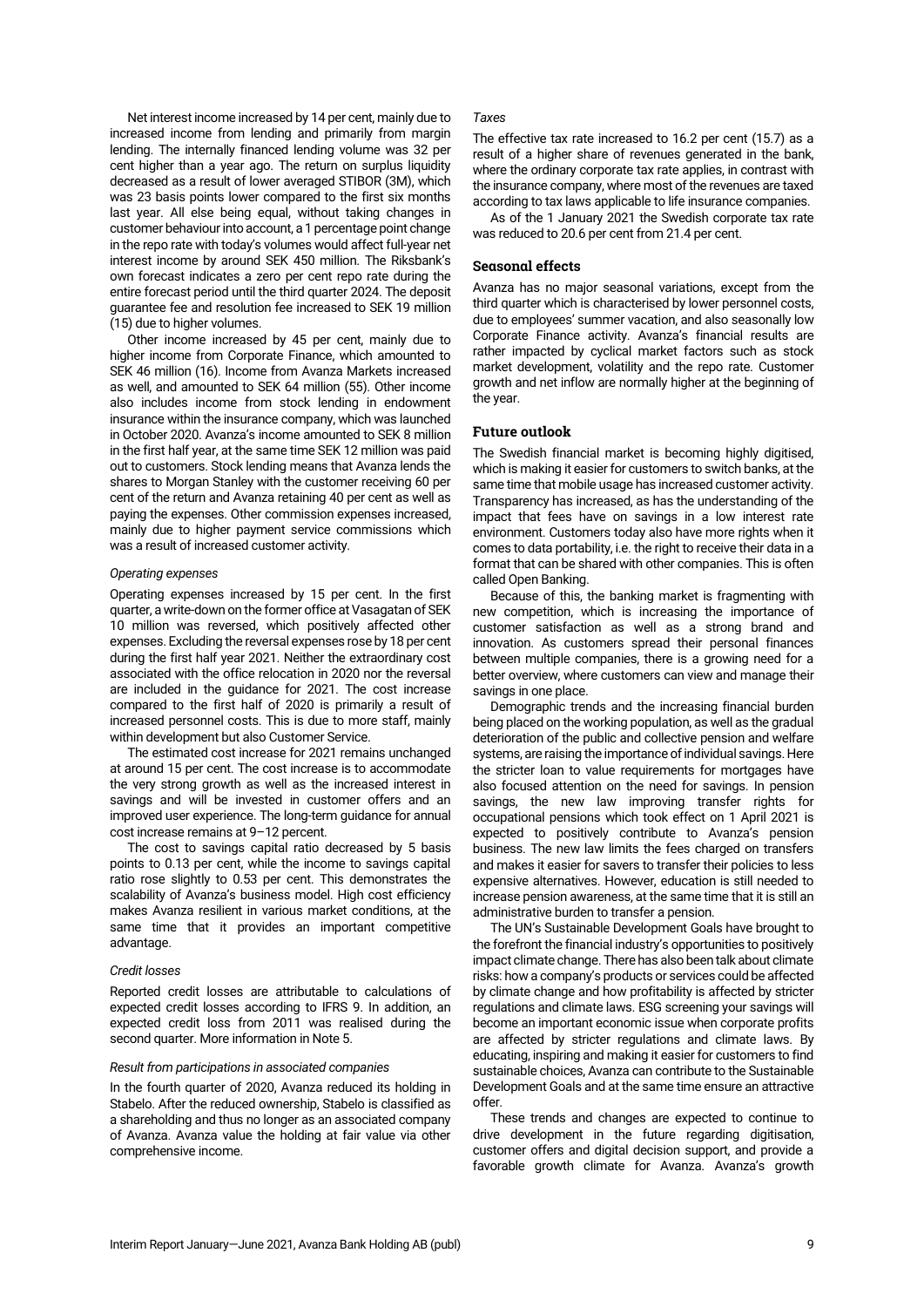objectives include attracting broader target groups – experienced and established investors as well as new ones – and attracting a larger proportion of existing customer's savings by offering new products and services. Avanza's modern platform, high user experience, low prices and broad range of products and services provide ample opportunity to meet savers' changing needs and habits. Growth among new customers is expected to increase the share of fund savings

at Avanza, which, together with the growth objectives in pensions and mortgages, reduce sensitivity to market fluctuations.

Also read the section about Covid-19 and its effects on Avanza's operations on page 4of this report. More information about the long-term trends can be found in Avanza's Annual Report at [avanza.se/ir.](https://www.avanza.se/ir)

 $\mathbf{I}$ 

## **Quarterly overview**

| Quarterly overview, SEK m                      | 02 2021   | Q1 2021   | Q4 2020      | Q3 2020      | Q2 2020   | Q1 2020      | Q4 2019 | Q3 2019      | 02 2019        |
|------------------------------------------------|-----------|-----------|--------------|--------------|-----------|--------------|---------|--------------|----------------|
| Net brokerage income                           | 334       | 439       | 291          | 283          | 260       | 268          | 123     | 126          | 105            |
| Fund commissions, net                          | 161       | 150       | 125          | 109          | 88        | 96           | 91      | 86           | 83             |
| Currency-related income, net                   | 129       | 247       | 114          | 88           | 81        | 73           | 31      | 33           | 29             |
| Net interest income <sup>1</sup>               | 80        | 76        | 73           | 74           | 73        | 64           | 48      | 45           | 42             |
| Other income, net <sup>1,2</sup>               | 50        | 44        | 103          | 22           | 24        | 41           | 35      | 23           | 25             |
| <b>Operating income</b>                        | 754       | 957       | 706          | 575          | 526       | 542          | 329     | 313          | 284            |
|                                                |           |           |              |              |           |              |         |              |                |
| Personnel                                      | $-145$    | $-137$    | $-135$       | $-103$       | $-120$    | $-111$       | $-115$  | $-90$        | $-107$         |
| Marketing                                      | $-3$      | $-9$      | $-5$         | $-7$         | $-2$      | $-8$         | $-3$    | $-4$         | $-3$           |
| Depreciation                                   | $-17$     | $-17$     | $-34$        | $-19$        | $-17$     | $-14$        | $-22$   | $-14$        | $-14$          |
| Other expenses                                 | $-51$     | $-39$     | $-48$        | $-49$        | $-46$     | $-45$        | $-48$   | $-40$        | $-42$          |
| Operating expenses before credit losses        | $-216$    | $-202$    | $-221$       | $-177$       | $-185$    | $-179$       | $-187$  | $-148$       | $-166$         |
|                                                |           |           |              |              |           |              |         |              |                |
| Credit losses, net                             | $-1$      | 1         | $\mathbf{1}$ | $\mathbf{0}$ | $-5$      | $\mathbf{1}$ | 0       | $\mathbf{0}$ | $\overline{2}$ |
| Profit/loss from participations in             |           |           |              | $-1$         | $-2$      | $-2$         | $-2$    | $-2$         | $-2$           |
| associated companies                           |           |           |              |              |           |              |         |              |                |
| <b>Operating profit</b>                        | 536       | 756       | 486          | 396          | 333       | 361          | 140     | 163          | 117            |
| Adjusted operating profit <sup>3</sup>         | 536       | 746       | 439          | 409          | 333       | 361          | 148     | 163          | 117            |
|                                                |           |           |              |              |           |              |         |              |                |
| Operating margin, %                            | 71        | 79        | 69           | 69           | 63        | 67           | 43      | 52           | 41             |
| Earnings per share before dil SEK <sup>4</sup> | 2.91      | 4.08      | 2.70         | 2.15         | 1.83      | 1.98         | 0.79    | 0.91         | 0.67           |
| Shareholders' equity per share before          | 26.58     | 23.68     | 20.47        | 16.88        | 14.13     | 11.95        | 12.65   | 11.96        | 10.10          |
| dilution, SEK <sup>4</sup>                     |           |           |              |              |           |              |         |              |                |
| Return on shareholders' equity, %              | 46        | 74        | 58           | 55           | 56        | 64           | 26      | 33           | 27             |
|                                                |           |           |              |              |           |              |         |              |                |
| Net inflow                                     | 22,900    | 30,500    | 18,700       | 16,300       | 19,400    | 21,900       | 6,820   | 9.940        | 8,270          |
| No. of new customers, net                      | 85,100    | 152,800   | 85,600       | 79,200       | 53,000    | 86,100       | 37,300  | 36,800       | 31,500         |
| No. of customers at the end of the<br>period   | 1,518,200 | 1,433,200 | 1,280,300    | 1,194,700    | 1,115,500 | 1,062,500    | 976,400 | 939,100      | 902,300        |
| Savings capital at the end of the period       | 713,600   | 653,900   | 570,500      | 514,200      | 444,600   | 368,200      | 407,700 | 377,100      | 359,300        |
| Income to savings capital ratio, %             | 0.44      | 0.63      | 0.52         | 0.48         | 0.52      | 0.56         | 0.34    | 0.34         | 0.33           |
| Costs to savings capital ratio, %              | 0.13      | 0.13      | 0.16         | 0.15         | 0.18      | 0.18         | 0.19    | 0.16         | 0.19           |

 $\mathbf{I}$ 

*1) Income related to Savings account+ has been transferred from Net interest income to Other commission income. Historical figures have been adjusted.*

*2) Net currency-related income has been separated from Other income. Historical figures have been adjusted.*

*3) Se table Items affecting comparability.*

*4) Adjusted in accordance with the share split in April 2019.*

| Items affecting comparability, SEK m                          | 02 2021 | Q1 2021 |       | Q4 2020 Q3 2020 Q2 2020 | Q1 2020 | Q4 2019 | Q3 2019 | Q2 2019 |
|---------------------------------------------------------------|---------|---------|-------|-------------------------|---------|---------|---------|---------|
|                                                               |         |         |       |                         |         |         |         |         |
| Operating income                                              |         |         |       |                         |         |         |         |         |
| Other income (reduced holding in<br>Stabelo AB)               |         |         | 63    |                         |         |         |         |         |
|                                                               |         |         |       |                         |         |         |         |         |
| Operating expenses                                            |         |         |       |                         |         |         |         |         |
| Depreciation (write-down of right-of-use<br>assets Vasagatan) |         |         | $-16$ |                         |         | $-8$    |         |         |
| Other expenses (relocation costs)                             |         |         |       | $-13$                   |         |         |         |         |
| Other expenses (reversal of write-down<br>Vasagatan)          |         | 10      |       |                         |         |         |         |         |
|                                                               |         |         |       |                         |         |         |         |         |
| <b>Total</b>                                                  |         | 10      | 47    | $-13$                   |         | -8      |         |         |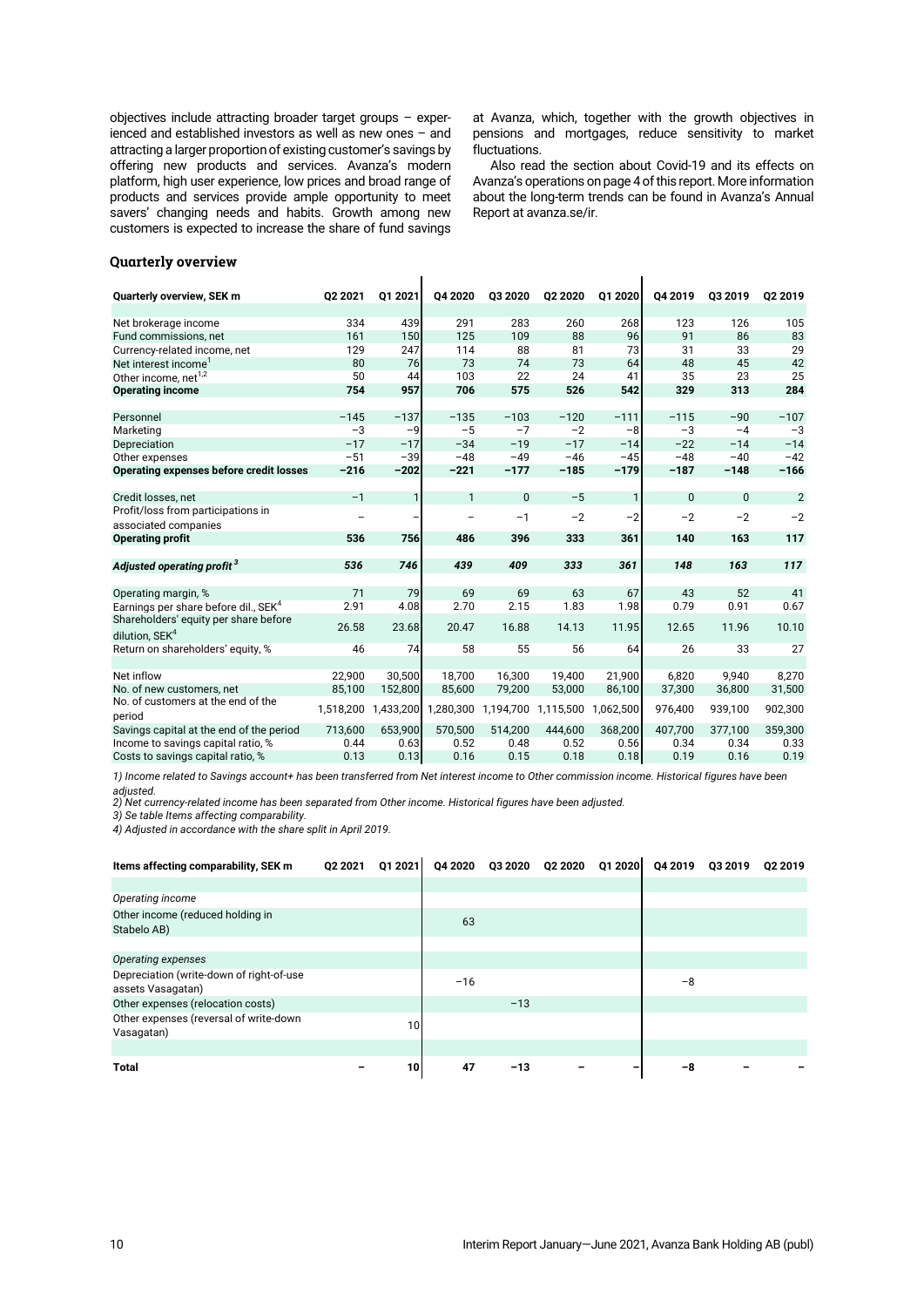### **Financial position**

Avanza is self-financed by equity and customer deposits. All of Avanza's assets have a high level of liquidity. A significant part of the assets can, therefore, be transferred within a couple of days.

The surplus liquidity is mainly invested in covered bonds, Riksbank Certificates and as deposits with the Riksbank and systemically important Nordic banks, plus to a lesser extent in bonds issued by the Swedish Government and Municipalities.

Avanza does not conduct, and has not previously conducted, trading in securities on its own account.

All lending is secured against listed securities or with pledges on houses and tenant-owned apartments. Between 2001 and the second quarter 2021 total actual and expected credit losses amounted to SEK 14 million, which is equivalent, on average, to 0.02 per cent per year.

### **Significant risks and uncertainty factors**

Risk-taking is an integral part of Avanza's operations. Avanza's ability to identify, analyse, manage and monitor these risks is critical to the soundness of the business, reputation and longterm profitability.

A detailed description of the Group's risk exposure and risk management is provided in Avanza's Annual Report for 2020, Note 37 and pages 36–39. It is deemed that there are no significant risks other than those risks described in the Annual Report and in this report.

# **The Parent Company Avanza Bank Holding AB (publ)**

Avanza Bank Holding AB (publ) is the Parent Company in the Avanza Group. The operating result for the first six months 2021 was SEK –16 million (SEK –12m). The Parent Company does not report any revenues.

A dividend payment, related to 2020, of SEK 132 million (SEK 354m) has been made to the shareholders in March 2021, following the decision at the Annual General Meeting.

### **Capital surplus**

On 28 June 2021, the regulatory requirement of a leverage ratio of 3 per cent took effect and will govern Avanza's capitalisation. In addition, the Swedish Financial Supervisory Authority (FSA) will introduce a bank-specific Pillar 2 guidance, which is expected to result in an additional buffer of around 0.2–0.5 per cent of the exposure amount for the leverage ratio. For Avanza, the Pillar 2 guidance is expected to be announced in 2022, after the Swedish FSA has finalized the supervisory review and evaluation process. To ensure a wide margin to the requirement regardless of market conditions, Avanza has set an internal leverage ratio target of 3.8 per cent for the consolidated situation and the bank. The leverage ratio is negatively affected by customers' increased deposits, resulting in fluctuations of the ratio during a market slump when deposits usually rise. At the end of the second quarter, Avanza's leverage ratio for the consolidated situation was 4.7 per cent.

The current higher ratio is a result of the Swedish FSA's recommendation that financial companies be restrictive with dividends and buybacks until 30 September 2021. When the recommendation is repealed, Avanza's Board of Directors plans to call an extraordinary general meeting with another dividend proposal for 2020. This is expected in the fourth quarter and available funds are estimated to be SEK 457 million, corresponding to SEK 2.95 per share. Avanza's policy to distribute at least 70 per cent of profit still applies for 2021 and subsequent years. Details on own funds and the capital requirement for the consolidated situation can be found in Note 8.

| <b>Financial position</b>                                | 02 2021 | 01 2021 | 04 20 20 | 03 20 20 | 02 20 20 | 01 2020 | 04 2019 | 03 2019 | 02 2019 |
|----------------------------------------------------------|---------|---------|----------|----------|----------|---------|---------|---------|---------|
| Common Equity Tier 1 (CET1) capital.<br>SEK <sub>m</sub> | 2.647   | 2.410   | 2.427    | .529     | 1.409    | 1.401   | 1.411   | 1.427   | 1.133   |
| Total capital, SEK m                                     | 2.647   | 2.410   | 2.427    | 1.598    | 1.479    | 1.468   | 1.490   | 1.505   | 1,222   |
| Common Equity Tier 1 ratio, %                            | 25.0    | 23.9    | 24.4     | 17.9     | 16.3     | 17.3    | 16.9    | 18.7    | 15.1    |
| Total capital ratio, %                                   | 25.0    | 23.9    | 24.4     | 18.8     | 17.1     | 18.1    | 17.8    | 19.7    | 16.3    |
| Overall capital requirements, %                          | 13.0    | 13.1    | 13.1     | 11.8     | 11.8     | 11.9    | 14.4    | 14.5    | 14.0    |
| Leverage ratio, $\%^2$                                   | 4.7     | 4.3     | 4.9      | 3.1      | 2.8      | 2.5     | 3.5     | 3.5     | 2.8     |

*1) Refers to consolidated situation.*

*2) Regulatory requirement effective from 28 June 2021.*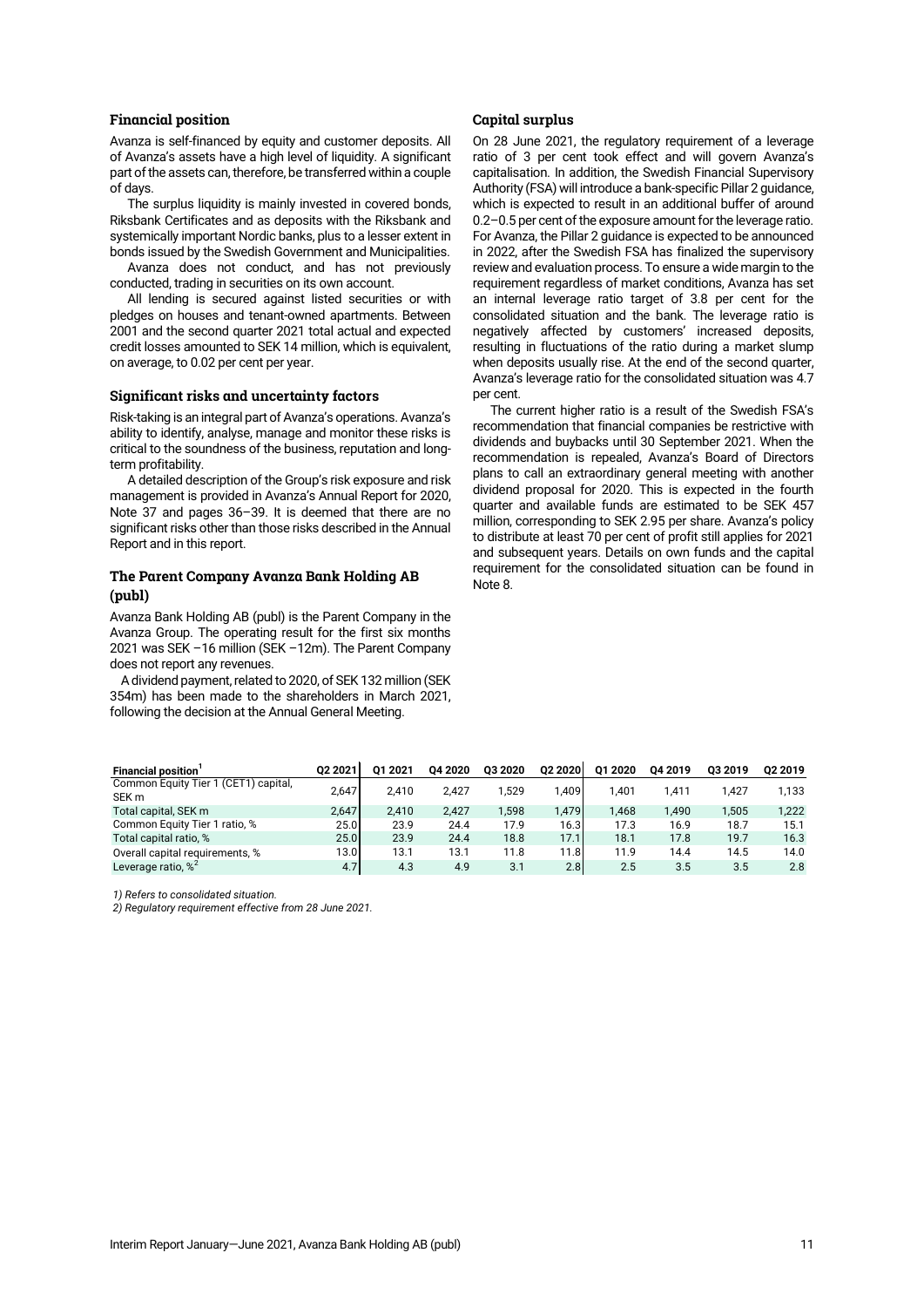# **Other corporate events**

## **Executive Management**

Anna Casselblad took over as CFO and a member of Group Management on 1 February. Anna started as an operational manager in Avanza's compliance department in autumn 2012 and was since the spring of 2017 the head of the Avanza Group's compliance function, including overall responsibility for the companies under the supervision of the Swedish FSA. Anna also has several years of experience as a financial sector auditor at PwC in Stockholm. Anna succeeds Birgitta Hagenfeldt, who left Avanza on May 31. Birgitta was Avanza's CFO from 2008 and Deputy CEO from spring 2017. Gunnar Olsson, COO, took over as Deputy CEO on 1 February.

# **Annual General Meeting 2021**

The Annual General Meeting on 30 March 2021 resolved that the Board of Directors shall comprise nine members without deputies.

The Chairman of the Board and Board members were reelected, with the exception of Birgitta Klasén, who declined reelection. Leemon Wu was elected as a new member of the Board.

As proposed, a dividend of SEK 0.85 per share was authorised.

The income statements and balance sheets for the Parent Company and the Group for the financial year 2020 were adopted. Avanza's Annual and Sustainability Report for 2020 was published on 26 February 2021.

### *Incentive programmes*

The Annual General Meeting 2021 resolved on three new incentive programs based on warrants (2021/2024, 2022/2025 and 2023/2026). Each incentive program runs for three years and comprises a maximum of 1,200,000 warrants that entitle the holder to subscribe for an equal number of shares. If all warrants are exercised, each incentive program will result in maximum dilution of 0.77 per cent.

## **Repurchase of the company's own shares**

The Board of Directors has from the Annual General Meeting 2021 been authorised to implement the acquisition of own shares, up to a maximum of 10 per cent of the shares in Avanza Bank Holding AB (publ). The authorisation is valid until the following Annual General Meeting. No shares were repurchased in the first six months 2021 and the company holds no repurchased shares as of 30 June 2021.

### **Transactions with associated parties**

Avanza's transactions with associated parties are presented in the Annual Report for 2020, Note 38. No significant changes have taken place since then.

# **Significant events after the end of the reporting period**

No significant events have occurred after the end of the reporting period.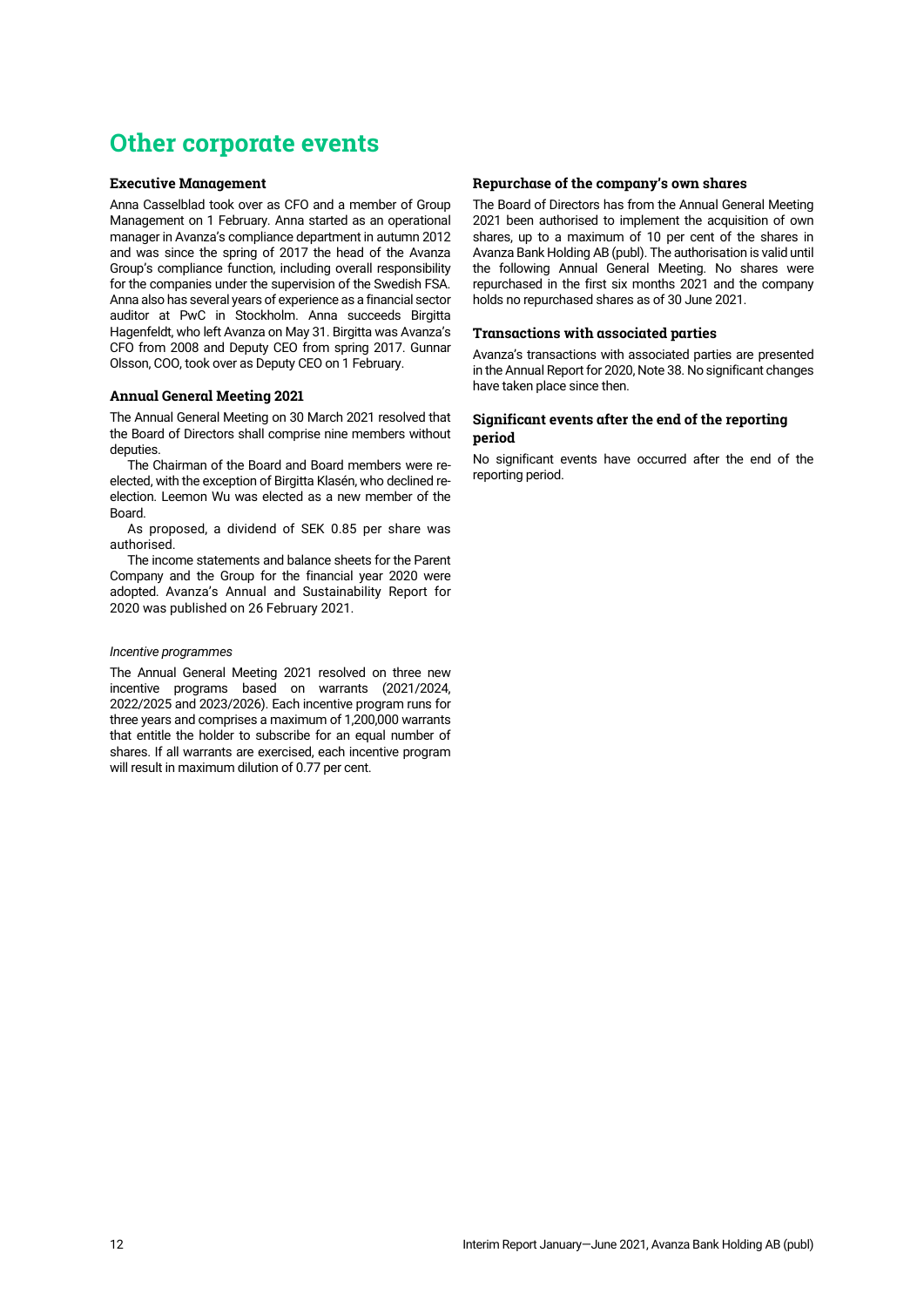# **Consolidated Income Statement**

| SEK <sub>m</sub>                                               | <b>Note</b> | 2021<br>02        | 2020<br>Q <sub>2</sub> | 2021<br>Jan-Jun   | 2020<br>Jan-Jun          | 2020<br>Jan-Dec |
|----------------------------------------------------------------|-------------|-------------------|------------------------|-------------------|--------------------------|-----------------|
| <b>Operating income</b>                                        |             |                   |                        |                   |                          |                 |
| Commission income <sup>1</sup>                                 | 1, 2        | 780               | 525                    | 1,789             | 1,073                    | 2,310           |
| <b>Commission expenses</b>                                     | 3           | $-106$            | $-75$                  | $-235$            | $-145$                   | $-312$          |
| Interest income calculated using the effective interest method |             | 105               | 93                     | 204               | 175                      | 364             |
| Other interest and similar income                              |             | $\qquad \qquad -$ | -                      | $\qquad \qquad -$ | $\overline{\phantom{m}}$ |                 |
| Interest expenses                                              |             | $-25$             | $-20$                  | $-47$             | $-38$                    | $-80$           |
| Net result of financial transactions                           |             | 0                 | $\overline{2}$         | 0                 | $\overline{2}$           | 67              |
| Other operating income                                         |             | $\qquad \qquad -$ | $\qquad \qquad -$      |                   |                          | $\Omega$        |
| <b>Total operating income</b>                                  |             | 754               | 526                    | 1,710             | 1,067                    | 2,349           |
|                                                                |             |                   |                        |                   |                          |                 |
| <b>Operating expenses</b>                                      |             |                   |                        |                   |                          |                 |
| General administrative expenses                                |             | $-192$            | $-163$                 | $-364$            | $-315$                   | $-640$          |
| Depreciation                                                   |             | $-17$             | $-17$                  | $-34$             | $-31$                    | $-84$           |
| Other operating expenses                                       |             | $-7$              | $-6$                   | $-20$             | $-19$                    | $-38$           |
| Total operating expenses before credit losses                  |             | $-216$            | $-185$                 | $-419$            | $-364$                   | $-763$          |
|                                                                |             |                   |                        |                   |                          |                 |
| Operating profit before credit losses                          |             | 537               | 340                    | 1,292             | 703                      | 1,586           |
|                                                                |             |                   |                        |                   |                          |                 |
| Credit losses, net                                             |             | $-1$              | $-5$                   | 1                 | $-4$                     | $-4$            |
| Profit/loss from participations in associated companies        |             | $\qquad \qquad -$ | $-2$                   | $\qquad \qquad -$ | $-4$                     | $-6$            |
| <b>Operating profit</b>                                        |             | 536               | 333                    | 1,292             | 694                      | 1,576           |
|                                                                |             | $-86$             | $-52$                  | $-210$            | $-109$                   | $-242$          |
| Tax on profit for the period                                   |             |                   |                        |                   |                          |                 |
| Profit for the period <sup>2</sup>                             |             | 451               | 281                    | 1,082             | 585                      | 1,335           |
| Earnings per share before dilution, SEK                        |             | 2.91              | 1.83                   | 6.98              | 3.81                     | 8.66            |
| Earnings per share after dilution, SEK                         |             | 2.84              | 1.81                   | 6.83              | 3.78                     | 8.58            |
|                                                                |             |                   |                        |                   |                          |                 |
| Average no. shares before dilution, thousands                  |             | 154,954           | 153,786                | 154,954           | 153,786                  | 154,150         |
| Average no. shares after dilution, thousands                   |             | 158,615           | 155,359                | 158.478           | 154.691                  | 155,581         |

*1) Income related to Savings account+ has been transferred from Net interest income to Other commission income.* 

*Historical figures have been adjusted.*

*2) The entire profit accrues to the Parent Company's shareholders.*

# **Consolidated statement of comprehensive income**

| SEK m                                                                    | 2021<br>Q2 | 2020<br>Q2 | 2021<br>Jan-Jun | 2020<br>Jan-Jun          | 2020<br>Jan-Dec |
|--------------------------------------------------------------------------|------------|------------|-----------------|--------------------------|-----------------|
|                                                                          |            |            |                 |                          |                 |
| Profit for the period                                                    | 451        | 281        | 1,082           | 585                      | 1,335           |
|                                                                          |            |            |                 |                          |                 |
| Items that will be reversed to the Income Statement                      |            |            |                 |                          |                 |
| Changes in value of financial instruments <sup>1</sup>                   | $-2$       | 70         | $-5$            | $-5$                     | 18              |
| Tax on changes in value of financial instruments <sup>1</sup>            | $\Omega$   | $-15$      | 1               |                          | $-4$            |
| Changes in value of associated companies                                 |            | —          | -               | $\overline{\phantom{m}}$ | $-10$           |
| Tax on changes in value of associated companies                          |            |            |                 |                          |                 |
| Items that will not be reversed to the Income Statement                  |            |            |                 |                          |                 |
| Changes in value of shares and participations                            |            |            |                 |                          | 144             |
| Tax on changes in value of shares and participations                     |            |            |                 |                          |                 |
| Total other comprehensive income after tax                               | $-2$       | 55         | -4              | $-4$                     | 149             |
|                                                                          |            |            |                 |                          |                 |
| Total profit or loss and other comprehensive income after $\text{tax}^2$ | 449        | 336        | 1,078           | 582                      | 1,483           |

*1) Refers to financial instruments at fair value via other comprehensive income.*

*2) The entire profit accrues to the Parent Company's shareholders.*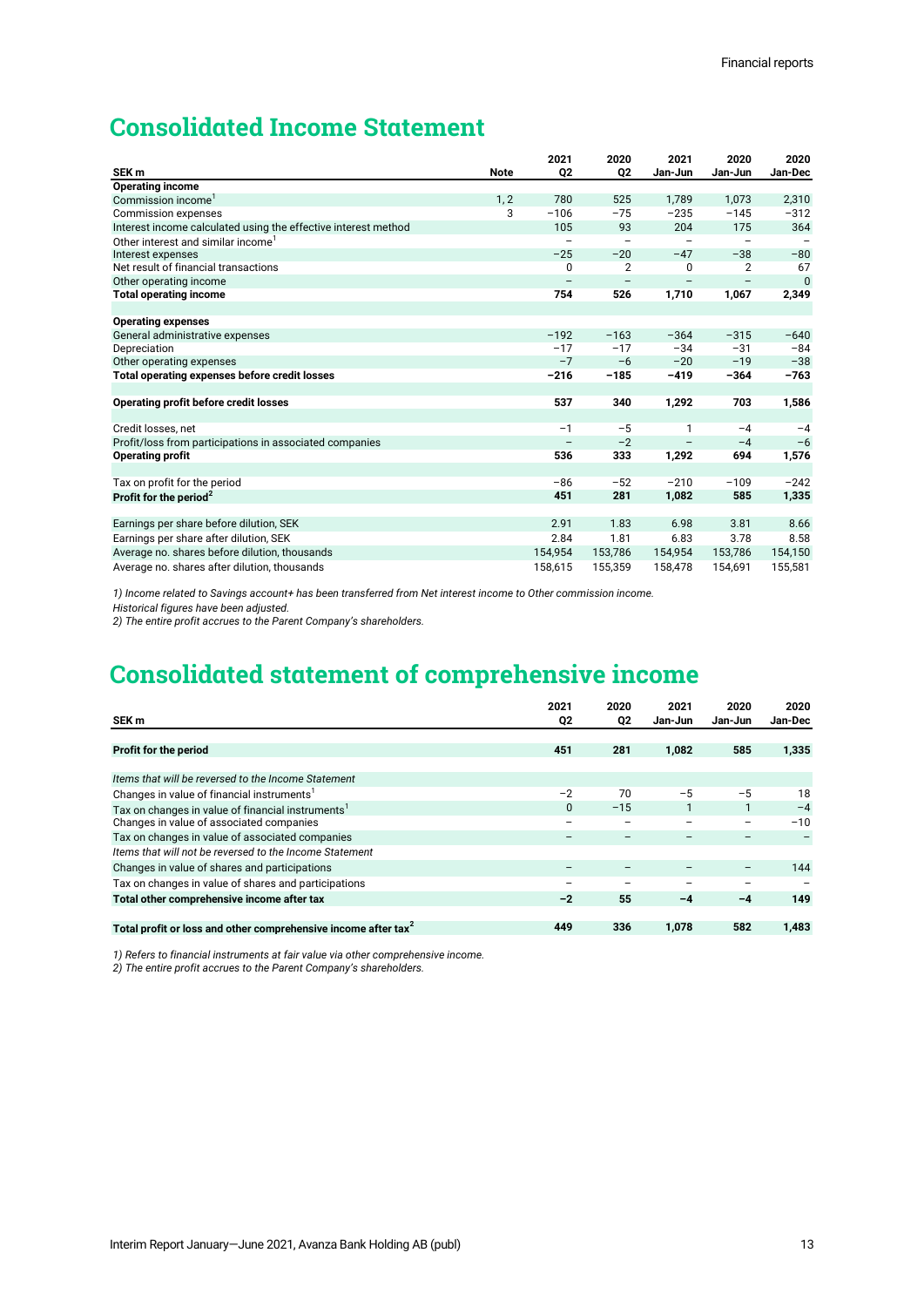# **Consolidated Balance Sheet**

| SEK <sub>m</sub>                           | Note | 30-06-2021 | 31-12-2020 |
|--------------------------------------------|------|------------|------------|
| Assets                                     |      |            |            |
| Cash and balances with central banks       |      | 737        | 1,428      |
| Treasury bills eligible for refinancing    |      | 1,428      | 245        |
| Loans to credit institutions               | 4    | 2,366      | 2,272      |
| Loans to the public                        | 5    | 19,705     | 16,287     |
| <b>Bonds</b>                               |      | 24,417     | 25,572     |
| Shares and participations                  |      | 239        | 244        |
| Assets in insurance operations             |      | 197,905    | 155,931    |
| Intangible fixed assets                    |      | 117        | 82         |
| Right-of-use assets                        |      | 138        | 153        |
| Tangible fixed assets                      |      | 64         | 64         |
| Other assets                               |      | 4,971      | 2,153      |
| Prepaid expenses and accrued income        |      | 270        | 344        |
| <b>Total assets</b>                        |      | 252,357    | 204,775    |
|                                            |      |            |            |
| Liabilities and shareholders' equity       |      |            |            |
| Deposits and borrowing from the public     |      | 48,368     | 43,987     |
| Liabilities in insurance operations        |      | 197,907    | 155,933    |
| Lease liability                            |      | 140        | 171        |
| <b>Other liabilities</b>                   |      | 1,653      | 1,380      |
| Accrued expenses and deferred income       |      | 170        | 133        |
| Shareholders' equity                       |      | 4,119      | 3,172      |
| Total liabilities and shareholders' equity |      | 252,357    | 204,775    |

# **Changes in the Group's shareholders' equity**

|                                                          |                          | Other contributed | <b>Fair value</b> | <b>Retained</b> |                       |
|----------------------------------------------------------|--------------------------|-------------------|-------------------|-----------------|-----------------------|
| SEK <sub>m</sub>                                         | Share capital            | capital           | reserve           |                 | earnings Total equity |
| January - June 2020                                      |                          |                   |                   |                 |                       |
| Shareholders' equity 31-12-2019                          | 77                       | 663               | 9                 | 1,196           | 1,945                 |
| Profit after tax reported in the income statement        |                          |                   |                   | 585             | 585                   |
| Other comprehensive income for the period                | $\qquad \qquad -$        |                   | $-4$              |                 | $-4$                  |
| Total comprehensive income for the period                | $\qquad \qquad -$        |                   | $-4$              | 585             | 582                   |
| <b>Transactions with owners</b>                          |                          |                   |                   |                 |                       |
| Dividend paid                                            |                          | $-202$            | $\qquad \qquad -$ | $-152$          | $-354$                |
| Shareholder's equity 30-06-2020                          | 77                       | 462               | 5                 | 1,629           | 2,173                 |
| January - December 2020                                  |                          |                   |                   |                 |                       |
|                                                          | 77                       |                   |                   |                 |                       |
| Shareholder's equity 31-12-2019                          |                          | 663               | 9                 | 1,196           | 1,945                 |
| Profit after tax reported in the income statement        | $\qquad \qquad -$        |                   |                   | 1,335           | 1,335                 |
| Other comprehensive income for the period                |                          |                   | 159               | $-10$           | 149                   |
| Total comprehensive income for the period                |                          |                   | 159               | 1,325           | 1,483                 |
| Changed accounting principle interest-bearing securities | $\overline{\phantom{0}}$ | -                 | $-8$              |                 | $-8$                  |
| <b>Transactions with owners</b>                          |                          |                   |                   |                 |                       |
| Dividend paid                                            | $\overline{\phantom{0}}$ | $-202$            | -                 | $-152$          | $-354$                |
| New issue (excercise of warrants)                        | $\mathbf{1}$             | 96                |                   | 4               | 101                   |
| Warrants issue                                           |                          | 6                 |                   |                 | 6                     |
| Shareholders' equity 31-12-2020                          | 77                       | 564               | 159               | 2,372           | 3,172                 |
| January - June 2021                                      |                          |                   |                   |                 |                       |
| Shareholders' equity 31-12-2020                          | 77                       | 564               | 159               | 2,372           | 3,172                 |
| Profit after tax reported in the income statement        | $\overline{\phantom{0}}$ |                   |                   | 1,082           | 1,082                 |
| Other comprehensive income for the period                | $\overline{\phantom{m}}$ |                   | $-4$              |                 | $-4$                  |
| Total comprehensive income for the period                | $\qquad \qquad -$        | $\qquad \qquad -$ | $-4$              | 1,082           | 1,078                 |
| <b>Transactions with owners</b>                          |                          |                   |                   |                 |                       |
|                                                          |                          |                   |                   |                 |                       |
| Dividend paid                                            |                          | $-73$             |                   | $-59$           | $-132$                |
| Shareholders' equity 30-06-2021                          | 77                       | 491               | 155               | 3,394           | 4,119                 |

*There are no interests in holdings without controlling influence in shareholders' equity.*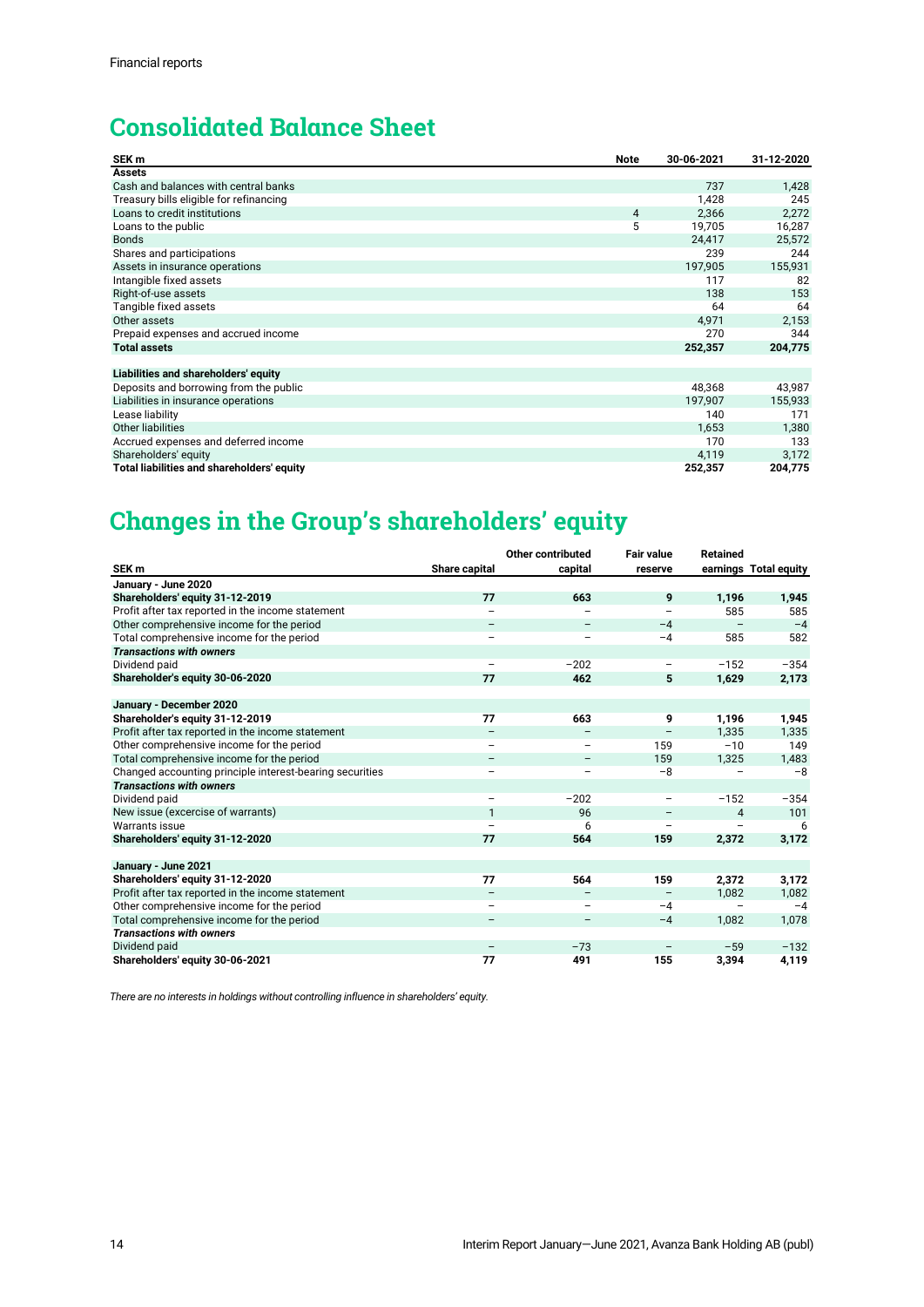# **Consolidated Cash Flow Statement**

|                                                                  | 2021                     | 2020              | 2021            | 2020     |
|------------------------------------------------------------------|--------------------------|-------------------|-----------------|----------|
| SEK <sub>m</sub>                                                 | Q <sub>2</sub>           | Q <sub>2</sub>    | Jan-Jun         | Jan-Jun  |
| <b>Operating activities</b>                                      |                          |                   |                 |          |
| Operating profit                                                 | 536                      | 333               | 1,292           | 694      |
| Adjustment for items not included in cash flow                   | 8                        | 8                 | 18              | 14       |
| Taxes paid                                                       | $-1,163$                 | $-884$            | $-2,673$        | $-404$   |
| Changes in operating activities' assets and liabilities          | $-2,234$                 | $-4,241$          | 781             | 7,488    |
| Cash flow from operating activities                              | $-2,853$                 | $-4,784$          | $-582$          | 7,793    |
|                                                                  |                          |                   |                 |          |
| <b>Investment operations</b>                                     |                          |                   |                 |          |
| Acquisition and disposals of intangible and tangible fixed asset | $-33$                    | $-26$             | $-52$           | $-32$    |
| Investment in treasury bills eligible for refinancing            | 93                       | 6,007             | $-1,183$        | $-1,929$ |
| Investment in bonds                                              | 667                      | $-803$            | 1,149           | $-5,885$ |
| Cash flow from investment operations                             | 727                      | 5,178             | $-85$           | $-7,846$ |
|                                                                  |                          |                   |                 |          |
| <b>Financial operations</b>                                      |                          |                   |                 |          |
| Cash dividend                                                    | $\overline{\phantom{m}}$ | $\qquad \qquad -$ | $-132$          | $-354$   |
| Subordinated bond                                                | $\overline{\phantom{m}}$ | 0                 | $\qquad \qquad$ | $\Omega$ |
| Cash flow from financial operations                              | -                        | 0                 | $-132$          | $-354$   |
|                                                                  |                          |                   |                 |          |
| Cash flow for the period                                         | $-2,125$                 | 394               | $-799$          | $-407$   |
|                                                                  |                          |                   |                 |          |
| Liquid assets at the beginning of the period                     | 5,000                    | 2,276             | 3,675           | 3,077    |
| Liquid assets at the end of the period                           | 2,875                    | 2,670             | 2,875           | 2,670    |
| Change                                                           | $-2,125$                 | 394               | -799            | $-407$   |

*1) Liquid assets are defined as cash and balances with central banks plus loans to credit institutions excluding pledged assets. At the end of the period SEK 228 million (SEK 48m) of consolidated liquid assets are pledged as collaterals.*

# **Parent Company Income Statement**

|                                                    | 2021     | 2020        |
|----------------------------------------------------|----------|-------------|
| SEK m                                              | Jan-Jun  | Jan-Jun     |
| <b>Operating expenses</b>                          |          |             |
| <b>Administration expenses</b>                     | $-10$    | $-8$        |
| Other operating expenses                           | $-5$     | $-4$        |
| <b>Operating profit/loss</b>                       | $-16$    | $-12$       |
|                                                    |          |             |
| <b>Profit/loss from financial investments</b>      |          |             |
| Profit/loss from participations in Group companies |          | 23          |
| Interest expenses and similar items                | $\Omega$ | $\mathbf 0$ |
| Profit/loss before tax and appropriations          | $-16$    | 11          |
|                                                    |          |             |
| <b>Appropriations</b>                              |          |             |
| Group contribution                                 | $-5$     |             |
| Profit/loss before tax                             | $-21$    | 11          |
|                                                    |          |             |
| Tax on profit/loss for the period                  | 4        | $-2$        |
| Profit/loss for the period                         | $-17$    | 8           |

# **Parent Company statement of comprehensive income**

|                                                               | 2021    | 2020    |
|---------------------------------------------------------------|---------|---------|
| SEK m                                                         | Jan-Jun | Jan-Jun |
|                                                               |         |         |
| Profit/loss for the period                                    | $-17$   | 8       |
|                                                               |         |         |
| Total other comprehensive income after tax                    |         |         |
|                                                               |         |         |
| Total profit or loss and other comprehensive income after tax | $-17$   |         |
|                                                               |         |         |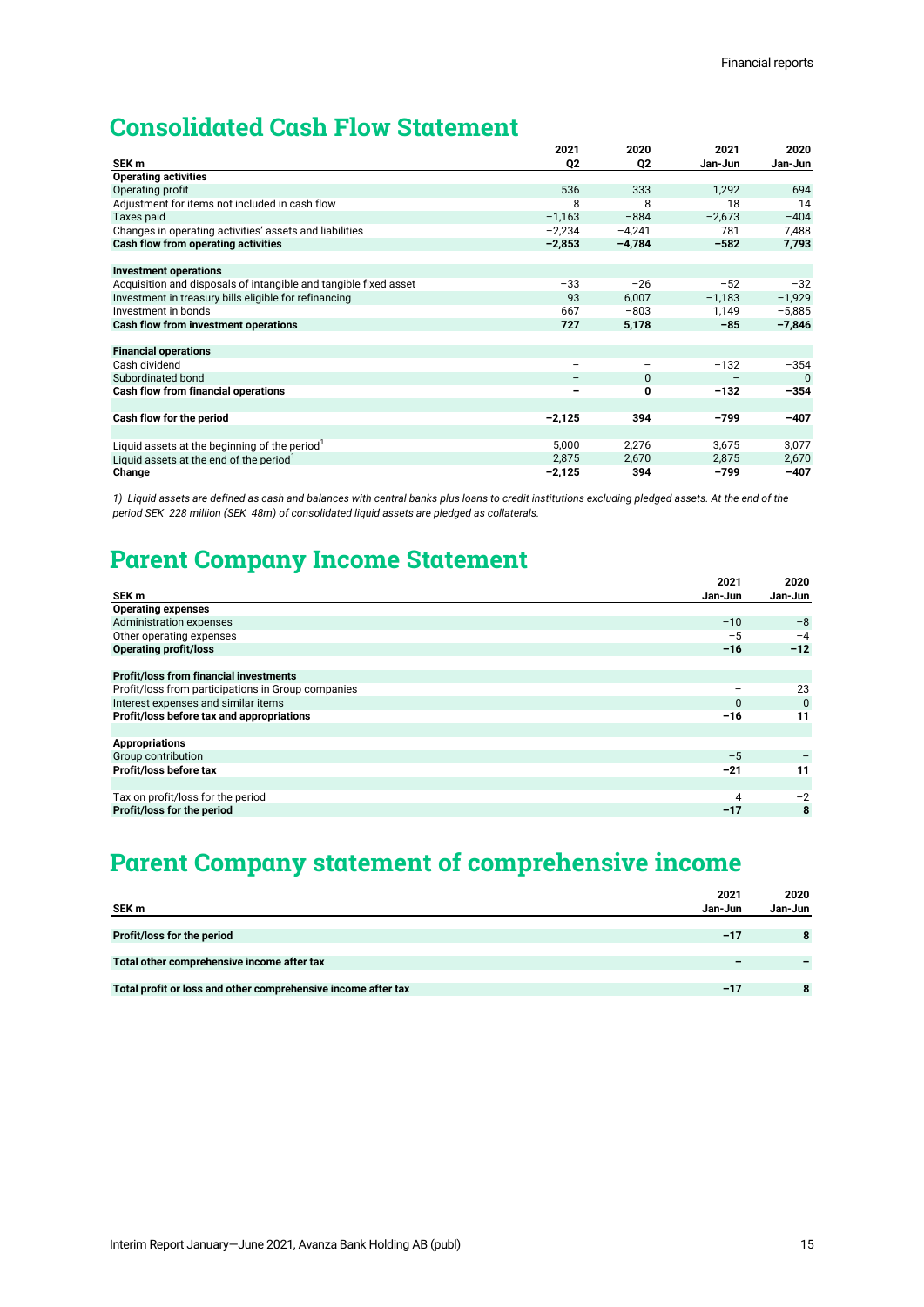# **Parent Company Balance Sheet**

| SEK m                                      | 30-06-2021 | 31-12-2020 |
|--------------------------------------------|------------|------------|
| <b>Assets</b>                              |            |            |
| <b>Financial fixed assets</b>              | 660        | 657        |
| Current receivables                        | 19         | 124        |
| Liquid assets                              | 8          | 62         |
| <b>Total assets</b>                        | 687        | 843        |
|                                            |            |            |
| Shareholders' equity and liabilities       |            |            |
| Restricted shareholders' equity            | 77         | 77         |
| Unrestricted shareholders' equity          | 604        | 752        |
| <b>Current liabilities</b>                 | 5          | 13         |
| Total shareholders' equity and liabilities | 687        | 843        |

*1) Of which receivables from subsidiaries SEK 16 million (SEK 121m as of 31-12-2020).*

# **Notes**

# **Accounting principles**

The Interim Report for the Group has been prepared in accordance with IAS 34 Interim Reporting, the Swedish Annual Accounts Act for Credit Institutions and Securities Companies, the regulations and general guidelines issued by the Swedish Financial Supervisory Authority regarding annual reports at credit institutions and securities companies (FFFS 2008:25) and with the recommendation RFR 1 Complementary accounting rules for groups. The Interim Report for the Parent Company has been prepared in accordance with the provisions of the Swedish Annual Accounts Act. Furthermore, the Swedish Financial Reporting Board's recommendation accounting for legal entities (RFR 2) has been applied.

The accounting principles and calculation methods for both the Group and the Parent Company remain unchanged from those applied in the Annual Report 2020.

The information on pages 1-12 is an integrated part of this financial report.

# **Note 1 Revenue from contracts with customers**

|                                                                      | 2021                     | 2020           | 2021    | 2020    | 2020    |
|----------------------------------------------------------------------|--------------------------|----------------|---------|---------|---------|
| SEK m                                                                | Q2                       | Q2             | Jan-Jun | Jan-Jun | Jan-Dec |
| Trading in commission-generating securities                          | 503                      | 372            | 1.243   | 738     | 1,586   |
| Fund savings                                                         | 180                      | 96             | 354     | 205     | 459     |
| Corporate services                                                   | 23                       | $\overline{2}$ | 46      | 16      | 37      |
| Other commission income                                              | 74                       | 55             | 147     | 114     | 229     |
| Total <sup>'</sup>                                                   | 780                      | 525            | 1.789   | 1,073   | 2,310   |
|                                                                      |                          |                |         |         |         |
| Timing of revenue recognition                                        |                          |                |         |         |         |
| Service or goods transferred to customer at a specific point in time | 780                      | 525            | 1.789   | 1,073   | 2,310   |
| Service or goods transferred to customer over time                   | $\overline{\phantom{m}}$ |                |         |         |         |
| <b>Total</b>                                                         | 780                      | 525            | 1.789   | 1.073   | 2.310   |

*1) Income related to Savings account+ has been transferred from Net interest income to Other commission income. Historical figures have been adjusted.*

Revenue from contracts with customers largely comes from securities trading and includes profit from exchange income in the lines Trading in brokerage-generating securities and Fund savings.

### **Note 2 Commission income**

|                                       | 2021 | 2020 | 2021    | 2020    | 2020    |
|---------------------------------------|------|------|---------|---------|---------|
| SEK m                                 | 02   | 02   | Jan-Jun | Jan-Jun | Jan-Dec |
| Brokerage income                      | 387  | 299  | 902     | 605     | 1.272   |
| Fund commissions                      | 167  | 88   | 319     | 184     | 418     |
| Currency-related income               | 129  | 81   | 376     | 153     | 355     |
| Other commission income <sup>12</sup> | 97   | 57   | 193     | 131     | 266     |
| <b>Total</b>                          | 780  | 525  | 1.789   | 1.073   | 2,310   |

*1) Includes mainly income from Avanza Markets, but also from Corporate Finance, compensation for distribution, advertising sales, subscriptions and customer's ad-on services.*

*2) Income related to Savings account+ has been transferred from Net interet income to Other commission income. Historical figures have been adjusted.*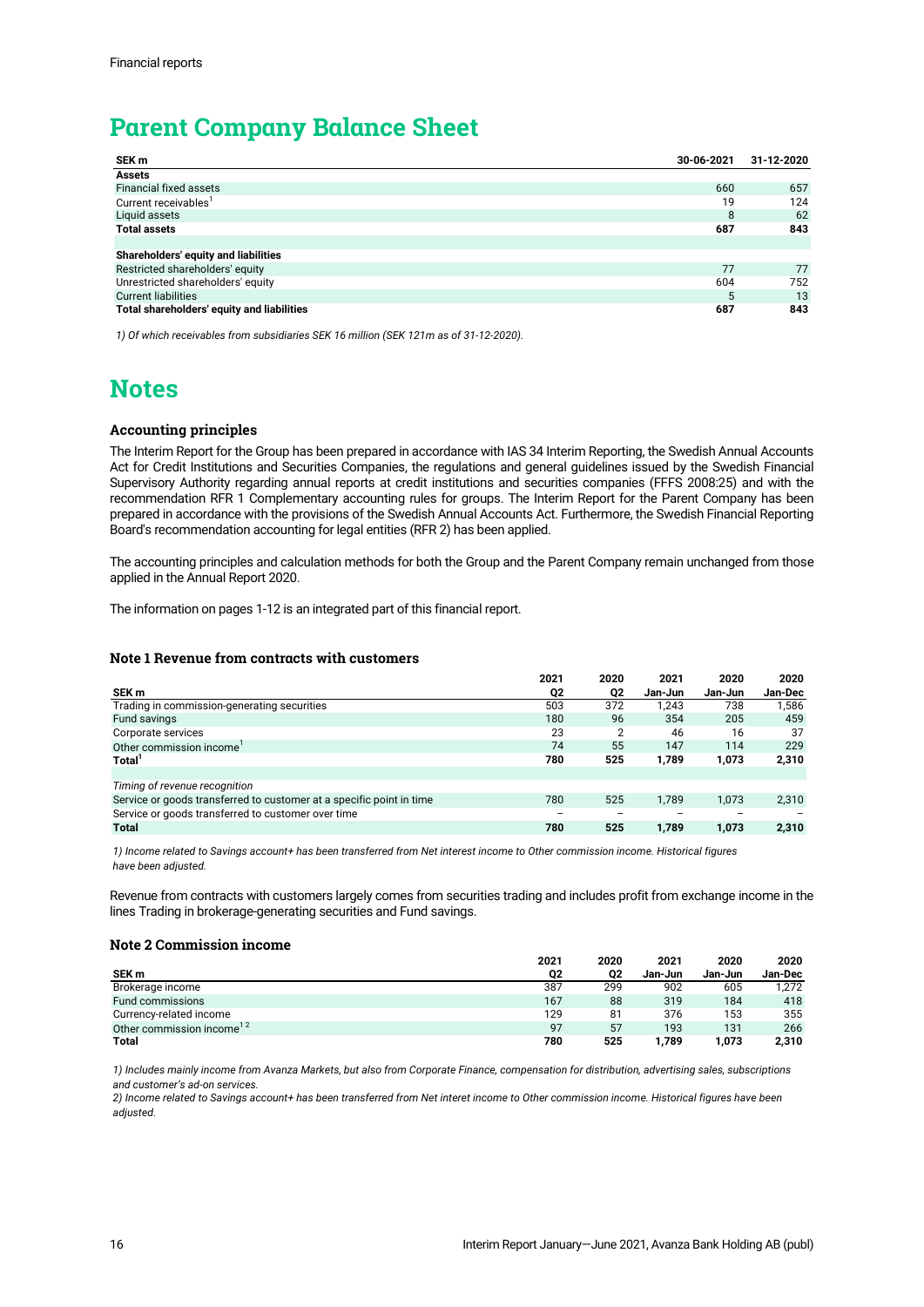# **Note 3 Commission expenses**

|                                        | 2021   | 2020  | 2021    | 2020    | 2020    |
|----------------------------------------|--------|-------|---------|---------|---------|
| SEK m                                  | Q2     | 02    | Jan-Jun | Jan-Jun | Jan-Dec |
| Transaction costs                      | $-53$  | $-39$ | $-129$  | $-77$   | $-170$  |
| Payment services commissions           | $-30$  | $-22$ | $-62$   | $-40$   | $-86$   |
| Other commission expenses <sup>2</sup> | $-24$  | $-14$ | $-44$   | $-27$   | $-57$   |
| <b>Total</b>                           | $-106$ | $-75$ | $-235$  | $-145$  | $-312$  |

*1) Costs directly related to brokerage income. 2) Include application costs related to mortgages, SEO costs, costs for traders systems, refund of fund commissions, and a number of smaller costs.*

# **Note 4 Lending to credit institutions**

Client fund receivables, attributable to banking business, amounted at the end of the period to SEK 1,468 million (SEK 1,630m as of 31 December 2020) which are reported net against client fund payables of SEK 1,468 million (SEK 1,630m as of 31 December 2020). Of the liquid assets of SEK 3,103 million as per the end of the period, SEK 228 million were pledged as collateral, mainly referring to Swedish credit institutions and the stock exchange.

# **Note 5 Lending to the public**

Lending to the public is reported after deduction for confirmed and expected credit losses. At the end of the period the accumulated provisions for expected credit losses amounted to SEK 9 million (SEK 14m as of 31 December 2020). Thus, the change in the accumulated provision for expected credit losses, of SEK 5 million, is primarily explained by the confirmation of previous expected credit losses of SEK 5 million during the first six months. The net change for this item, of SEK 5 million, have not affected the result of the period.

SEK 1,224 million (SEK 0m as per 31 December 2020) of lending to the public at the end of the period was covered in its entirety by cash pledged on endowment insurance accounts. This portion of lending does not affect net interest income since the deposit rate is the same as the lending rate. The rest of lending to the public amounted to SEK 18,481 million, of which SEK 8,723 million (SEK 6,970m as of 31 December 2020) with collateral in the form of securities and SEK 9,758 million (SEK 9,317m as of 31 December 2020) with collateral in the form of houses and tenant-owned apartments. Regarding mortgage loans SEK 10,832 million (SEK 10,129m as of 31 December 2020) has been granted at the end of the period, implying that the commitment for granted, undisbursed mortgage loans amount to SEK 1,070 million (SEK 804m as of 31 December 2020).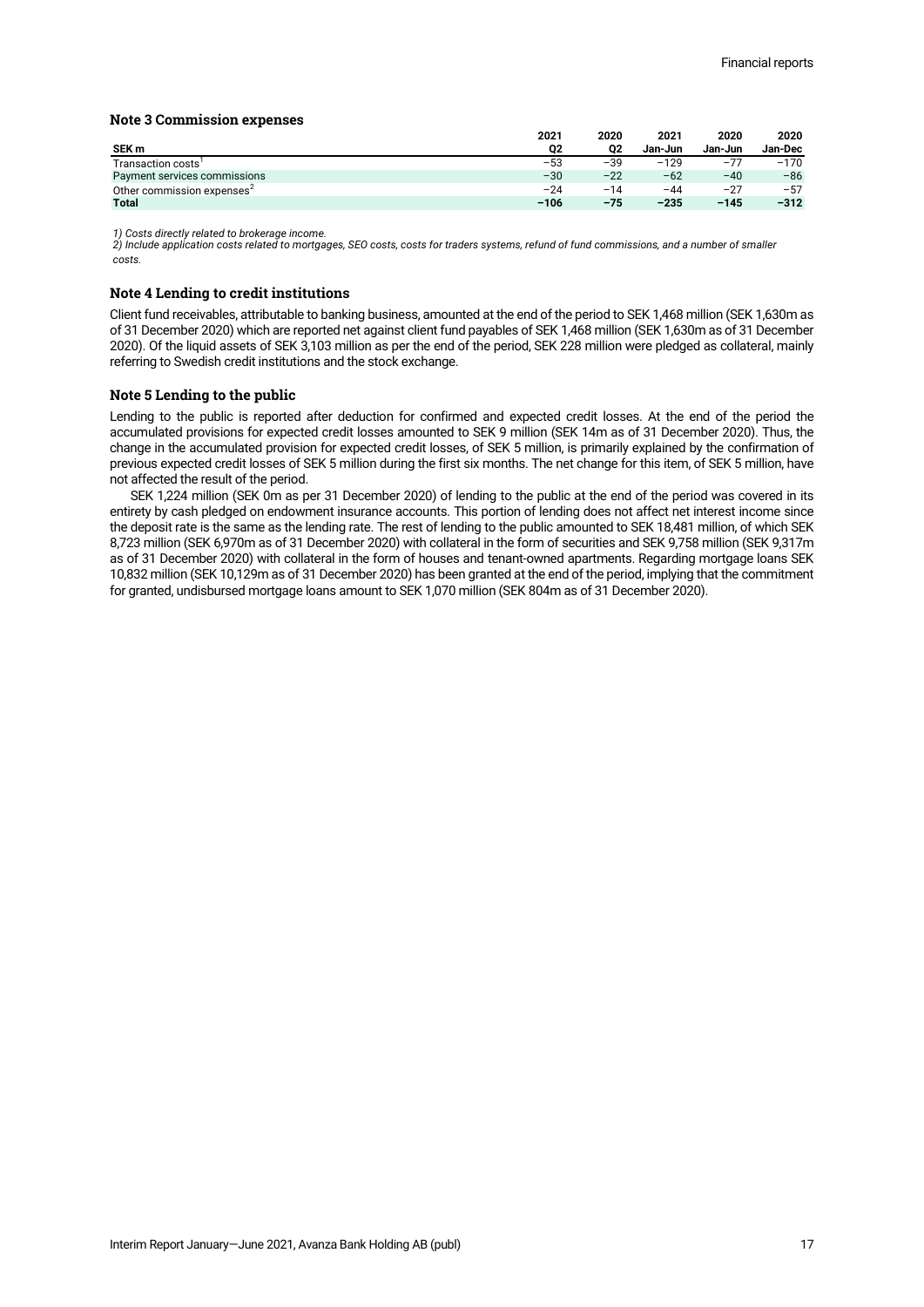# **Note 6 Financial instruments**

### **Classification of financial instruments**

| 30-06-2021                              | Fair value via           |                       | <b>Fair value via Other</b> | Non-financial      |         |
|-----------------------------------------|--------------------------|-----------------------|-----------------------------|--------------------|---------|
| SEK <sub>m</sub>                        | <b>Income Statement</b>  | <b>Amortised cost</b> | comprehensive income        | <b>instruments</b> | Total   |
| <b>Assets</b>                           |                          |                       |                             |                    |         |
| Cash and balances with central banks    |                          | 737                   | $\overline{\phantom{0}}$    |                    | 737     |
| Treasury bills eligible for refinancing |                          | 1,428                 |                             | -                  | 1,428   |
| Loans to credit institutions            |                          | 2,366                 | -                           | -                  | 2,366   |
| Loans to the public                     | -                        | 19,705                | -                           | -                  | 19,705  |
| <b>Bonds</b>                            | $\overline{\phantom{0}}$ | $18,555$ <sup>1</sup> | 5,862                       | -                  | 24,417  |
| Shares and participations               | 1                        |                       | 237                         | -                  | 239     |
| Assets in insurance operations          | 183,505                  | 14,400                | $\qquad \qquad -$           | -                  | 197,905 |
| Intangible fixed assets                 | -                        | -                     | $\overline{\phantom{a}}$    | 117                | 117     |
| Right-of-use asset                      | $\overline{\phantom{m}}$ | $\qquad \qquad -$     | $\overline{\phantom{m}}$    | 138                | 138     |
| Tangible assets                         | $\qquad \qquad -$        | $\qquad \qquad -$     | $\overline{\phantom{0}}$    | 64                 | 64      |
| Other assets                            | -                        | 4,971                 | $\qquad \qquad -$           | -                  | 4,971   |
| Prepaid expenses and accrued income     | $\overline{\phantom{0}}$ | 229                   |                             | 41                 | 270     |
| <b>Total assets</b>                     | 183,506                  | 62,392                | 6,099                       | 360                | 252,357 |
|                                         |                          |                       |                             |                    |         |
| <b>Liabilities</b>                      |                          |                       |                             |                    |         |
| Deposits and borrowing from the public  |                          | 48,368                | -                           | -                  | 48,368  |
| Liabilities in insurance operations     | 197,905                  |                       |                             | 2                  | 197,907 |
| Lease liabilities                       |                          |                       | -                           | 140                | 140     |
| <b>Other liabilities</b>                | -                        | 1,311                 | -                           | 342                | 1,653   |
| Accrued expenses and deferred income    |                          | 98                    |                             | 73                 | 170     |
| <b>Total liabilities</b>                | 197,905                  | 49,776                |                             | 557                | 248,238 |

*1) Fair value amounts to SEK 18,611 million.*

### **Financial instruments valued at fair value**

| 30-06-2021, SEK m                                           | Level 1 | Level 2 | Level 3 | Total   |
|-------------------------------------------------------------|---------|---------|---------|---------|
| <b>Assets</b>                                               |         |         |         |         |
| Equities                                                    | 111.447 | 0       | 237     | 111.684 |
| Fund units                                                  | 68.476  | 0       | -       | 68,476  |
| Bonds and other interest-bearing securities                 | 7.110   | 628     | -       | 7,738   |
| Other securities                                            | 1.378   | 330     | -       | 1.708   |
| <b>Total assets</b>                                         | 188,411 | 958     | 237     | 189,606 |
|                                                             |         |         |         |         |
| <b>Liabilities</b>                                          |         |         |         |         |
| Liabilities in insurance operations (investment agreements) | -       | 197.905 | -       | 197.905 |
| <b>Total liabilities</b>                                    | -       | 197.905 | -       | 197.905 |

### *Fair value*

All financial instruments recognised at amortised cost with the exception of bonds (the portion of the bond portfolio measured at amortised cost) carry variable interest or have short maturities, because of which book value and fair value coincide. The fair value of those financial instruments reported at fair value, primarily assets in the insurance operations and bonds in Avanza's liquidity portfolio, is determined as shown below.

During the period, no transfers between the levels have taken place. Pension and insurance customers (assets in the insurance operations) are, in principle, only permitted to hold securities traded on a regulated market or a multilateral trading facility (MTF), investment funds or securities on unlisted securities markets managed electronically by Avanza.

### *Financial assets valued at fair value via the Income Statement or via Other comprehensive income*

The majority of securities in this category, mainly assets in the insurance business and bonds (the portion of the bond portfolio measured at fair value through other comprehensive income) in Avanza's liquidity portfolio, comprise listed securities, and fair value is determined using the official bid rate on the closing date. The fair value of securities without an active market is determined, initially, by obtaining pricing information from operators who quote daily prices, mainly the net asset values quoted by the fund companies, where the issuer values every individual security, and secondarily, by assessing the most recently completed market transaction between two mutually independent parties.

Changes in the value of assets in the insurance operations correspond to changes in the value of liabilities in the insurance operations and the net result is, therefore, zero.

Financial assets valued at fair value are classified through the use of a hierarchy for fair value that reflects the significance of the input data used in the valuations. The hierarchy contains the following levels:

- Level 1 Quoted prices (unadjusted) on active markets for identical assets or liabilities. The majority of the shares and funds pertaining to the insurance operations and bonds and other interest-bearing securities in Avanza's liquidity portfolio are included in this category.
- Level 2 Input data other than the quoted prices included in Level 1, but which are observable for assets or liabilities, either directly (i.e. as prices) or indirectly (i.e. derived from prices). Liabilities in the insurance operations are included in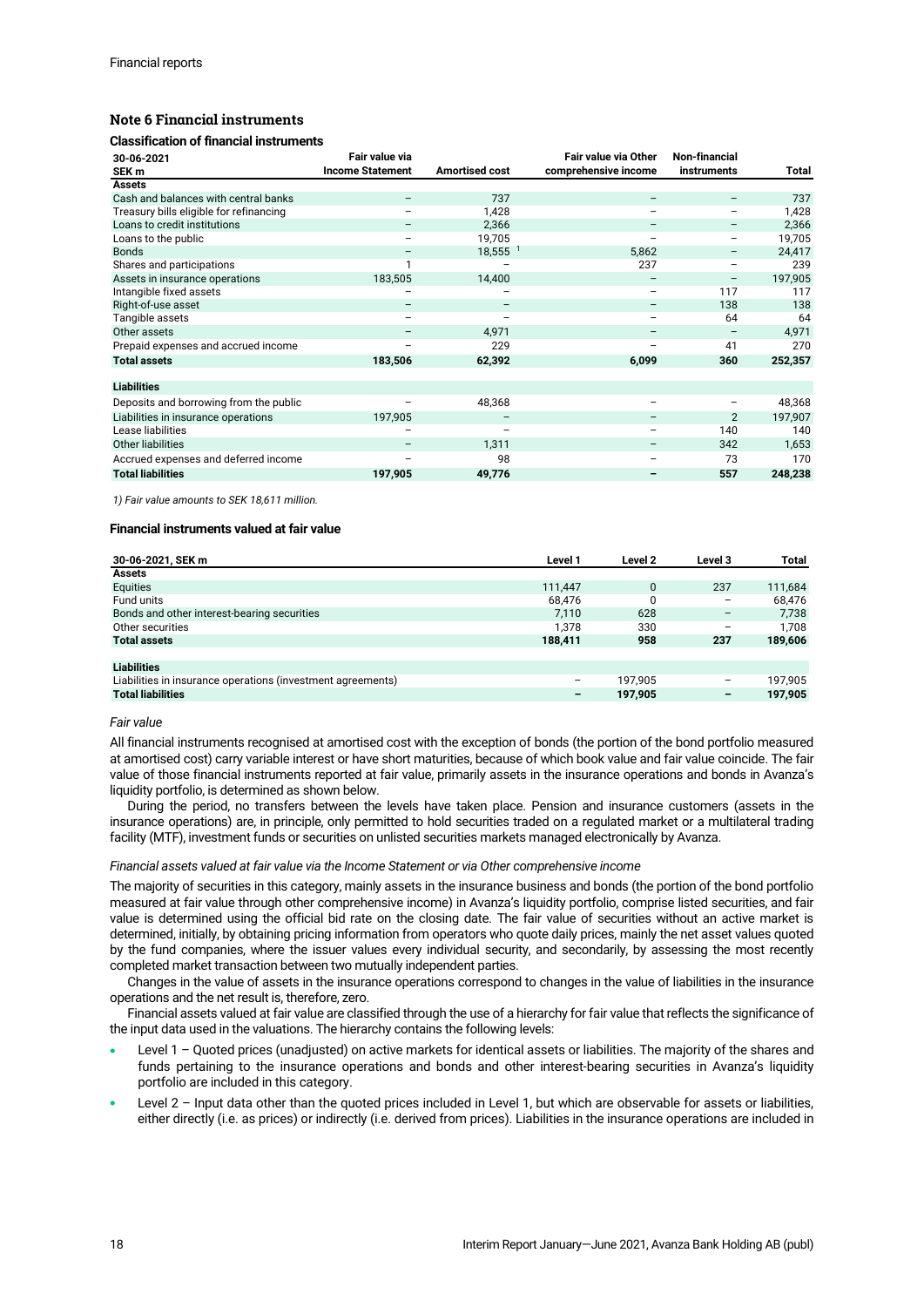this category as the value of the entire balance sheet item is indirectly related to the value of the assets in the insurance operations.

Level 3 - Input data from the asset or liability in question that is not based on observable market data (non-observable input data).

The level of the hierarchy for fair values where the valuation at fair value is categorized in its entirety shall be determined on the basis of the lowest level of input data of significance to the valuation at fair value in its entirety.

### **Note 7 Capital requirement for the financial conglomerate**

The below table refers to the financial conglomerate, which includes Avanza Bank Holding AB (publ) and all of its subsidiary companies Avanza Bank AB (publ), Försäkringsaktiebolaget Avanza Pension, Avanza Fonder AB, Placera Media Stockholm AB and Avanza Förvaltning AB. The financial conglomerate's own funds and capital requirement have been calculated using the consolidation method (fully consolidated).

| SEK <sub>m</sub>                                                                                       | 30-06-2021 | 31-12-2020 |
|--------------------------------------------------------------------------------------------------------|------------|------------|
| Own funds                                                                                              |            |            |
| Shareholders' equity, the Group                                                                        | 4,119      | 3,172      |
| Assumed/Proposed dividend                                                                              | $-558$     | $-132$     |
| Shareholders' equity, financial conglomerate                                                           | 3,561      | 3,040      |
| <b>Additional</b>                                                                                      |            |            |
| Solvency capital <sup>1</sup>                                                                          | 2.239      | 1,794      |
| Less                                                                                                   |            |            |
| Additional value adjustments                                                                           | $-8$       | $-7$       |
| Intangible fixed assets                                                                                | $-117$     | $-82$      |
| <b>Total own funds</b>                                                                                 | 5,675      | 4,745      |
|                                                                                                        |            |            |
| Own funds per sector                                                                                   |            |            |
| Own funds for regulated units in the insurance sector <sup>1</sup>                                     | 3,313      | 2,598      |
| Own funds for regulated units within the banking and investment services sector                        | 2,362      | 2,147      |
| <b>Total own funds</b>                                                                                 | 5,675      | 4,745      |
|                                                                                                        |            |            |
| Capital requirement per sector                                                                         |            |            |
| Capital requirement for regulated units in the insurance sector                                        | 1,892      | 1,500      |
| Capital requirement for requlated units within the banking and investment services sector <sup>2</sup> | 1.278      | 1,209      |
| of which additional combined buffer requirement                                                        | 240        | 224        |
| of which additional Pillar 2 requirement <sup>2</sup>                                                  | 260        | 260        |
| <b>Total capital requirement</b>                                                                       | 3,170      | 2,709      |
|                                                                                                        |            |            |
| <b>Capital surplus</b>                                                                                 | 2,505      | 2,036      |
|                                                                                                        |            |            |
| Own funds/Capital requirement                                                                          | 1.79       | 1.75       |

*1) Avanza Pension's solvency capital requirement and own funds are calculated using the Solvency 2 directive's standard model. The standard model requires assumptions that are determined partly by the authorities and partly by Avanza Pension's Board of Directors.*

*2) Comparative figures for the additional own fund requirement are adjusted and equivalent to the Swedish Financial Supervisory Authority's estimated Pillar 2 requirements from the latest supervisory review and evaluation process in 2020. The quarterly internally estimated capital requirement in Pillar 2 is shown in a separate table.*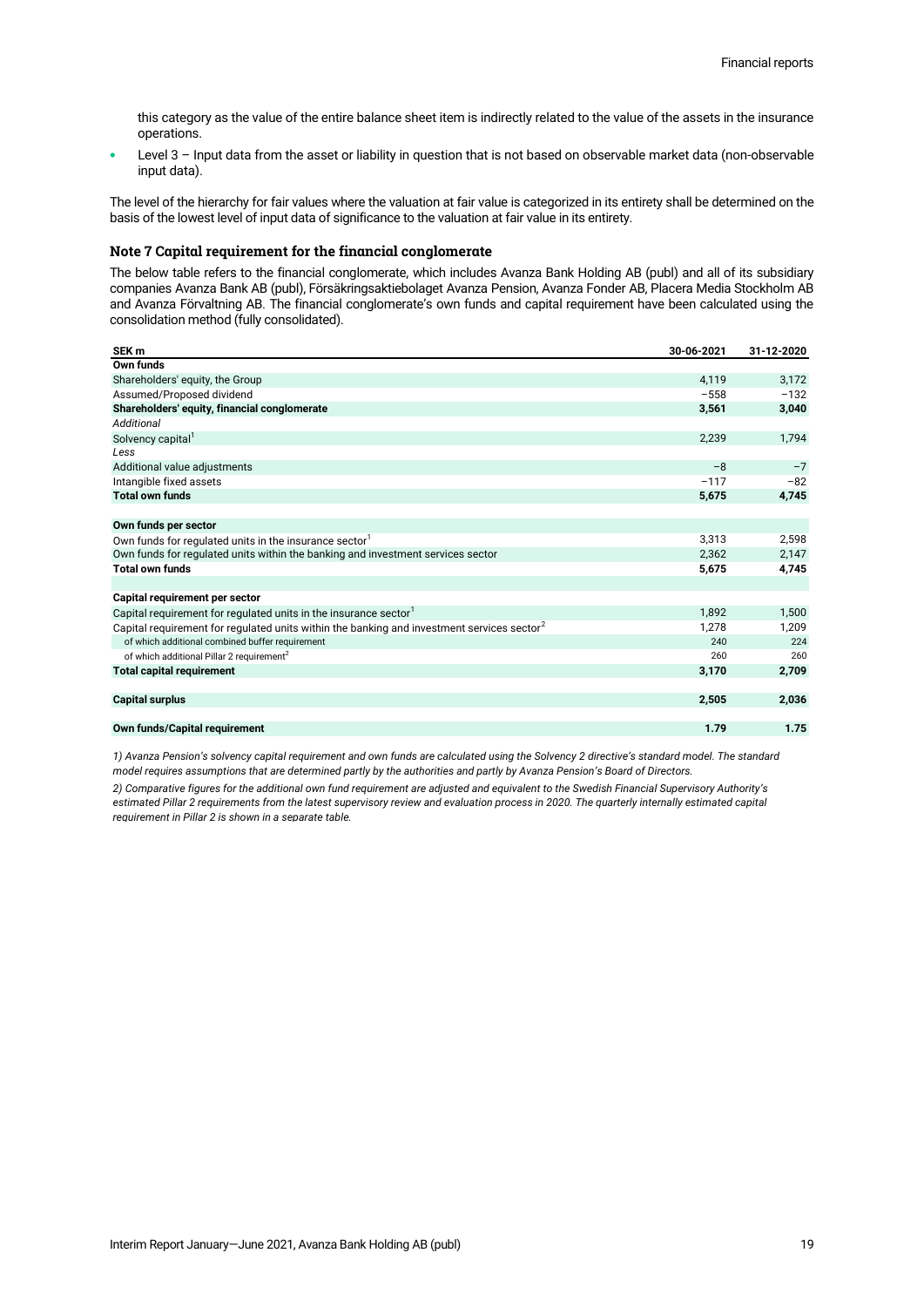# **Note 8 Own funds and capital requirement for the consolidated situation**

The information stated in this section refers to the consolidated situation, which consists of Avanza Bank Holding AB, Avanza Bank AB and Avanza Funds AB, and details the total own fund requirement and own funds in a comprehensive way. The statement follows chapter 8 of the Swedish Financial Supervisory Authority's regulations and general guidelines (FFFS 2014:12) on prudential requirements and capital buffers, the Swedish Financial Supervisory Authority's regulations and general guidelines (FFFS 2008:25) regarding annual reports at credit institutions and securities companies, and article 447 in Regulation (EU) 575/2013 on prudential requirements for credit institutions and investment firms. The information refers to both the risk-based own fund requirement and the leverage ratio requirement.

Other than the changes in the capital adequacy rules effective as of 28 June 2021, there are currently no pending requirements that affect Avanza's capital requirements, own funds or large exposures. The Swedish Financial Supervisory Authority has not yet announced the institution-specific Pillar 2 guidance that will apply to Avanza and is not expected until 2022. Consequently, these requirements are not reflected in the table below. To ensure that Avanza meets the risk-based own funds and leverage ratio requirements, the company follows both external and internal buffer requirements. Avanza is well-capitalised to manage current and upcoming requirements.

| Common Equity Tier 1 (CET1) capital: instruments and reserves<br>709<br>Capital instruments and the related share premium accounts<br>642<br>77<br>77<br>of which: Instrument type 1<br>632<br>564<br>of which: Instrument type 2<br>1,837<br>Retained earnings<br>961<br>Accumulated other comprehensive income (and other reserves)<br>$-4$<br>149<br>239<br>795<br>Independently reviewed interim profits net of any foreseeable charge or dividend<br>Common Equity Tier 1 (CET1) capital before regulatory adjustments<br>2,782<br>2,546<br>$-8$<br>Additional value adjustments<br>$-7$<br>$-117$<br>$-82$<br>Intangible assets (net of related tax liability)<br>Direct, indirect and synthetic holdings of the CET1 instruments of financial sector entities where the institution<br>$-10$<br>$-30$<br>has a significant investment in those entities (amount above 10% threshold and net of eligible short positions)<br>Total regulatory adjustments to Common Equity Tier 1 (CET1)<br>$-135$<br>$-119$<br>2,647<br>Common Equity Tier 1 (CET1) capital<br>2,427<br>Additional Tier 1 (AT1) capital<br>Tier 1 capital $(T1 = CET1 + AT1)$<br>2,427<br>2,647<br>Tier 2 (T2) capital: instruments and provisions<br>Capital instruments and the related share premium accounts<br>Tier 2 (T2) capital<br>Total capital $(TC = T1 + T2)$<br>2,647<br>2,427<br><b>Total risk weighted assets</b><br>10,598<br>9,957<br><b>Capital ratios and buffers</b><br>Common Equity Tier 1 (as a percentage of total risk exposure amount), %<br>25.0%<br>24.4%<br>Tier 1 (as a percentage of total risk exposure amount), %<br>25.0%<br>24.4%<br>Total capital (as a percentage of total risk exposure amount), %<br>25.0%<br>24.4%<br>Combined buffer requirement, %<br>2.5%<br>2.5%<br>of which: capital conservation buffer requirement, %<br>2.5%<br>2.5%<br>of which: countercyclical buffer requirement, %<br>0.0%<br>0.0%<br>of which: system risk buffer requirement, %<br>0.0%<br>0.0%<br>0.0%<br>0.0%<br>of which: global systemically important institution or other systemically important Institution buffer, % | Own funds, SEK m | 30-06-2021 | 31-12-2020 |
|----------------------------------------------------------------------------------------------------------------------------------------------------------------------------------------------------------------------------------------------------------------------------------------------------------------------------------------------------------------------------------------------------------------------------------------------------------------------------------------------------------------------------------------------------------------------------------------------------------------------------------------------------------------------------------------------------------------------------------------------------------------------------------------------------------------------------------------------------------------------------------------------------------------------------------------------------------------------------------------------------------------------------------------------------------------------------------------------------------------------------------------------------------------------------------------------------------------------------------------------------------------------------------------------------------------------------------------------------------------------------------------------------------------------------------------------------------------------------------------------------------------------------------------------------------------------------------------------------------------------------------------------------------------------------------------------------------------------------------------------------------------------------------------------------------------------------------------------------------------------------------------------------------------------------------------------------------------------------------------------------------------------------------------------------------------------------------------------------------------------------|------------------|------------|------------|
|                                                                                                                                                                                                                                                                                                                                                                                                                                                                                                                                                                                                                                                                                                                                                                                                                                                                                                                                                                                                                                                                                                                                                                                                                                                                                                                                                                                                                                                                                                                                                                                                                                                                                                                                                                                                                                                                                                                                                                                                                                                                                                                            |                  |            |            |
|                                                                                                                                                                                                                                                                                                                                                                                                                                                                                                                                                                                                                                                                                                                                                                                                                                                                                                                                                                                                                                                                                                                                                                                                                                                                                                                                                                                                                                                                                                                                                                                                                                                                                                                                                                                                                                                                                                                                                                                                                                                                                                                            |                  |            |            |
|                                                                                                                                                                                                                                                                                                                                                                                                                                                                                                                                                                                                                                                                                                                                                                                                                                                                                                                                                                                                                                                                                                                                                                                                                                                                                                                                                                                                                                                                                                                                                                                                                                                                                                                                                                                                                                                                                                                                                                                                                                                                                                                            |                  |            |            |
|                                                                                                                                                                                                                                                                                                                                                                                                                                                                                                                                                                                                                                                                                                                                                                                                                                                                                                                                                                                                                                                                                                                                                                                                                                                                                                                                                                                                                                                                                                                                                                                                                                                                                                                                                                                                                                                                                                                                                                                                                                                                                                                            |                  |            |            |
|                                                                                                                                                                                                                                                                                                                                                                                                                                                                                                                                                                                                                                                                                                                                                                                                                                                                                                                                                                                                                                                                                                                                                                                                                                                                                                                                                                                                                                                                                                                                                                                                                                                                                                                                                                                                                                                                                                                                                                                                                                                                                                                            |                  |            |            |
|                                                                                                                                                                                                                                                                                                                                                                                                                                                                                                                                                                                                                                                                                                                                                                                                                                                                                                                                                                                                                                                                                                                                                                                                                                                                                                                                                                                                                                                                                                                                                                                                                                                                                                                                                                                                                                                                                                                                                                                                                                                                                                                            |                  |            |            |
|                                                                                                                                                                                                                                                                                                                                                                                                                                                                                                                                                                                                                                                                                                                                                                                                                                                                                                                                                                                                                                                                                                                                                                                                                                                                                                                                                                                                                                                                                                                                                                                                                                                                                                                                                                                                                                                                                                                                                                                                                                                                                                                            |                  |            |            |
|                                                                                                                                                                                                                                                                                                                                                                                                                                                                                                                                                                                                                                                                                                                                                                                                                                                                                                                                                                                                                                                                                                                                                                                                                                                                                                                                                                                                                                                                                                                                                                                                                                                                                                                                                                                                                                                                                                                                                                                                                                                                                                                            |                  |            |            |
|                                                                                                                                                                                                                                                                                                                                                                                                                                                                                                                                                                                                                                                                                                                                                                                                                                                                                                                                                                                                                                                                                                                                                                                                                                                                                                                                                                                                                                                                                                                                                                                                                                                                                                                                                                                                                                                                                                                                                                                                                                                                                                                            |                  |            |            |
|                                                                                                                                                                                                                                                                                                                                                                                                                                                                                                                                                                                                                                                                                                                                                                                                                                                                                                                                                                                                                                                                                                                                                                                                                                                                                                                                                                                                                                                                                                                                                                                                                                                                                                                                                                                                                                                                                                                                                                                                                                                                                                                            |                  |            |            |
|                                                                                                                                                                                                                                                                                                                                                                                                                                                                                                                                                                                                                                                                                                                                                                                                                                                                                                                                                                                                                                                                                                                                                                                                                                                                                                                                                                                                                                                                                                                                                                                                                                                                                                                                                                                                                                                                                                                                                                                                                                                                                                                            |                  |            |            |
|                                                                                                                                                                                                                                                                                                                                                                                                                                                                                                                                                                                                                                                                                                                                                                                                                                                                                                                                                                                                                                                                                                                                                                                                                                                                                                                                                                                                                                                                                                                                                                                                                                                                                                                                                                                                                                                                                                                                                                                                                                                                                                                            |                  |            |            |
|                                                                                                                                                                                                                                                                                                                                                                                                                                                                                                                                                                                                                                                                                                                                                                                                                                                                                                                                                                                                                                                                                                                                                                                                                                                                                                                                                                                                                                                                                                                                                                                                                                                                                                                                                                                                                                                                                                                                                                                                                                                                                                                            |                  |            |            |
|                                                                                                                                                                                                                                                                                                                                                                                                                                                                                                                                                                                                                                                                                                                                                                                                                                                                                                                                                                                                                                                                                                                                                                                                                                                                                                                                                                                                                                                                                                                                                                                                                                                                                                                                                                                                                                                                                                                                                                                                                                                                                                                            |                  |            |            |
|                                                                                                                                                                                                                                                                                                                                                                                                                                                                                                                                                                                                                                                                                                                                                                                                                                                                                                                                                                                                                                                                                                                                                                                                                                                                                                                                                                                                                                                                                                                                                                                                                                                                                                                                                                                                                                                                                                                                                                                                                                                                                                                            |                  |            |            |
|                                                                                                                                                                                                                                                                                                                                                                                                                                                                                                                                                                                                                                                                                                                                                                                                                                                                                                                                                                                                                                                                                                                                                                                                                                                                                                                                                                                                                                                                                                                                                                                                                                                                                                                                                                                                                                                                                                                                                                                                                                                                                                                            |                  |            |            |
|                                                                                                                                                                                                                                                                                                                                                                                                                                                                                                                                                                                                                                                                                                                                                                                                                                                                                                                                                                                                                                                                                                                                                                                                                                                                                                                                                                                                                                                                                                                                                                                                                                                                                                                                                                                                                                                                                                                                                                                                                                                                                                                            |                  |            |            |
|                                                                                                                                                                                                                                                                                                                                                                                                                                                                                                                                                                                                                                                                                                                                                                                                                                                                                                                                                                                                                                                                                                                                                                                                                                                                                                                                                                                                                                                                                                                                                                                                                                                                                                                                                                                                                                                                                                                                                                                                                                                                                                                            |                  |            |            |
|                                                                                                                                                                                                                                                                                                                                                                                                                                                                                                                                                                                                                                                                                                                                                                                                                                                                                                                                                                                                                                                                                                                                                                                                                                                                                                                                                                                                                                                                                                                                                                                                                                                                                                                                                                                                                                                                                                                                                                                                                                                                                                                            |                  |            |            |
|                                                                                                                                                                                                                                                                                                                                                                                                                                                                                                                                                                                                                                                                                                                                                                                                                                                                                                                                                                                                                                                                                                                                                                                                                                                                                                                                                                                                                                                                                                                                                                                                                                                                                                                                                                                                                                                                                                                                                                                                                                                                                                                            |                  |            |            |
|                                                                                                                                                                                                                                                                                                                                                                                                                                                                                                                                                                                                                                                                                                                                                                                                                                                                                                                                                                                                                                                                                                                                                                                                                                                                                                                                                                                                                                                                                                                                                                                                                                                                                                                                                                                                                                                                                                                                                                                                                                                                                                                            |                  |            |            |
|                                                                                                                                                                                                                                                                                                                                                                                                                                                                                                                                                                                                                                                                                                                                                                                                                                                                                                                                                                                                                                                                                                                                                                                                                                                                                                                                                                                                                                                                                                                                                                                                                                                                                                                                                                                                                                                                                                                                                                                                                                                                                                                            |                  |            |            |
|                                                                                                                                                                                                                                                                                                                                                                                                                                                                                                                                                                                                                                                                                                                                                                                                                                                                                                                                                                                                                                                                                                                                                                                                                                                                                                                                                                                                                                                                                                                                                                                                                                                                                                                                                                                                                                                                                                                                                                                                                                                                                                                            |                  |            |            |
|                                                                                                                                                                                                                                                                                                                                                                                                                                                                                                                                                                                                                                                                                                                                                                                                                                                                                                                                                                                                                                                                                                                                                                                                                                                                                                                                                                                                                                                                                                                                                                                                                                                                                                                                                                                                                                                                                                                                                                                                                                                                                                                            |                  |            |            |
|                                                                                                                                                                                                                                                                                                                                                                                                                                                                                                                                                                                                                                                                                                                                                                                                                                                                                                                                                                                                                                                                                                                                                                                                                                                                                                                                                                                                                                                                                                                                                                                                                                                                                                                                                                                                                                                                                                                                                                                                                                                                                                                            |                  |            |            |
|                                                                                                                                                                                                                                                                                                                                                                                                                                                                                                                                                                                                                                                                                                                                                                                                                                                                                                                                                                                                                                                                                                                                                                                                                                                                                                                                                                                                                                                                                                                                                                                                                                                                                                                                                                                                                                                                                                                                                                                                                                                                                                                            |                  |            |            |
|                                                                                                                                                                                                                                                                                                                                                                                                                                                                                                                                                                                                                                                                                                                                                                                                                                                                                                                                                                                                                                                                                                                                                                                                                                                                                                                                                                                                                                                                                                                                                                                                                                                                                                                                                                                                                                                                                                                                                                                                                                                                                                                            |                  |            |            |
|                                                                                                                                                                                                                                                                                                                                                                                                                                                                                                                                                                                                                                                                                                                                                                                                                                                                                                                                                                                                                                                                                                                                                                                                                                                                                                                                                                                                                                                                                                                                                                                                                                                                                                                                                                                                                                                                                                                                                                                                                                                                                                                            |                  |            |            |
|                                                                                                                                                                                                                                                                                                                                                                                                                                                                                                                                                                                                                                                                                                                                                                                                                                                                                                                                                                                                                                                                                                                                                                                                                                                                                                                                                                                                                                                                                                                                                                                                                                                                                                                                                                                                                                                                                                                                                                                                                                                                                                                            |                  |            |            |
|                                                                                                                                                                                                                                                                                                                                                                                                                                                                                                                                                                                                                                                                                                                                                                                                                                                                                                                                                                                                                                                                                                                                                                                                                                                                                                                                                                                                                                                                                                                                                                                                                                                                                                                                                                                                                                                                                                                                                                                                                                                                                                                            |                  |            |            |
|                                                                                                                                                                                                                                                                                                                                                                                                                                                                                                                                                                                                                                                                                                                                                                                                                                                                                                                                                                                                                                                                                                                                                                                                                                                                                                                                                                                                                                                                                                                                                                                                                                                                                                                                                                                                                                                                                                                                                                                                                                                                                                                            |                  |            |            |
|                                                                                                                                                                                                                                                                                                                                                                                                                                                                                                                                                                                                                                                                                                                                                                                                                                                                                                                                                                                                                                                                                                                                                                                                                                                                                                                                                                                                                                                                                                                                                                                                                                                                                                                                                                                                                                                                                                                                                                                                                                                                                                                            |                  |            |            |
|                                                                                                                                                                                                                                                                                                                                                                                                                                                                                                                                                                                                                                                                                                                                                                                                                                                                                                                                                                                                                                                                                                                                                                                                                                                                                                                                                                                                                                                                                                                                                                                                                                                                                                                                                                                                                                                                                                                                                                                                                                                                                                                            |                  |            |            |
|                                                                                                                                                                                                                                                                                                                                                                                                                                                                                                                                                                                                                                                                                                                                                                                                                                                                                                                                                                                                                                                                                                                                                                                                                                                                                                                                                                                                                                                                                                                                                                                                                                                                                                                                                                                                                                                                                                                                                                                                                                                                                                                            |                  |            |            |
|                                                                                                                                                                                                                                                                                                                                                                                                                                                                                                                                                                                                                                                                                                                                                                                                                                                                                                                                                                                                                                                                                                                                                                                                                                                                                                                                                                                                                                                                                                                                                                                                                                                                                                                                                                                                                                                                                                                                                                                                                                                                                                                            |                  |            |            |
|                                                                                                                                                                                                                                                                                                                                                                                                                                                                                                                                                                                                                                                                                                                                                                                                                                                                                                                                                                                                                                                                                                                                                                                                                                                                                                                                                                                                                                                                                                                                                                                                                                                                                                                                                                                                                                                                                                                                                                                                                                                                                                                            |                  |            |            |
|                                                                                                                                                                                                                                                                                                                                                                                                                                                                                                                                                                                                                                                                                                                                                                                                                                                                                                                                                                                                                                                                                                                                                                                                                                                                                                                                                                                                                                                                                                                                                                                                                                                                                                                                                                                                                                                                                                                                                                                                                                                                                                                            |                  |            |            |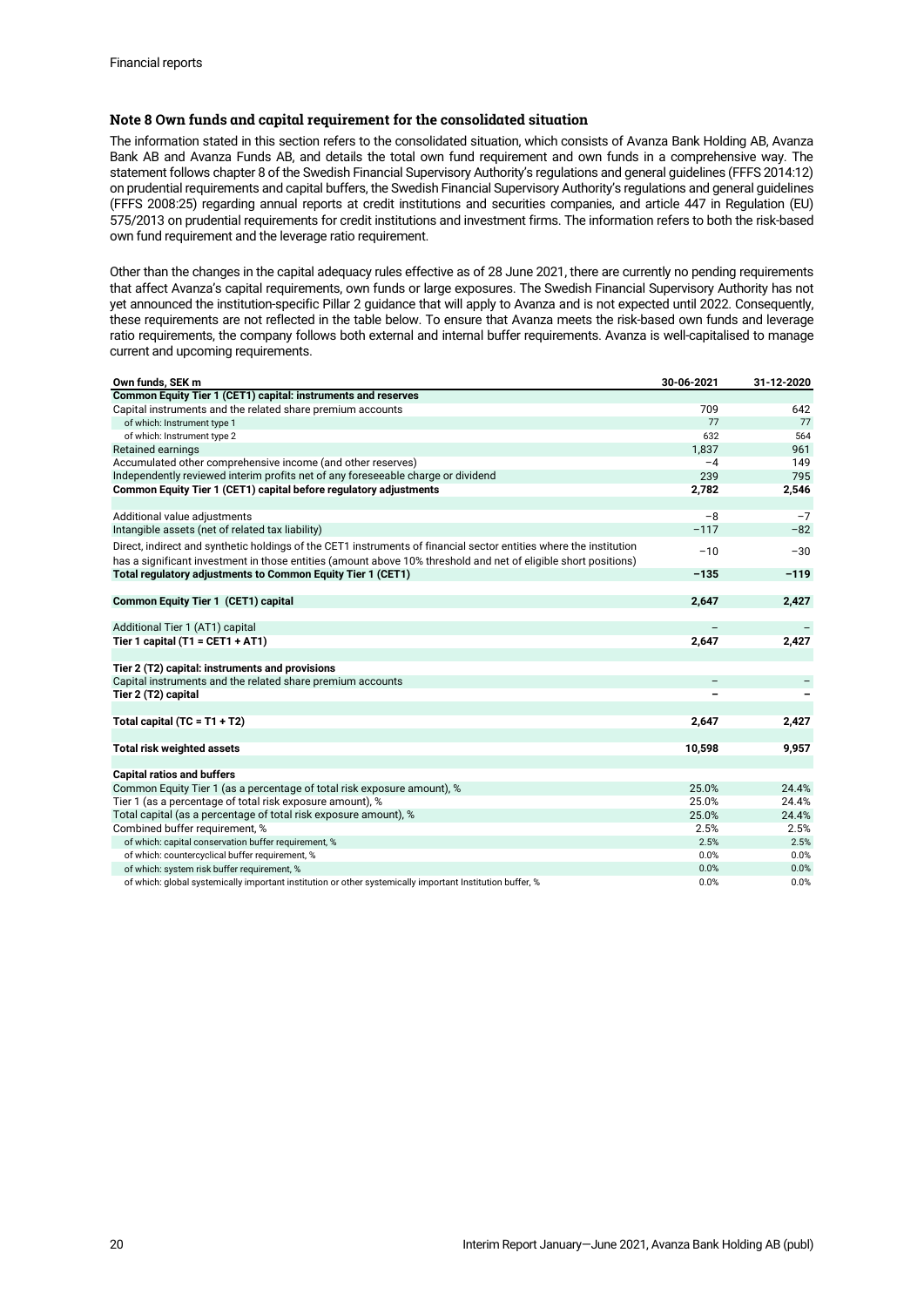| <b>Risk exposure amount</b><br>7.970<br>Credit risk according to the standardised approach<br>8,623<br>of which exposures to institutions<br>467<br>450<br>94<br>119<br>of which exposures to corporates<br>627<br>of which retail exposures<br>306<br>3,445<br>of which exposures secured by mortgages on immovable property<br>3,272<br><sup>0</sup><br>6<br>of which exposures in default risk weight<br>2,363<br>2,475<br>of which exposures to covered bonds<br>664<br>614<br>of which exposures to equity<br>937<br>754<br>of which exposures to other items<br>3<br>14<br>Market risk (position risk)<br>0<br>$\mathbf{0}$<br>Settlement risk<br>$\Omega$<br>Credit valuation adjustment risk according to the standardised method<br>$\overline{\phantom{0}}$<br>1,973<br>1,973<br>Operational risk according to the standardised approach<br>10,598<br>9,957<br>Total risk exposure amount<br><b>Capital requirement</b><br>690<br>6.5%<br>638<br>Credit risk according to the standardised approach<br>6.4%<br>0.4%<br>0.4%<br>of which exposures to institutions<br>37<br>36<br>8<br>10<br>0.1%<br>of which exposures to corporates<br>0.1%<br>of which retail exposures<br>50<br>0.5%<br>24<br>0.2%<br>276<br>262<br>2.6%<br>of which exposures secured by mortgages on immovable property<br>2.6%<br>$\mathbf 0$<br>0.0%<br>$\mathbf 0$<br>0.0%<br>of which exposures in default risk weight<br>189<br>198<br>2.0%<br>of which exposures to covered bonds<br>1.8%<br>53<br>0.5%<br>49<br>0.5%<br>of which exposures to equity<br>75<br>60<br>of which exposures to other items<br>0.7%<br>0.6%<br>0<br>0.0%<br>Market risk (position risk)<br>0.0%<br>1<br>$\overline{0}$<br>0.0%<br>$\mathbf{0}$<br>0.0%<br>Settlement risk<br>$\Omega$<br>Credit valuation adjustment risk according to the standardised method<br>$\overline{\phantom{0}}$<br>0.0%<br>0.0%<br>158<br>1.5%<br>158<br>1.6%<br>Operational risk according to the standardised approach<br>797<br>848<br>8.0%<br>8.0%<br><b>Capital requirement</b><br>Total own funds<br>2,647<br>25.0%<br>2,427<br>24.4%<br>$-848$<br>$-8.0%$<br>$-797$<br>Minimum own funds requirement (Pillar 1)<br>$-8.0%$<br>$-265$<br>$-2.5%$<br>$-249$<br>Combined buffer requirement<br>$-2.5%$<br>Additional own funds requirement <sup>12</sup><br>$-260$<br>$-2.5%$<br>$-260$<br>$-2.6%$<br>Pillar 2 quidance <sup>2</sup><br>$-1,373$<br>$-1,305$<br>Total risk-based capital requirement (desired level of own funds)<br>13.0%<br>13.1%<br>1,274<br>1,122<br>11.3%<br>Capital surplus after risk-based capital requirement<br>12.0%<br>Leverage ratio<br>56,075<br>50.032<br>Leverage ratio total exposure measure<br>4.7%<br>4.9%<br>Leverage ratio, %<br>Tier 1 capital<br>2,647<br>4.7%<br>2,427<br>4.9%<br>Minimum own funds requirement<br>1,682<br>3.0%<br>Additional own funds requirement <sup>2</sup><br>$\overline{a}$<br>Leverage ratio quidance <sup>2</sup><br>Total leverage ratio requirement (desired level of own funds)<br>1,682<br>3.0% | Risk exposure amount and capital requirement, SEK m | 30-06-2021 |      | 31-12-2020 |      |
|-----------------------------------------------------------------------------------------------------------------------------------------------------------------------------------------------------------------------------------------------------------------------------------------------------------------------------------------------------------------------------------------------------------------------------------------------------------------------------------------------------------------------------------------------------------------------------------------------------------------------------------------------------------------------------------------------------------------------------------------------------------------------------------------------------------------------------------------------------------------------------------------------------------------------------------------------------------------------------------------------------------------------------------------------------------------------------------------------------------------------------------------------------------------------------------------------------------------------------------------------------------------------------------------------------------------------------------------------------------------------------------------------------------------------------------------------------------------------------------------------------------------------------------------------------------------------------------------------------------------------------------------------------------------------------------------------------------------------------------------------------------------------------------------------------------------------------------------------------------------------------------------------------------------------------------------------------------------------------------------------------------------------------------------------------------------------------------------------------------------------------------------------------------------------------------------------------------------------------------------------------------------------------------------------------------------------------------------------------------------------------------------------------------------------------------------------------------------------------------------------------------------------------------------------------------------------------------------------------------------------------------------------------------------------------------------------------------------------------------------------------------------------------------------------------------------------------------------------------------------------------------------------------------------------------------------------------------------------------------------------------------------------|-----------------------------------------------------|------------|------|------------|------|
|                                                                                                                                                                                                                                                                                                                                                                                                                                                                                                                                                                                                                                                                                                                                                                                                                                                                                                                                                                                                                                                                                                                                                                                                                                                                                                                                                                                                                                                                                                                                                                                                                                                                                                                                                                                                                                                                                                                                                                                                                                                                                                                                                                                                                                                                                                                                                                                                                                                                                                                                                                                                                                                                                                                                                                                                                                                                                                                                                                                                                       |                                                     |            |      |            |      |
|                                                                                                                                                                                                                                                                                                                                                                                                                                                                                                                                                                                                                                                                                                                                                                                                                                                                                                                                                                                                                                                                                                                                                                                                                                                                                                                                                                                                                                                                                                                                                                                                                                                                                                                                                                                                                                                                                                                                                                                                                                                                                                                                                                                                                                                                                                                                                                                                                                                                                                                                                                                                                                                                                                                                                                                                                                                                                                                                                                                                                       |                                                     |            |      |            |      |
|                                                                                                                                                                                                                                                                                                                                                                                                                                                                                                                                                                                                                                                                                                                                                                                                                                                                                                                                                                                                                                                                                                                                                                                                                                                                                                                                                                                                                                                                                                                                                                                                                                                                                                                                                                                                                                                                                                                                                                                                                                                                                                                                                                                                                                                                                                                                                                                                                                                                                                                                                                                                                                                                                                                                                                                                                                                                                                                                                                                                                       |                                                     |            |      |            |      |
|                                                                                                                                                                                                                                                                                                                                                                                                                                                                                                                                                                                                                                                                                                                                                                                                                                                                                                                                                                                                                                                                                                                                                                                                                                                                                                                                                                                                                                                                                                                                                                                                                                                                                                                                                                                                                                                                                                                                                                                                                                                                                                                                                                                                                                                                                                                                                                                                                                                                                                                                                                                                                                                                                                                                                                                                                                                                                                                                                                                                                       |                                                     |            |      |            |      |
|                                                                                                                                                                                                                                                                                                                                                                                                                                                                                                                                                                                                                                                                                                                                                                                                                                                                                                                                                                                                                                                                                                                                                                                                                                                                                                                                                                                                                                                                                                                                                                                                                                                                                                                                                                                                                                                                                                                                                                                                                                                                                                                                                                                                                                                                                                                                                                                                                                                                                                                                                                                                                                                                                                                                                                                                                                                                                                                                                                                                                       |                                                     |            |      |            |      |
|                                                                                                                                                                                                                                                                                                                                                                                                                                                                                                                                                                                                                                                                                                                                                                                                                                                                                                                                                                                                                                                                                                                                                                                                                                                                                                                                                                                                                                                                                                                                                                                                                                                                                                                                                                                                                                                                                                                                                                                                                                                                                                                                                                                                                                                                                                                                                                                                                                                                                                                                                                                                                                                                                                                                                                                                                                                                                                                                                                                                                       |                                                     |            |      |            |      |
|                                                                                                                                                                                                                                                                                                                                                                                                                                                                                                                                                                                                                                                                                                                                                                                                                                                                                                                                                                                                                                                                                                                                                                                                                                                                                                                                                                                                                                                                                                                                                                                                                                                                                                                                                                                                                                                                                                                                                                                                                                                                                                                                                                                                                                                                                                                                                                                                                                                                                                                                                                                                                                                                                                                                                                                                                                                                                                                                                                                                                       |                                                     |            |      |            |      |
|                                                                                                                                                                                                                                                                                                                                                                                                                                                                                                                                                                                                                                                                                                                                                                                                                                                                                                                                                                                                                                                                                                                                                                                                                                                                                                                                                                                                                                                                                                                                                                                                                                                                                                                                                                                                                                                                                                                                                                                                                                                                                                                                                                                                                                                                                                                                                                                                                                                                                                                                                                                                                                                                                                                                                                                                                                                                                                                                                                                                                       |                                                     |            |      |            |      |
|                                                                                                                                                                                                                                                                                                                                                                                                                                                                                                                                                                                                                                                                                                                                                                                                                                                                                                                                                                                                                                                                                                                                                                                                                                                                                                                                                                                                                                                                                                                                                                                                                                                                                                                                                                                                                                                                                                                                                                                                                                                                                                                                                                                                                                                                                                                                                                                                                                                                                                                                                                                                                                                                                                                                                                                                                                                                                                                                                                                                                       |                                                     |            |      |            |      |
|                                                                                                                                                                                                                                                                                                                                                                                                                                                                                                                                                                                                                                                                                                                                                                                                                                                                                                                                                                                                                                                                                                                                                                                                                                                                                                                                                                                                                                                                                                                                                                                                                                                                                                                                                                                                                                                                                                                                                                                                                                                                                                                                                                                                                                                                                                                                                                                                                                                                                                                                                                                                                                                                                                                                                                                                                                                                                                                                                                                                                       |                                                     |            |      |            |      |
|                                                                                                                                                                                                                                                                                                                                                                                                                                                                                                                                                                                                                                                                                                                                                                                                                                                                                                                                                                                                                                                                                                                                                                                                                                                                                                                                                                                                                                                                                                                                                                                                                                                                                                                                                                                                                                                                                                                                                                                                                                                                                                                                                                                                                                                                                                                                                                                                                                                                                                                                                                                                                                                                                                                                                                                                                                                                                                                                                                                                                       |                                                     |            |      |            |      |
|                                                                                                                                                                                                                                                                                                                                                                                                                                                                                                                                                                                                                                                                                                                                                                                                                                                                                                                                                                                                                                                                                                                                                                                                                                                                                                                                                                                                                                                                                                                                                                                                                                                                                                                                                                                                                                                                                                                                                                                                                                                                                                                                                                                                                                                                                                                                                                                                                                                                                                                                                                                                                                                                                                                                                                                                                                                                                                                                                                                                                       |                                                     |            |      |            |      |
|                                                                                                                                                                                                                                                                                                                                                                                                                                                                                                                                                                                                                                                                                                                                                                                                                                                                                                                                                                                                                                                                                                                                                                                                                                                                                                                                                                                                                                                                                                                                                                                                                                                                                                                                                                                                                                                                                                                                                                                                                                                                                                                                                                                                                                                                                                                                                                                                                                                                                                                                                                                                                                                                                                                                                                                                                                                                                                                                                                                                                       |                                                     |            |      |            |      |
|                                                                                                                                                                                                                                                                                                                                                                                                                                                                                                                                                                                                                                                                                                                                                                                                                                                                                                                                                                                                                                                                                                                                                                                                                                                                                                                                                                                                                                                                                                                                                                                                                                                                                                                                                                                                                                                                                                                                                                                                                                                                                                                                                                                                                                                                                                                                                                                                                                                                                                                                                                                                                                                                                                                                                                                                                                                                                                                                                                                                                       |                                                     |            |      |            |      |
|                                                                                                                                                                                                                                                                                                                                                                                                                                                                                                                                                                                                                                                                                                                                                                                                                                                                                                                                                                                                                                                                                                                                                                                                                                                                                                                                                                                                                                                                                                                                                                                                                                                                                                                                                                                                                                                                                                                                                                                                                                                                                                                                                                                                                                                                                                                                                                                                                                                                                                                                                                                                                                                                                                                                                                                                                                                                                                                                                                                                                       |                                                     |            |      |            |      |
|                                                                                                                                                                                                                                                                                                                                                                                                                                                                                                                                                                                                                                                                                                                                                                                                                                                                                                                                                                                                                                                                                                                                                                                                                                                                                                                                                                                                                                                                                                                                                                                                                                                                                                                                                                                                                                                                                                                                                                                                                                                                                                                                                                                                                                                                                                                                                                                                                                                                                                                                                                                                                                                                                                                                                                                                                                                                                                                                                                                                                       |                                                     |            |      |            |      |
|                                                                                                                                                                                                                                                                                                                                                                                                                                                                                                                                                                                                                                                                                                                                                                                                                                                                                                                                                                                                                                                                                                                                                                                                                                                                                                                                                                                                                                                                                                                                                                                                                                                                                                                                                                                                                                                                                                                                                                                                                                                                                                                                                                                                                                                                                                                                                                                                                                                                                                                                                                                                                                                                                                                                                                                                                                                                                                                                                                                                                       |                                                     |            |      |            |      |
|                                                                                                                                                                                                                                                                                                                                                                                                                                                                                                                                                                                                                                                                                                                                                                                                                                                                                                                                                                                                                                                                                                                                                                                                                                                                                                                                                                                                                                                                                                                                                                                                                                                                                                                                                                                                                                                                                                                                                                                                                                                                                                                                                                                                                                                                                                                                                                                                                                                                                                                                                                                                                                                                                                                                                                                                                                                                                                                                                                                                                       |                                                     |            |      |            |      |
|                                                                                                                                                                                                                                                                                                                                                                                                                                                                                                                                                                                                                                                                                                                                                                                                                                                                                                                                                                                                                                                                                                                                                                                                                                                                                                                                                                                                                                                                                                                                                                                                                                                                                                                                                                                                                                                                                                                                                                                                                                                                                                                                                                                                                                                                                                                                                                                                                                                                                                                                                                                                                                                                                                                                                                                                                                                                                                                                                                                                                       |                                                     |            |      |            |      |
|                                                                                                                                                                                                                                                                                                                                                                                                                                                                                                                                                                                                                                                                                                                                                                                                                                                                                                                                                                                                                                                                                                                                                                                                                                                                                                                                                                                                                                                                                                                                                                                                                                                                                                                                                                                                                                                                                                                                                                                                                                                                                                                                                                                                                                                                                                                                                                                                                                                                                                                                                                                                                                                                                                                                                                                                                                                                                                                                                                                                                       |                                                     |            |      |            |      |
|                                                                                                                                                                                                                                                                                                                                                                                                                                                                                                                                                                                                                                                                                                                                                                                                                                                                                                                                                                                                                                                                                                                                                                                                                                                                                                                                                                                                                                                                                                                                                                                                                                                                                                                                                                                                                                                                                                                                                                                                                                                                                                                                                                                                                                                                                                                                                                                                                                                                                                                                                                                                                                                                                                                                                                                                                                                                                                                                                                                                                       |                                                     |            |      |            |      |
|                                                                                                                                                                                                                                                                                                                                                                                                                                                                                                                                                                                                                                                                                                                                                                                                                                                                                                                                                                                                                                                                                                                                                                                                                                                                                                                                                                                                                                                                                                                                                                                                                                                                                                                                                                                                                                                                                                                                                                                                                                                                                                                                                                                                                                                                                                                                                                                                                                                                                                                                                                                                                                                                                                                                                                                                                                                                                                                                                                                                                       |                                                     |            |      |            |      |
|                                                                                                                                                                                                                                                                                                                                                                                                                                                                                                                                                                                                                                                                                                                                                                                                                                                                                                                                                                                                                                                                                                                                                                                                                                                                                                                                                                                                                                                                                                                                                                                                                                                                                                                                                                                                                                                                                                                                                                                                                                                                                                                                                                                                                                                                                                                                                                                                                                                                                                                                                                                                                                                                                                                                                                                                                                                                                                                                                                                                                       |                                                     |            |      |            |      |
|                                                                                                                                                                                                                                                                                                                                                                                                                                                                                                                                                                                                                                                                                                                                                                                                                                                                                                                                                                                                                                                                                                                                                                                                                                                                                                                                                                                                                                                                                                                                                                                                                                                                                                                                                                                                                                                                                                                                                                                                                                                                                                                                                                                                                                                                                                                                                                                                                                                                                                                                                                                                                                                                                                                                                                                                                                                                                                                                                                                                                       |                                                     |            |      |            |      |
|                                                                                                                                                                                                                                                                                                                                                                                                                                                                                                                                                                                                                                                                                                                                                                                                                                                                                                                                                                                                                                                                                                                                                                                                                                                                                                                                                                                                                                                                                                                                                                                                                                                                                                                                                                                                                                                                                                                                                                                                                                                                                                                                                                                                                                                                                                                                                                                                                                                                                                                                                                                                                                                                                                                                                                                                                                                                                                                                                                                                                       |                                                     |            |      |            |      |
|                                                                                                                                                                                                                                                                                                                                                                                                                                                                                                                                                                                                                                                                                                                                                                                                                                                                                                                                                                                                                                                                                                                                                                                                                                                                                                                                                                                                                                                                                                                                                                                                                                                                                                                                                                                                                                                                                                                                                                                                                                                                                                                                                                                                                                                                                                                                                                                                                                                                                                                                                                                                                                                                                                                                                                                                                                                                                                                                                                                                                       |                                                     |            |      |            |      |
|                                                                                                                                                                                                                                                                                                                                                                                                                                                                                                                                                                                                                                                                                                                                                                                                                                                                                                                                                                                                                                                                                                                                                                                                                                                                                                                                                                                                                                                                                                                                                                                                                                                                                                                                                                                                                                                                                                                                                                                                                                                                                                                                                                                                                                                                                                                                                                                                                                                                                                                                                                                                                                                                                                                                                                                                                                                                                                                                                                                                                       |                                                     |            |      |            |      |
|                                                                                                                                                                                                                                                                                                                                                                                                                                                                                                                                                                                                                                                                                                                                                                                                                                                                                                                                                                                                                                                                                                                                                                                                                                                                                                                                                                                                                                                                                                                                                                                                                                                                                                                                                                                                                                                                                                                                                                                                                                                                                                                                                                                                                                                                                                                                                                                                                                                                                                                                                                                                                                                                                                                                                                                                                                                                                                                                                                                                                       |                                                     |            |      |            |      |
|                                                                                                                                                                                                                                                                                                                                                                                                                                                                                                                                                                                                                                                                                                                                                                                                                                                                                                                                                                                                                                                                                                                                                                                                                                                                                                                                                                                                                                                                                                                                                                                                                                                                                                                                                                                                                                                                                                                                                                                                                                                                                                                                                                                                                                                                                                                                                                                                                                                                                                                                                                                                                                                                                                                                                                                                                                                                                                                                                                                                                       |                                                     |            |      |            |      |
|                                                                                                                                                                                                                                                                                                                                                                                                                                                                                                                                                                                                                                                                                                                                                                                                                                                                                                                                                                                                                                                                                                                                                                                                                                                                                                                                                                                                                                                                                                                                                                                                                                                                                                                                                                                                                                                                                                                                                                                                                                                                                                                                                                                                                                                                                                                                                                                                                                                                                                                                                                                                                                                                                                                                                                                                                                                                                                                                                                                                                       |                                                     |            |      |            |      |
|                                                                                                                                                                                                                                                                                                                                                                                                                                                                                                                                                                                                                                                                                                                                                                                                                                                                                                                                                                                                                                                                                                                                                                                                                                                                                                                                                                                                                                                                                                                                                                                                                                                                                                                                                                                                                                                                                                                                                                                                                                                                                                                                                                                                                                                                                                                                                                                                                                                                                                                                                                                                                                                                                                                                                                                                                                                                                                                                                                                                                       |                                                     |            |      |            |      |
|                                                                                                                                                                                                                                                                                                                                                                                                                                                                                                                                                                                                                                                                                                                                                                                                                                                                                                                                                                                                                                                                                                                                                                                                                                                                                                                                                                                                                                                                                                                                                                                                                                                                                                                                                                                                                                                                                                                                                                                                                                                                                                                                                                                                                                                                                                                                                                                                                                                                                                                                                                                                                                                                                                                                                                                                                                                                                                                                                                                                                       |                                                     |            |      |            |      |
|                                                                                                                                                                                                                                                                                                                                                                                                                                                                                                                                                                                                                                                                                                                                                                                                                                                                                                                                                                                                                                                                                                                                                                                                                                                                                                                                                                                                                                                                                                                                                                                                                                                                                                                                                                                                                                                                                                                                                                                                                                                                                                                                                                                                                                                                                                                                                                                                                                                                                                                                                                                                                                                                                                                                                                                                                                                                                                                                                                                                                       |                                                     |            |      |            |      |
|                                                                                                                                                                                                                                                                                                                                                                                                                                                                                                                                                                                                                                                                                                                                                                                                                                                                                                                                                                                                                                                                                                                                                                                                                                                                                                                                                                                                                                                                                                                                                                                                                                                                                                                                                                                                                                                                                                                                                                                                                                                                                                                                                                                                                                                                                                                                                                                                                                                                                                                                                                                                                                                                                                                                                                                                                                                                                                                                                                                                                       |                                                     |            |      |            |      |
|                                                                                                                                                                                                                                                                                                                                                                                                                                                                                                                                                                                                                                                                                                                                                                                                                                                                                                                                                                                                                                                                                                                                                                                                                                                                                                                                                                                                                                                                                                                                                                                                                                                                                                                                                                                                                                                                                                                                                                                                                                                                                                                                                                                                                                                                                                                                                                                                                                                                                                                                                                                                                                                                                                                                                                                                                                                                                                                                                                                                                       |                                                     |            |      |            |      |
|                                                                                                                                                                                                                                                                                                                                                                                                                                                                                                                                                                                                                                                                                                                                                                                                                                                                                                                                                                                                                                                                                                                                                                                                                                                                                                                                                                                                                                                                                                                                                                                                                                                                                                                                                                                                                                                                                                                                                                                                                                                                                                                                                                                                                                                                                                                                                                                                                                                                                                                                                                                                                                                                                                                                                                                                                                                                                                                                                                                                                       |                                                     |            |      |            |      |
|                                                                                                                                                                                                                                                                                                                                                                                                                                                                                                                                                                                                                                                                                                                                                                                                                                                                                                                                                                                                                                                                                                                                                                                                                                                                                                                                                                                                                                                                                                                                                                                                                                                                                                                                                                                                                                                                                                                                                                                                                                                                                                                                                                                                                                                                                                                                                                                                                                                                                                                                                                                                                                                                                                                                                                                                                                                                                                                                                                                                                       |                                                     |            |      |            |      |
|                                                                                                                                                                                                                                                                                                                                                                                                                                                                                                                                                                                                                                                                                                                                                                                                                                                                                                                                                                                                                                                                                                                                                                                                                                                                                                                                                                                                                                                                                                                                                                                                                                                                                                                                                                                                                                                                                                                                                                                                                                                                                                                                                                                                                                                                                                                                                                                                                                                                                                                                                                                                                                                                                                                                                                                                                                                                                                                                                                                                                       |                                                     |            |      |            |      |
|                                                                                                                                                                                                                                                                                                                                                                                                                                                                                                                                                                                                                                                                                                                                                                                                                                                                                                                                                                                                                                                                                                                                                                                                                                                                                                                                                                                                                                                                                                                                                                                                                                                                                                                                                                                                                                                                                                                                                                                                                                                                                                                                                                                                                                                                                                                                                                                                                                                                                                                                                                                                                                                                                                                                                                                                                                                                                                                                                                                                                       |                                                     |            |      |            |      |
|                                                                                                                                                                                                                                                                                                                                                                                                                                                                                                                                                                                                                                                                                                                                                                                                                                                                                                                                                                                                                                                                                                                                                                                                                                                                                                                                                                                                                                                                                                                                                                                                                                                                                                                                                                                                                                                                                                                                                                                                                                                                                                                                                                                                                                                                                                                                                                                                                                                                                                                                                                                                                                                                                                                                                                                                                                                                                                                                                                                                                       |                                                     |            |      |            |      |
|                                                                                                                                                                                                                                                                                                                                                                                                                                                                                                                                                                                                                                                                                                                                                                                                                                                                                                                                                                                                                                                                                                                                                                                                                                                                                                                                                                                                                                                                                                                                                                                                                                                                                                                                                                                                                                                                                                                                                                                                                                                                                                                                                                                                                                                                                                                                                                                                                                                                                                                                                                                                                                                                                                                                                                                                                                                                                                                                                                                                                       |                                                     |            |      |            |      |
|                                                                                                                                                                                                                                                                                                                                                                                                                                                                                                                                                                                                                                                                                                                                                                                                                                                                                                                                                                                                                                                                                                                                                                                                                                                                                                                                                                                                                                                                                                                                                                                                                                                                                                                                                                                                                                                                                                                                                                                                                                                                                                                                                                                                                                                                                                                                                                                                                                                                                                                                                                                                                                                                                                                                                                                                                                                                                                                                                                                                                       |                                                     |            |      |            |      |
|                                                                                                                                                                                                                                                                                                                                                                                                                                                                                                                                                                                                                                                                                                                                                                                                                                                                                                                                                                                                                                                                                                                                                                                                                                                                                                                                                                                                                                                                                                                                                                                                                                                                                                                                                                                                                                                                                                                                                                                                                                                                                                                                                                                                                                                                                                                                                                                                                                                                                                                                                                                                                                                                                                                                                                                                                                                                                                                                                                                                                       |                                                     |            |      |            |      |
|                                                                                                                                                                                                                                                                                                                                                                                                                                                                                                                                                                                                                                                                                                                                                                                                                                                                                                                                                                                                                                                                                                                                                                                                                                                                                                                                                                                                                                                                                                                                                                                                                                                                                                                                                                                                                                                                                                                                                                                                                                                                                                                                                                                                                                                                                                                                                                                                                                                                                                                                                                                                                                                                                                                                                                                                                                                                                                                                                                                                                       |                                                     |            |      |            |      |
|                                                                                                                                                                                                                                                                                                                                                                                                                                                                                                                                                                                                                                                                                                                                                                                                                                                                                                                                                                                                                                                                                                                                                                                                                                                                                                                                                                                                                                                                                                                                                                                                                                                                                                                                                                                                                                                                                                                                                                                                                                                                                                                                                                                                                                                                                                                                                                                                                                                                                                                                                                                                                                                                                                                                                                                                                                                                                                                                                                                                                       |                                                     |            |      |            |      |
|                                                                                                                                                                                                                                                                                                                                                                                                                                                                                                                                                                                                                                                                                                                                                                                                                                                                                                                                                                                                                                                                                                                                                                                                                                                                                                                                                                                                                                                                                                                                                                                                                                                                                                                                                                                                                                                                                                                                                                                                                                                                                                                                                                                                                                                                                                                                                                                                                                                                                                                                                                                                                                                                                                                                                                                                                                                                                                                                                                                                                       |                                                     |            |      |            |      |
|                                                                                                                                                                                                                                                                                                                                                                                                                                                                                                                                                                                                                                                                                                                                                                                                                                                                                                                                                                                                                                                                                                                                                                                                                                                                                                                                                                                                                                                                                                                                                                                                                                                                                                                                                                                                                                                                                                                                                                                                                                                                                                                                                                                                                                                                                                                                                                                                                                                                                                                                                                                                                                                                                                                                                                                                                                                                                                                                                                                                                       |                                                     |            |      |            |      |
|                                                                                                                                                                                                                                                                                                                                                                                                                                                                                                                                                                                                                                                                                                                                                                                                                                                                                                                                                                                                                                                                                                                                                                                                                                                                                                                                                                                                                                                                                                                                                                                                                                                                                                                                                                                                                                                                                                                                                                                                                                                                                                                                                                                                                                                                                                                                                                                                                                                                                                                                                                                                                                                                                                                                                                                                                                                                                                                                                                                                                       |                                                     |            |      |            |      |
|                                                                                                                                                                                                                                                                                                                                                                                                                                                                                                                                                                                                                                                                                                                                                                                                                                                                                                                                                                                                                                                                                                                                                                                                                                                                                                                                                                                                                                                                                                                                                                                                                                                                                                                                                                                                                                                                                                                                                                                                                                                                                                                                                                                                                                                                                                                                                                                                                                                                                                                                                                                                                                                                                                                                                                                                                                                                                                                                                                                                                       | Capital surplus after leverage ratio requirement    | 965        | 1.7% | 2.427      | 4.9% |

*1) Comparative figures for the additional own fund requirement are adjusted and equivalent to the Swedish Financial Supervisory Authority's*  estimated Pillar 2 requirements from the latest review and supervisory review and evaluation process in 2020. The quarterly internally estimated *capital requirement in Pillar 2 is shown in a separate table.*

*2) For both the risk-based capital requirement and the leverage ratio the SFSA will in connection with the next supervisory review and evaluation process (SREP) make an assessment and determine an additional own funds requirement in Pillar 2 and a Pillar 2 guidance. The next SREP is expected to be completed in 2022.*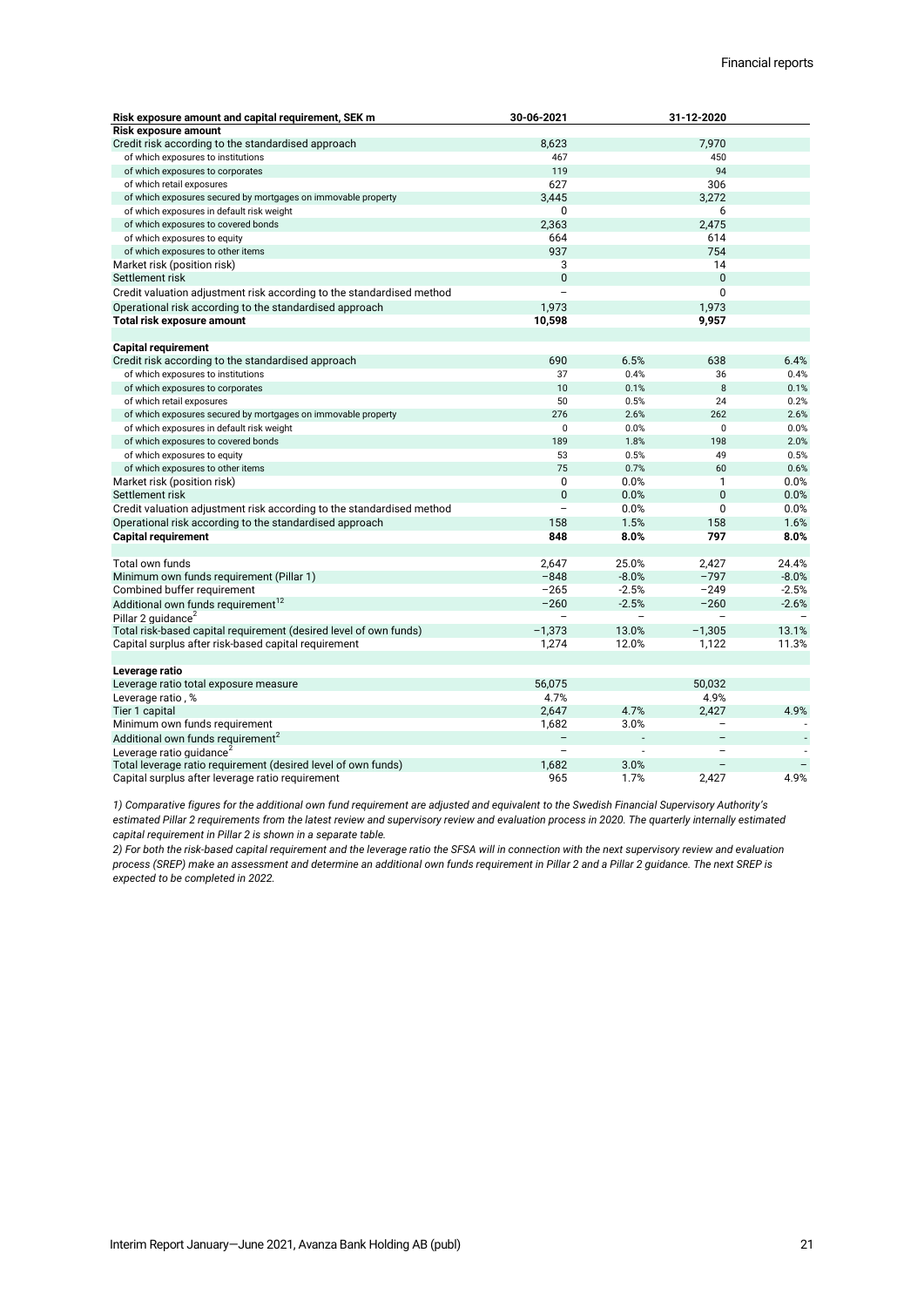| Key metrics, SEK m |                                                                                                               |        |        | 30-06-2021 31-03-2021 31-12-2021 30-09-2020 30-06-2020 |        |        |
|--------------------|---------------------------------------------------------------------------------------------------------------|--------|--------|--------------------------------------------------------|--------|--------|
|                    | Available own funds (amounts)                                                                                 |        |        |                                                        |        |        |
| $\overline{1}$     | Common Equity Tier 1 (CET1) capital                                                                           | 2,647  | 2,410  | 2,427                                                  | 1,529  | 1,409  |
| $\overline{2}$     | Tier 1 capital                                                                                                | 2.647  | 2.410  | 2.427                                                  | 1,529  | 1,409  |
| 3                  | Total capital                                                                                                 | 2,647  | 2,410  | 2,427                                                  | 1,598  | 1,479  |
|                    | Risk-weighted exposure amounts                                                                                |        |        |                                                        |        |        |
| $\overline{4}$     | Total risk-weighted exposure amount                                                                           | 10.598 | 10.096 | 9.957                                                  | 8,525  | 8,663  |
|                    | Capital ratios (as a percentage of risk-weighted exposure amount)                                             |        |        |                                                        |        |        |
| 5                  | Common Equity Tier 1 ratio (%)                                                                                | 25.0%  | 23.9%  | 24.4%                                                  | 17.9%  | 16.3%  |
| 6                  | Tier 1 ratio (%)                                                                                              | 25.0%  | 23.9%  | 24.4%                                                  | 17.9%  | 16.3%  |
| $7\overline{ }$    | Total capital ratio (%)                                                                                       | 25.0%  | 23.9%  | 24.4%                                                  | 18.8%  | 17.1%  |
|                    | Additional own funds requirements to address risks other than the risk of excessive leverage (as a percentage |        |        |                                                        |        |        |
|                    | of risk-weighted exposure amount)                                                                             |        |        |                                                        |        |        |
| EU 7a              | Additional own funds requirements to address risks other than the risk of excessive leverage (%)              | 2.5%   | 2.6%   | 2.6%                                                   | 1.3%   | 1.3%   |
| EU 7b              | of which: to be made up of CET1 capital (percentage points)                                                   | 1.4%   | 1.4%   | 1.5%                                                   | 0.7%   | 0.7%   |
| EU 7c              | of which: to be made up of Tier 1 capital (percentage points)                                                 | 1.8%   | 1.9%   | 2.0%                                                   | 1.0%   | 1.0%   |
| EU 7d              | Total SREP own funds requirements (%)                                                                         | 10.5%  | 10.6%  | 10.6%                                                  | 9.3%   | 9.3%   |
|                    | Combined buffer requirement (as a percentage of risk-weighted exposure amount)                                |        |        |                                                        |        |        |
| 8                  | Capital conservation buffer (%)                                                                               | 2.5%   | 2.5%   | 2.5%                                                   | 2.5%   | 2.5%   |
| EU 8a              | Conservation buffer due to macro-prudential or systemic risk identified at the level of a Member State (%)    | 0.0%   | 0.0%   | 0.0%                                                   | 0.0%   | 0.0%   |
| 9                  | Institution specific countercyclical capital buffer (%)                                                       | 0.0%   | 0.0%   | 0.0%                                                   | 0.0%   | 0.0%   |
| EU 9a              | Systemic risk buffer (%)                                                                                      | 0.0%   | 0.0%   | 0.0%                                                   | 0.0%   | 0.0%   |
| 10                 | Global Systemically Important Institution buffer (%)                                                          | 0.0%   | 0.0%   | 0.0%                                                   | 0.0%   | 0.0%   |
|                    | EU 10a Other Systemically Important Institution buffer                                                        | 0.0%   | 0.0%   | 0.0%                                                   | 0.0%   | 0.0%   |
| 11                 | Combined buffer requirement (%)                                                                               | 2.5%   | 2.5%   | 2.5%                                                   | 2.5%   | 2.5%   |
|                    | EU 11a Overall capital requirements (%)                                                                       | 13.0%  | 13.1%  | 13.1%                                                  | 11.8%  | 11.8%  |
| 12                 | CET1 available after meeting the total SREP own funds requirements (%)                                        | 14.5%  | 13.3%  | 13.8%                                                  | 8.6%   | 7.0%   |
|                    | Leverage ratio                                                                                                |        |        |                                                        |        |        |
| 13                 | Leverage ratio total exposure measure                                                                         | 56,075 | 55,740 | 50,032                                                 | 49,688 | 50,575 |
| 14                 | Leverage ratio (%)                                                                                            | 4.7%   | 4.3%   | 4.9%                                                   | 3.1%   | 2.8%   |
|                    | Additional own funds requirements to address risks of excessive leverage (as a percentage of leverage ratio   |        |        |                                                        |        |        |
|                    | total exposure amount)                                                                                        |        |        |                                                        |        |        |
|                    | EU 14a Additional own funds requirements to address the risk of excessive leverage (%)                        | 0.0%   |        |                                                        |        |        |
| EU 14b             | of which: to be made up of CET1 capital (percentage points)                                                   | 0.0%   |        |                                                        |        |        |
|                    | EU 14c Total SREP leverage ratio requirements (%)                                                             | 3.0%   |        |                                                        |        |        |
|                    | Leverage ratio buffer and overall leverage ratio reguirement (as a percentage of total exposure measure)      |        |        |                                                        |        |        |
|                    | EU 14d Leverage ratio buffer requirement (%)                                                                  | 0.0%   |        |                                                        |        |        |
|                    | EU 14e Overall leverage ratio requirement (%)                                                                 | 3.0%   |        |                                                        |        |        |
|                    | <b>Liquidity Coverage Ratio</b>                                                                               |        |        |                                                        |        |        |
| 15                 | Total high-quality liquid assets (HQLA) (Weighted value - average)                                            | 14,511 | 14,606 | 14,344                                                 | 13,175 | 11,954 |
|                    | EU 16a Cash outflows - Total weighted value                                                                   | 5,251  | 5,171  | 5,096                                                  | 4,918  | 4,804  |
|                    | EU 16b Cash inflows - Total weighted value                                                                    | 4.515  | 4,129  | 3,956                                                  | 4,312  | 4,867  |
| 16                 | Total net cash outflows (adjusted value)                                                                      | 1,366  | 1,346  | 1,412                                                  | 1,341  | 1,305  |
| 17                 | Liquidity coverage ratio (%)                                                                                  | 844%   | 838%   | 780%                                                   | 719%   | 608%   |
|                    | <b>Net Stable Funding Ratio</b>                                                                               |        |        |                                                        |        |        |
| 18                 | Total available stable funding                                                                                | 44,829 |        |                                                        |        |        |
| 19                 | Total required stable funding                                                                                 | 27,314 |        |                                                        |        |        |
| 20                 | NSFR ratio (%)                                                                                                | 164%   |        |                                                        |        |        |
|                    |                                                                                                               |        |        |                                                        |        |        |

| Internal capital requirement in pillar 2                                                       | 2021-06-30 | 2020-12-31 |
|------------------------------------------------------------------------------------------------|------------|------------|
| Industry concentration                                                                         | 45         | 42         |
| Geographical concentration                                                                     | 55         | 51         |
| Name concentration                                                                             |            | 8          |
| Total credit-related concentration risk                                                        | 107        | 102        |
|                                                                                                |            |            |
| Other market risk - credit spread                                                              | 121        | 108        |
| Interest rate risk and additional market risk - interest rate risk in the banking book (IRRBB) | 75         | 85         |
| <b>Pension risk</b>                                                                            | -          |            |
|                                                                                                |            |            |
| Total internal capital requirement in pillar 2                                                 | 303        | 295        |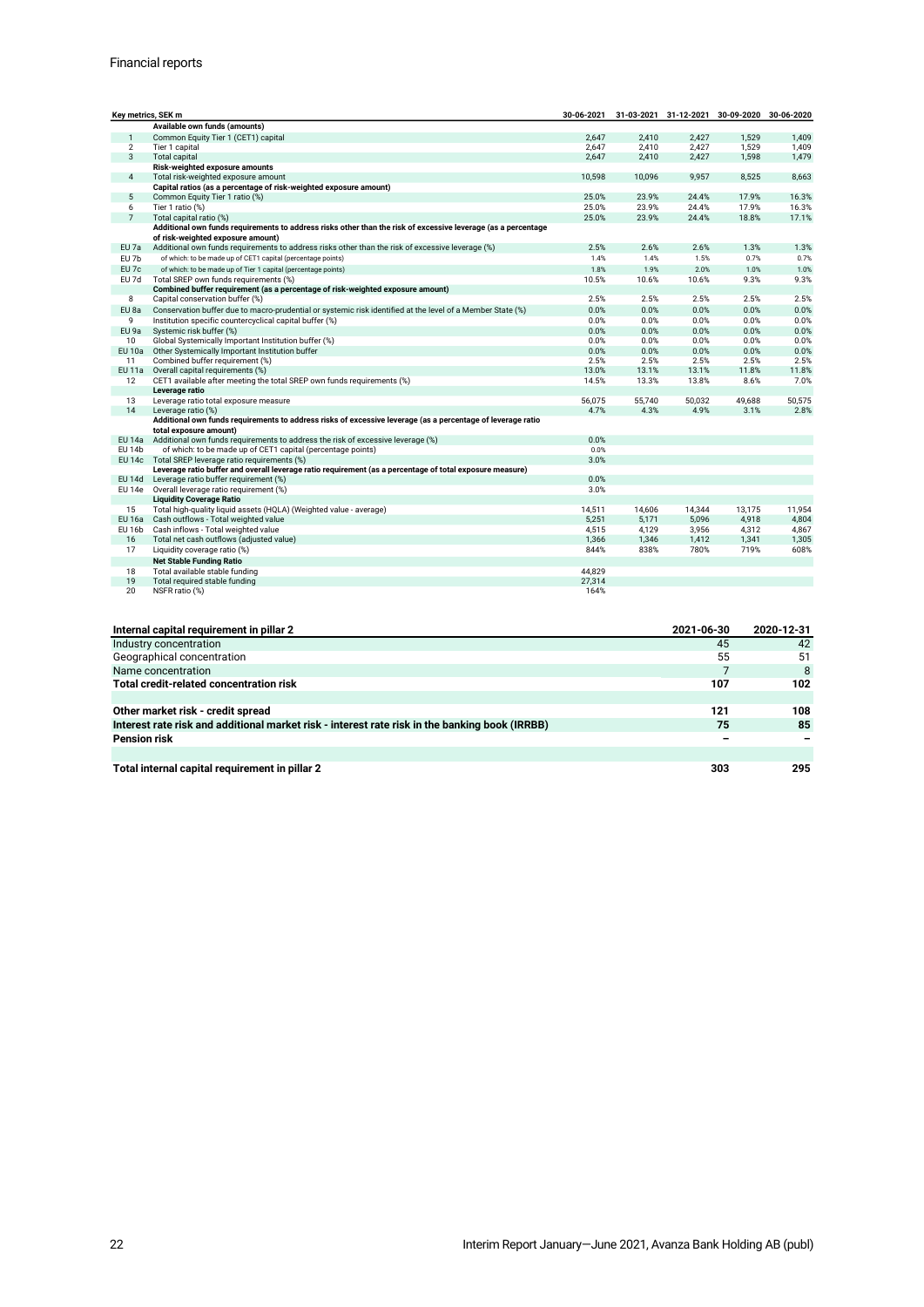The Board of Directors and the CEO ensure that the Interim Report gives a fair overview of the company and Group activities, balance and results, and describes the material risks and uncertainties that the company and the companies of the Group is facing.

Stockholm, 14 July 2021

Sven Hagströmer Chairman of the Board

Magnus Dybeck Catharina Eklöf Catharina Eklöf Viktor Fritzén<br>Member of the Board Member of the Board Member of the Board

Member of the Board

Jonas Hagströmer Mattias Miksche Johan Roos

Member of the Board

Hans Toll **Example 2** Leemon Wu<br>Member of the Board **Example 2** Member of the Bo

Member of the Board

Rikard Josefson CEO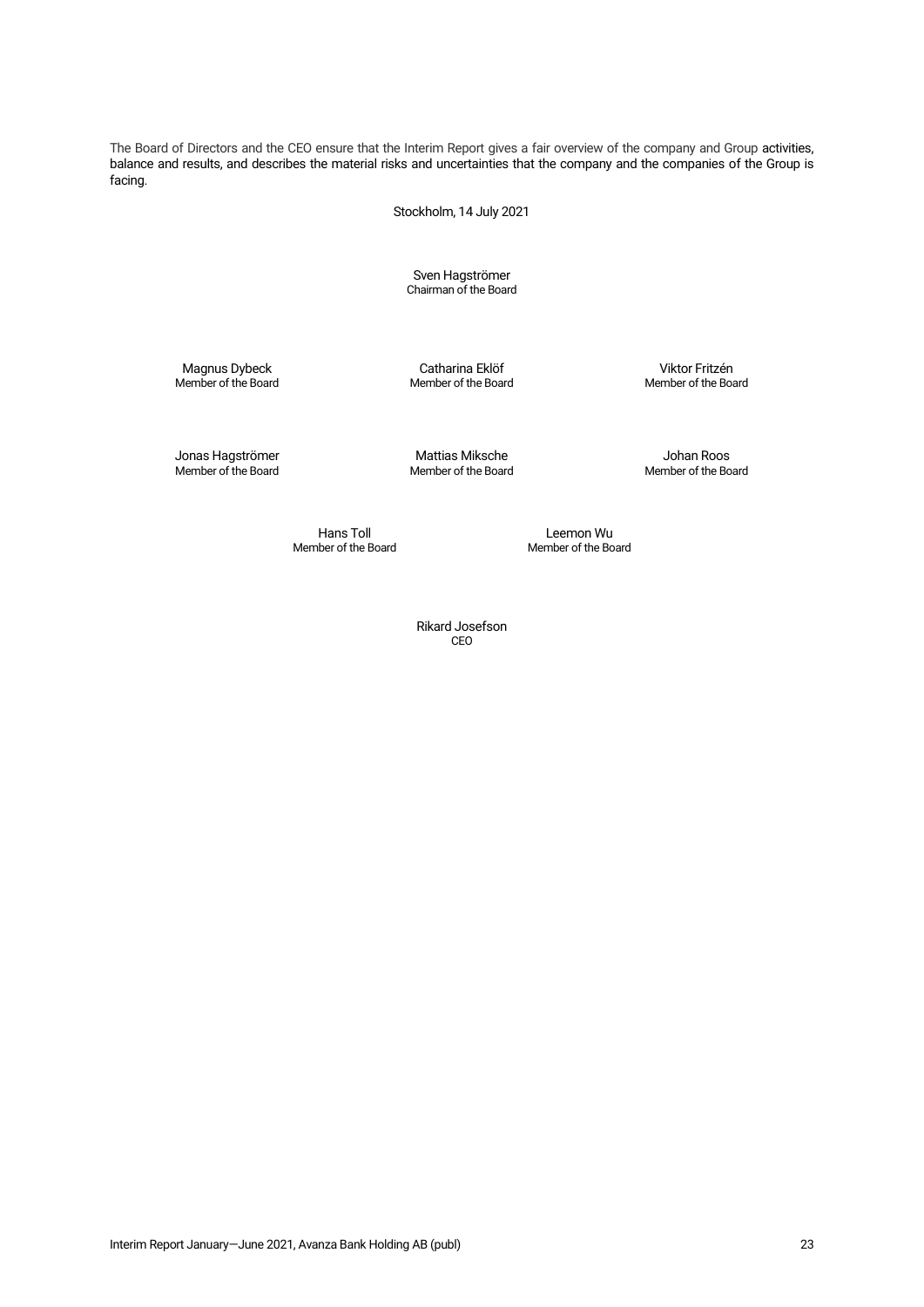# **For additional information**







Anna Casselblad, CFO +46 (0)8 409 420 11



Sofia Svavar, Head of IR +46 (0)8 409 420 17 sofia.svavar@avanza.se

This information is information that Avanza Bank Holding AB (publ) is obliged to make public pursuant to the EU Market Abuse Regulation and the Securities Market Act. The information was submitted for publication, through the agency of the contact person set out above, at 07.45 (CEST) on 14 July 2021.

A webcast presentation will be held by Rikard Josefson, CEO, and Anna Casselblad, CFO, on 14 July 2021 at 10.00 (CEST). The presentation will be held in English and there will be opportunities to ask questions. The presentation can be followed at [avanza.se/ir.](https://avanza.se/ir) Phone number for participants:

- Sweden: +46 (0)8 566 426 51
- UK: +44 33 330 008 04
- US: +1 63 191 314 22
- Confirmation code: 30170806#

This report has not been subject to review by the company's auditors.

Avanza also publishes an Excel document containing its financial history. The information is provided in English and is updated quarterly. The document can be accessed a[t avanza.se/keydata.](http://avanza.se/keydata)

*This Interim Report is published in Swedish and English. In the event of any difference between the English version and the Swedish original, the Swedish version shall prevail.*

# **Contact information**

Visiting address: Regeringsgatan 103, Stockholm Postal address: Box 1399, SE-111 93 Stockholm +46 (0)8 562 250 00 Corp. Identity no: 556274-8458 Registered office: Stockholm Website: [avanza.se](https://www.avanza.se/) Corporate web: avanza.se/ir

### **Financial calendar**

Interim Report January – September 2021 18 October 2021 Preliminary Financial Report 2021 20 January 2022